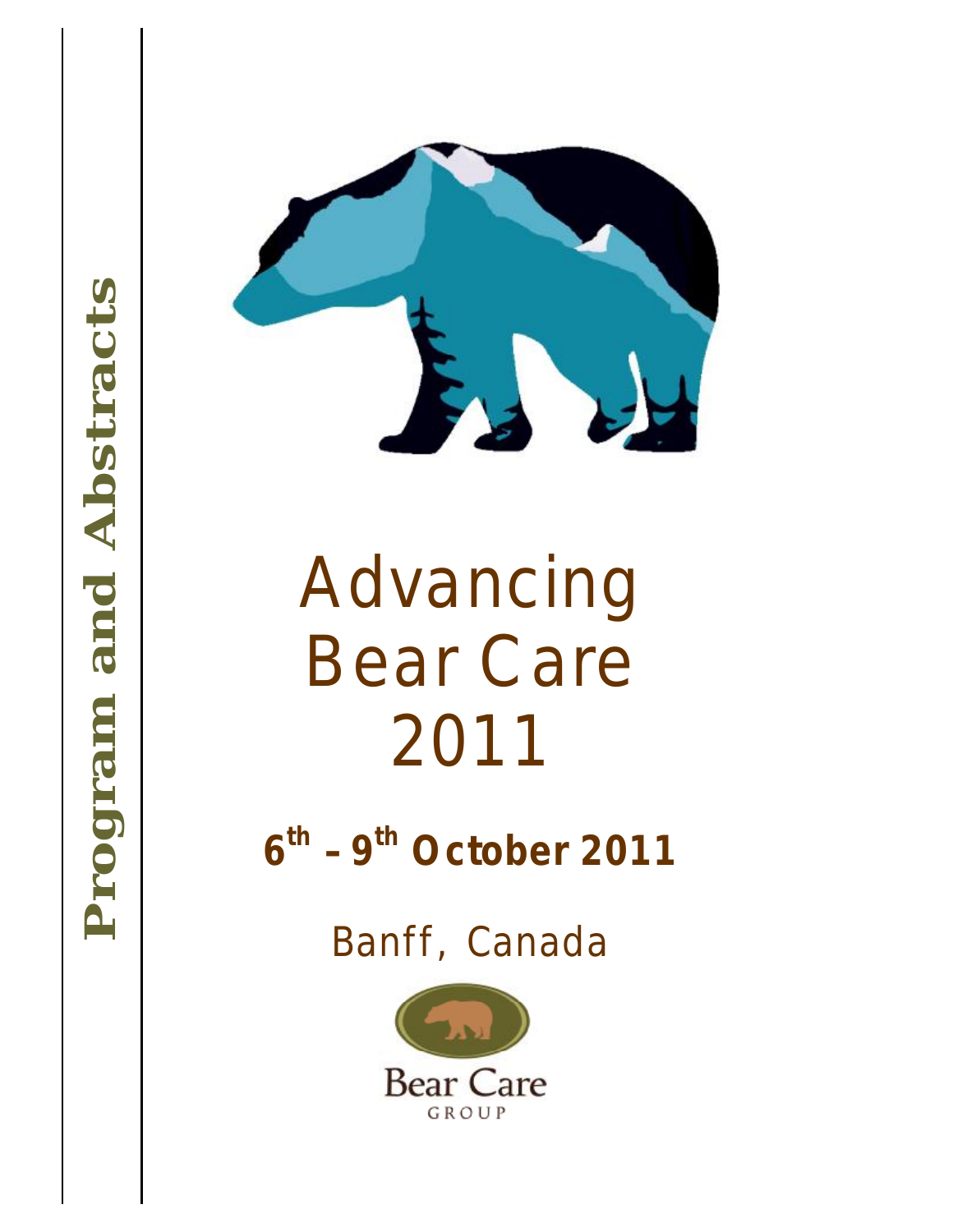### **Welcome**

**Dear Bear Care Delegates**,

Welcome to one of the most beautiful and significant bear habitats in the world, the Canadian Rocky Mountains. ABC 2011 is a teaching and problem solving conference where we are fortunate to be learning from world renowned wild bear biologists and problem solving with captive bear husbandry experts. The Bear Care Group wants to thank each of you for participating and making this the third international bear husbandry conference that has sold out. These next few days you will be immersed in wild bear habitat, alongside other enthusiastic bear care professionals just like you. Enjoy the western Canadian hospitality and excellent dining options in Banff's friendly atmosphere. Become a part of it.

Else Poulsen President, BCG

- Welcome
- Bear Care 2011 Board of Directors
- Bear Care Mission Statement
- Bear Care 2011 Sponsors
- Thank You
- General Information
- Program/Abstracts
- Workshop Descriptions
- Poster Abstracts
- Bear Care 2011 Evaluation

### **Contents Bear Care Board of Directors**

- Else Poulsen
- Gail Hedberg
- Judy Willard
- Heather Bacon
- Valerie Hare
- Lydia Lefebvre
- Lory Palmer
- Jason Pratte
- **Kurt Stoner**
- Lisa Stoner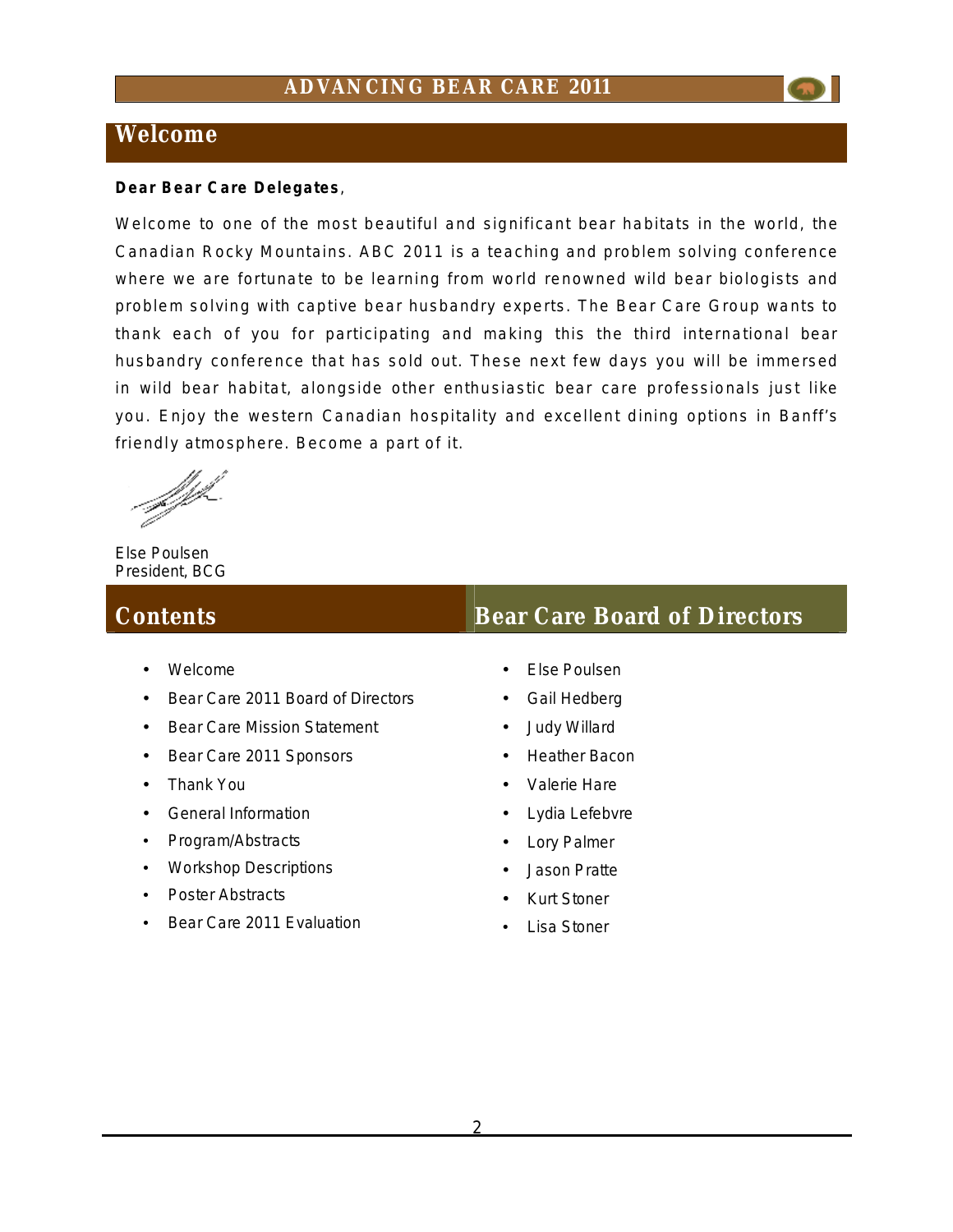### **Bear Care Mission Statement**

The Bear Care Group creates and enhances communication, cooperation and education among international bear care professionals by organizing bear care programs, publications and resources focused on advancing and sharing information on bear behavior, husbandry, enrichment, training, veterinary care and other topics to further global bear welfare and conservation efforts.

Check out [www.bearcaregroup.org](http://www.bearcaregroup.org) for post conference wrap up and photos Continue networking with colleagues at [bearcare@yahoogroups.ca](mailto:bearcare@yahoogroups.ca)

### **Sponsors**

| <b>Active Environments</b>           | McCrory Wildlife Services Ltd.      |
|--------------------------------------|-------------------------------------|
| Animals Asia Foundation              | Mo Brown                            |
| Bornean Sun Bear Conservation Centre | Northern Lights Wildlife Shelter    |
| Calgary Zoo                          | Polar Bears International           |
| Discover Banff Tours                 | Rite in the Rain                    |
| <b>Great Bear Foundation</b>         | Shape of Enrichment                 |
| Hauser Bears                         | Spectacled Bear Conservation-Peru   |
| Kalahari Management                  | Whistles for Life                   |
| The Kerulos Center                   | Wildlife SOS                        |
| Live Your True Nature                | World Society for the Protection of |
| Mazuri                               | Animals                             |

### **Many, Many Thanks**

**The Bear Care Group** wishes to thank all of the tireless volunteers and sponsors who helped to organize ABC 2011 and make it happen. We are grateful to the wildlife biologists who have come on their own time and at their own expense to share their knowledge of how wild bears use their habitat for daily and seasonal living. As always we appreciate the dedicated captive bear care professionals who return conference after conference to pass on their expertise and experience. We welcome and thank our many new volunteers and supporters, and look forward to your further participation as our group and efforts grow with the years. Finally thank you to the many supporters who have donated items for both the goody bags and the Silent Auction.

Special acknowledgement to Polar Bears International for their support with the proceedings printing and production costs.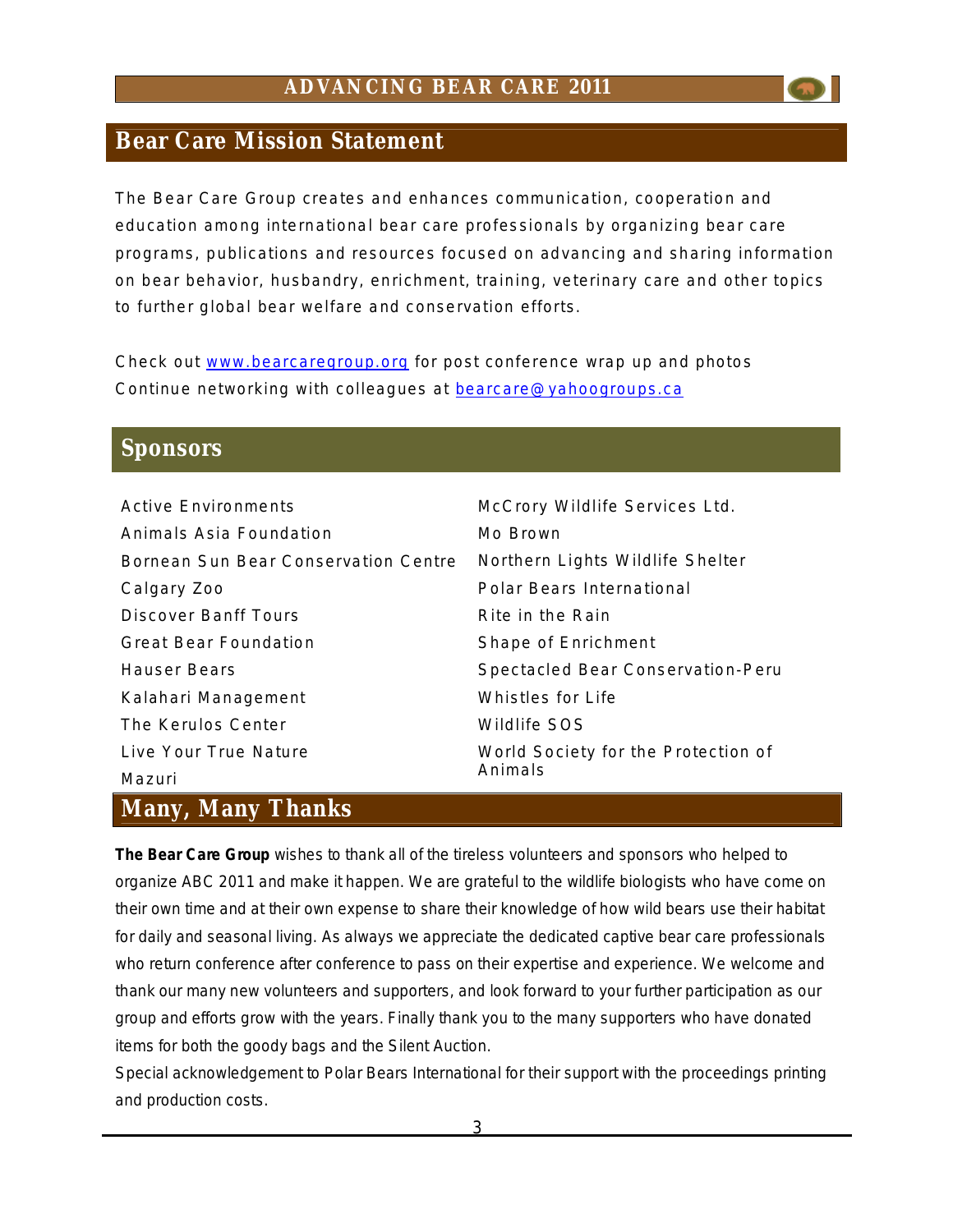### **Name Badges** Registration

All delegates will be provided with a name badge upon registration. Please wear it as it acts as your pass to all sessions, functions and transportation. This will help to introduce you to other delegates.

The Registration Desk is in the Glacier Salon – Mezzanine Level, Banff Park Lodge.

Thursday October 6, 2011

3:00 - 8:00 PM

Poster presentations will be in the Alpine Meadows Reception on: Friday October 7 from 3:00 - 3:20 PM, 5:20 -6:20 PM & 9:20 - 9:40 PM. Saturday October 8 from 3:00 - 3:20 PM & 7:40 - 8:00PM. Posters will stay up for the duration of the conference.

### **Poster Sessions** Speaker Presentations

Speakers using computer data projection (PowerPoint) are asked to meet with Kent Hedberg during registration to download and test their presentation.

### **Interpreted Hikes into Bear Habitat**

Each delegate will have the opportunity to choose three interpreted hikes into bear habitat out of four possible trails. There will be one early morning hike per conference day. The hikes will be lead by Dr. Chuck Jonkel, Dr. Mike Gibeau, Wayne McCrory, and Charlie Russell.

### **TRAILS**:

1/ **Cascade Fire Road**: This trail was formerly a fire access road leading into the wild Cascade Valley. The trailhead is located at the Upper Bankhead parking lot just outside of Banff on the Lake Minnewanka Loop Road. It is rated as a beginner hike.

2/ Healy Creek Trail: This trail starts at the west end of the Sunshine Ski Resort parking lot (about 8 kilometres west of Banff) and travels through a steep sided valley. The trail gradually works its way up the valley to the tree line but the group can stop at any point and return.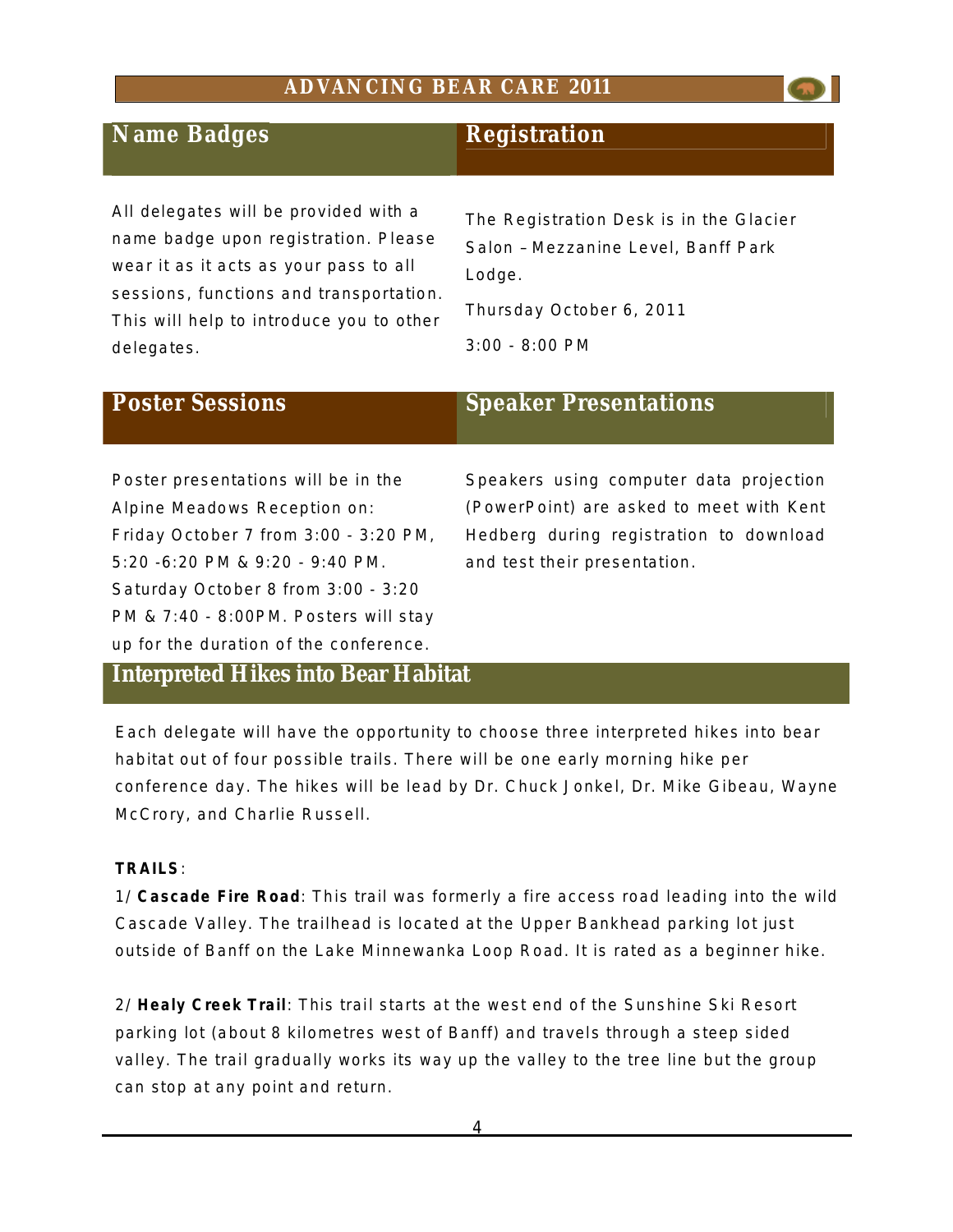3/ **Forty Mile Trail**: This trail starts at the Mt Norquay Ski Resort just outside of Banff and is a loop following the Elk Lake Trail first, then cutting left along Forty Mile Creek, eventually hitting the Forty Mile Trail, and then returning to the ski area. It offers a good overview of the valley. The hike is a bit up and down and is slightly more strenuous than the Cascade Fire Road or Healy Creek Trail.

4/**Redearth Creek Trail**: The trailhead is approximately 19 km west of Banff. The trail is an old fire road that steadily climbs out of the main valley into a side valley with views of avalanche slopes. It is only reasonably steep.

### **ON THE HIKES**

- 1. ALWAYS follow your Guide's instructions and stay with your group!
- 2. Dress in layers. In general you will be comfortable with a T shirt, warm long sleeve shirt, fleece, water & wind proof shell, thin gloves, soft socks, and worn-in hiking boots.

**MEETING ROOM FLOOR PLANS** 

- 3. Roll up unused clothes, store in your day pack.
- 4. Bring water, energy bars, fruit, tissue, small zip lock plastic bag for garbage.
- 5. Bring chapstick, sunscreen, and sunglasses.
- 6. Bring a small pocket camera, and bear whistle.

### **Banff Park Lodge Convention Center**

Our Conference meeting rooms are located on the mezzanine level.

Registration: Glacier Salon

Workshops/Presentations: Summit, Assiniboine, Castle, Alpine Meadows

Egg Breaker - Breakfast: Glacier Salon

Poster Presentations, Coffee, Bear Book & Art Den: Alpine Meadows Reception Area

Farewell Lunch, Silent Auction: Summit Room

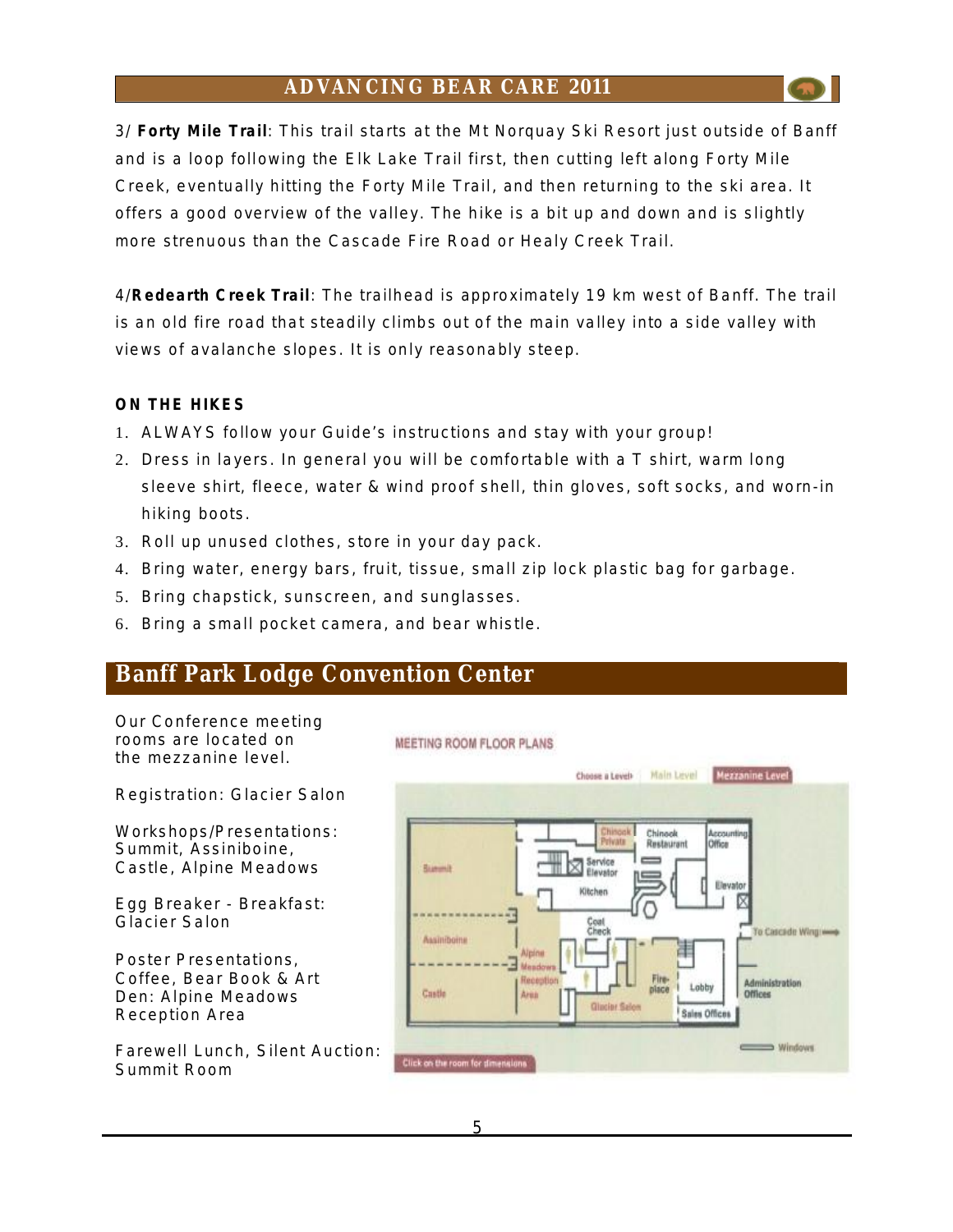### **Workshops**

Delegates will have the opportunity to share their current bear husbandry challenges with their colleagues for discussion and problem solving. These two hour sessions will provide the opportunity to utilize the problem solving skills taught by Gail Laule of Active Environments on Thursday evening October 6th.

| <b>TOPIC</b>                                 | <b>MODERATOR</b>                                       |
|----------------------------------------------|--------------------------------------------------------|
| American Black Bear                          | <b>Christine Fenwick</b>                               |
| Andean Bear                                  | Robyn Appleton, SBC-Peru                               |
| Asian Bear                                   | Jill Robinson, AAF                                     |
| <b>Brown Bear</b>                            | <b>Heather Bacon</b>                                   |
| Giant Panda                                  | <b>Jason Pratte</b>                                    |
| Polar Bear                                   | JoAnne Simerson, PBI                                   |
| Sloth Bear                                   | Kartick Satyanarayan & Geeta Seshamani<br>Wildlife SOS |
| Sun Bear                                     | Siew Te Wong, BSCC                                     |
| <b>Raising Neonates</b>                      | Gail Hedberg                                           |
| Bear Rescue, Rehab<br>& Release              | Angelika Langen, NLWS                                  |
| Developing a Bear<br><b>Training Program</b> | <b>Jason Pratte</b>                                    |
| Developing Problem<br>Solving Skills         | Gail Laule, Active Environments                        |
| Developing People Skills                     | Judy Willard                                           |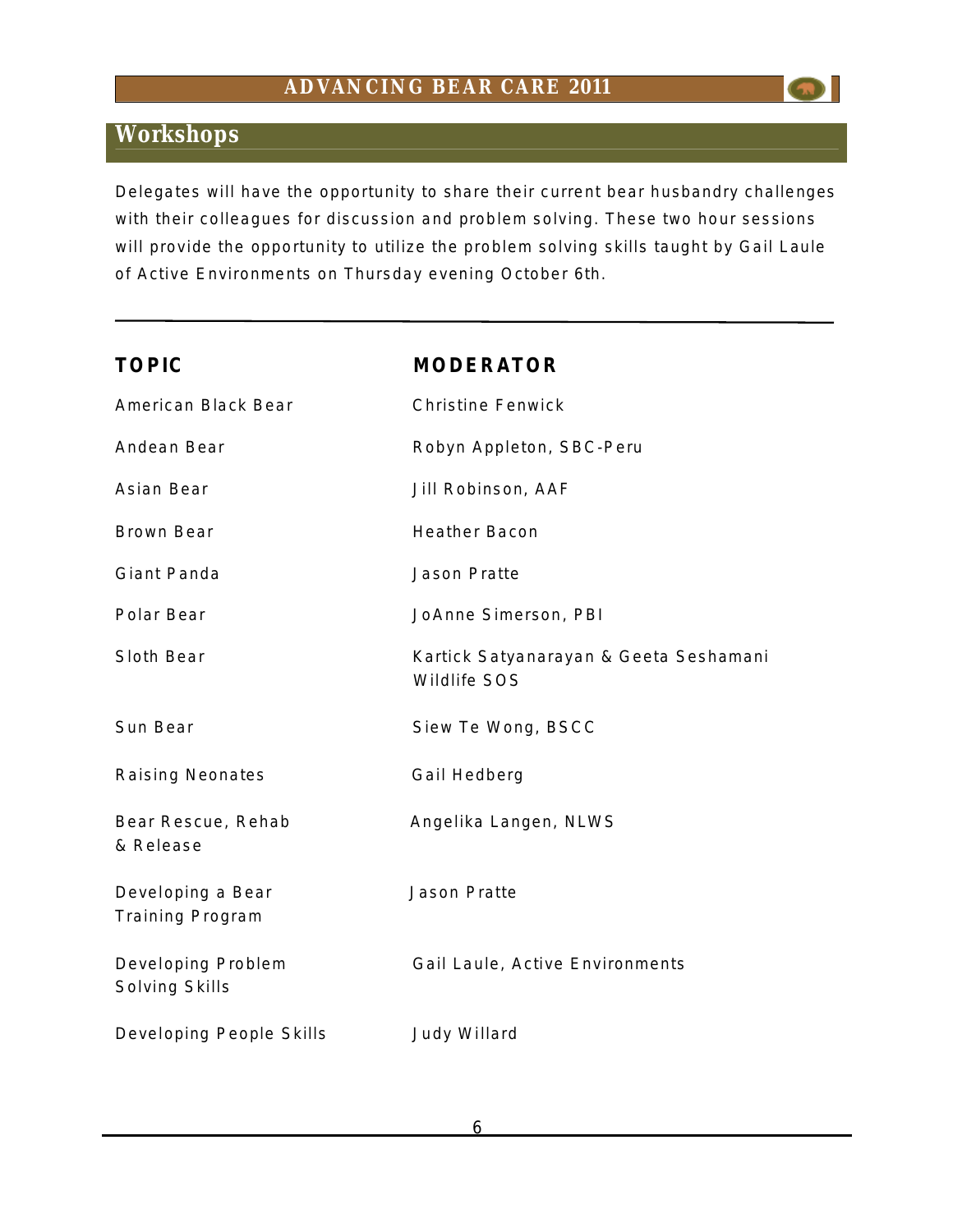$\bullet$ 

# **Thursday October 6, 2011 Evening**

| $3:00 - 8:00$ PM | Registration<br>Glacier Salon-Mezzanine<br><b>Banff Park Lodge</b>                                                                                        |
|------------------|-----------------------------------------------------------------------------------------------------------------------------------------------------------|
| $5:45 - 6:00$ PM | Welcome Address & Introduction of Key Note Speakers<br>Summit Room<br>Else Poulsen                                                                        |
| $6:00 - 6:45$ PM | <b>Key Note Speaker</b><br>Charles Jonkel- HOW DO BEARS ADAPT TO LIFE IN<br>CAPTIVITY AND HOW ARE THEY PRE-ADAPTED IN WAYS<br>THAT ENHANCE THEIR ZOO LIFE |
| $6:45 - 7:30$ PM | <b>Key Note Speaker</b><br>Ian Stirling- POLAR BEARS, SEALS AND CLIMATE WARMING<br>IN THE ARTIC                                                           |
| $7:30 - 8:00$ PM | Carol Patterson- ACCOUNTANTS AND OTHER DAREDEVILS:<br>UNLOCKING YOUR INNER SUPERHERO                                                                      |
| $8:00 - 8:20$ PM | Coffee - Alpine Meadows Reception<br>Book Sale and Signing: Indigo Books                                                                                  |
| $8:20 - 8:50$ PM | <b>Gail Laule- PROBLEM SOLVING</b>                                                                                                                        |
| $8:50 - 9:10$ PM | Else Poulsen- THE SENTIENC OF BEARS AND THE<br>PRINCIPLES OF BEHAVIOR-BASED BEAR HUSBANDRY                                                                |
| $9:10 - 9:30$ PM | Val Hare & Karen Worley- ENRICHMENT BASICS: BEHAVIOR-<br>BASED, GOAL-ORIENTED, HOLISTIC, ASSESSED<br><b>ENRICHMENT</b>                                    |
| $9:30 - 9:50$ PM | <b>Jason Pratte- TRAINING BEARS 101</b>                                                                                                                   |
| 10:00 PM         | Book Sale and Signing: Indigo Books<br>Alpine Meadows Reception                                                                                           |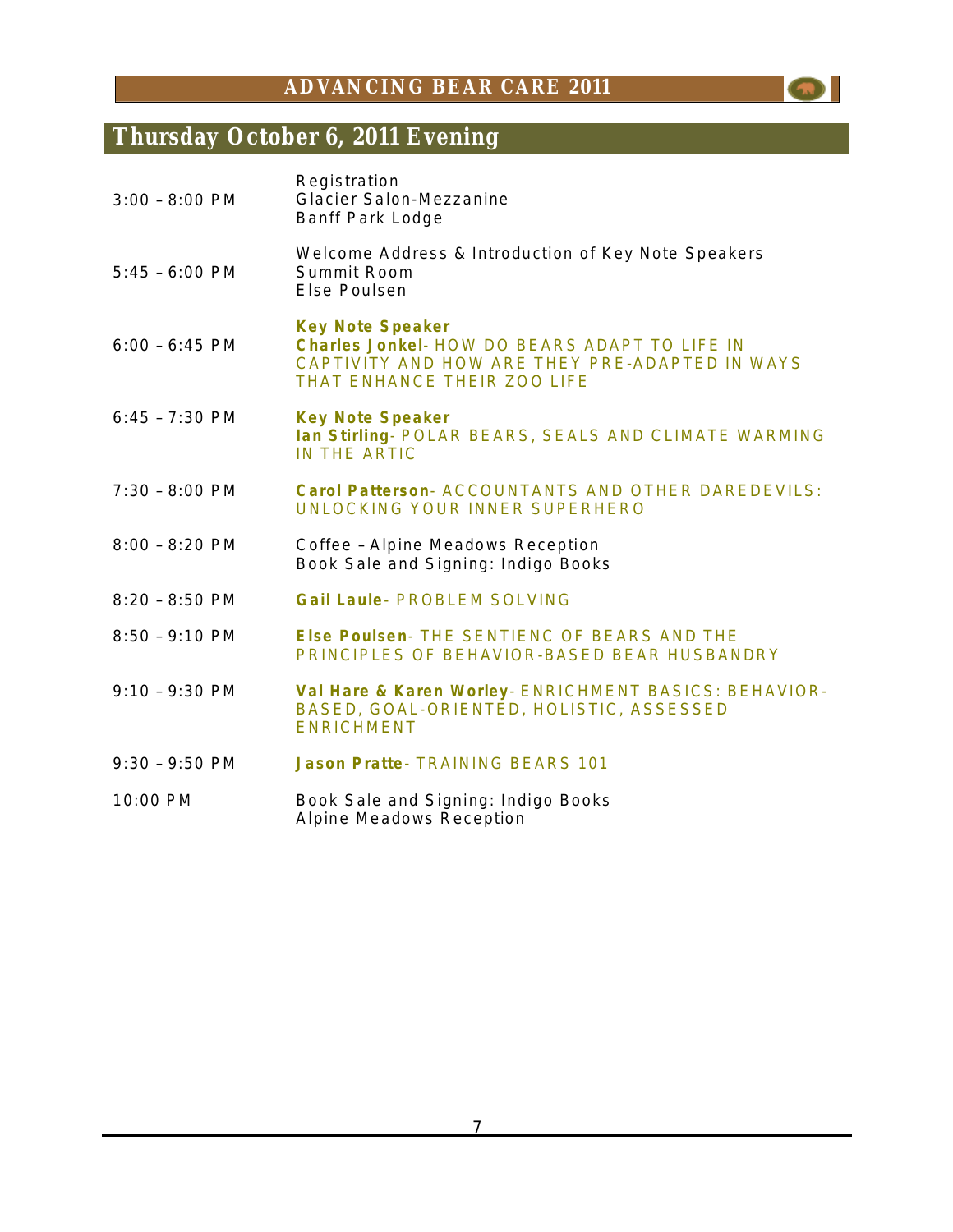### **HOW DO BEARS ADAPT TO LIFE IN CAPTIVITY AND HOW ARE THEY PRE-ADAPTED IN WAYS THAT ENHANCE THEIR ZOO LIFE**

### **Chuck Jonkel**

All eight bear species share ranges and compete with people for foods, space, shelter, sanctuary, and many other needs. Highly social, they broadly overlap with other bears and humans alike. They share many habitats and foods people use. Long-term, this preconditions bears to life in captivity. Some are exploitive even of *new* space, human-created foods, cover, and habitat. Learning to share and to tolerate is imperative for both bears and people; a relationship enhanced in captive programs.

Ancient bear/people trails on salmon streams further show common needs and habitat uses. Bear behaviors, anatomy, particular foods, elaborate family life, diets, sharing of space and foods, and their extensive courtship and teaching of the young, all closely parallel human behaviors and uses. Such understandings of bears' needs for food, sleeping, winter shelter, courtship, "play space", teaching the young and large ranges are all vital to good bear/people coexistence.

In total, zoo and sanctuary life come relatively easy for bears. The bear/people *learning experiences* with captive animals thereby solves many wildlife problems before they develop. Summarily, bears can be an excellent species to justify captive animal programs, rather than death.

### **BIOGRAPHICAL NOTES**

CHARLES JONKEL "Chuck" is President of the Great Bear Foundation. For over 50 years he has devoted his life to the study and conservation of wild bears and their habitat. A pioneer of bear biology, Chuck was one of the first four researchers to study black bears in the field after the invention of the dart gun, and the Canadian government sought him out to lead their groundbreaking research on wild polar bears. Chuck compiled the first reliable, comprehensive scientific data-base on wild polar bears. He and others set up the Polar Bear Specialist Group in the IUCN [International Union of Conservation of Nature] creating a framework of co-operation among the five countries with polar bear populations. This became a model for all IUCN specialist groups.

For details of projects and publications:

Mailing Address**:** 802 East Front St., Missoula, MT 59802 Telephone: (406) 829-9378 Email: [gbf@greatbear.org](mailto:gbf@greatbear.org)

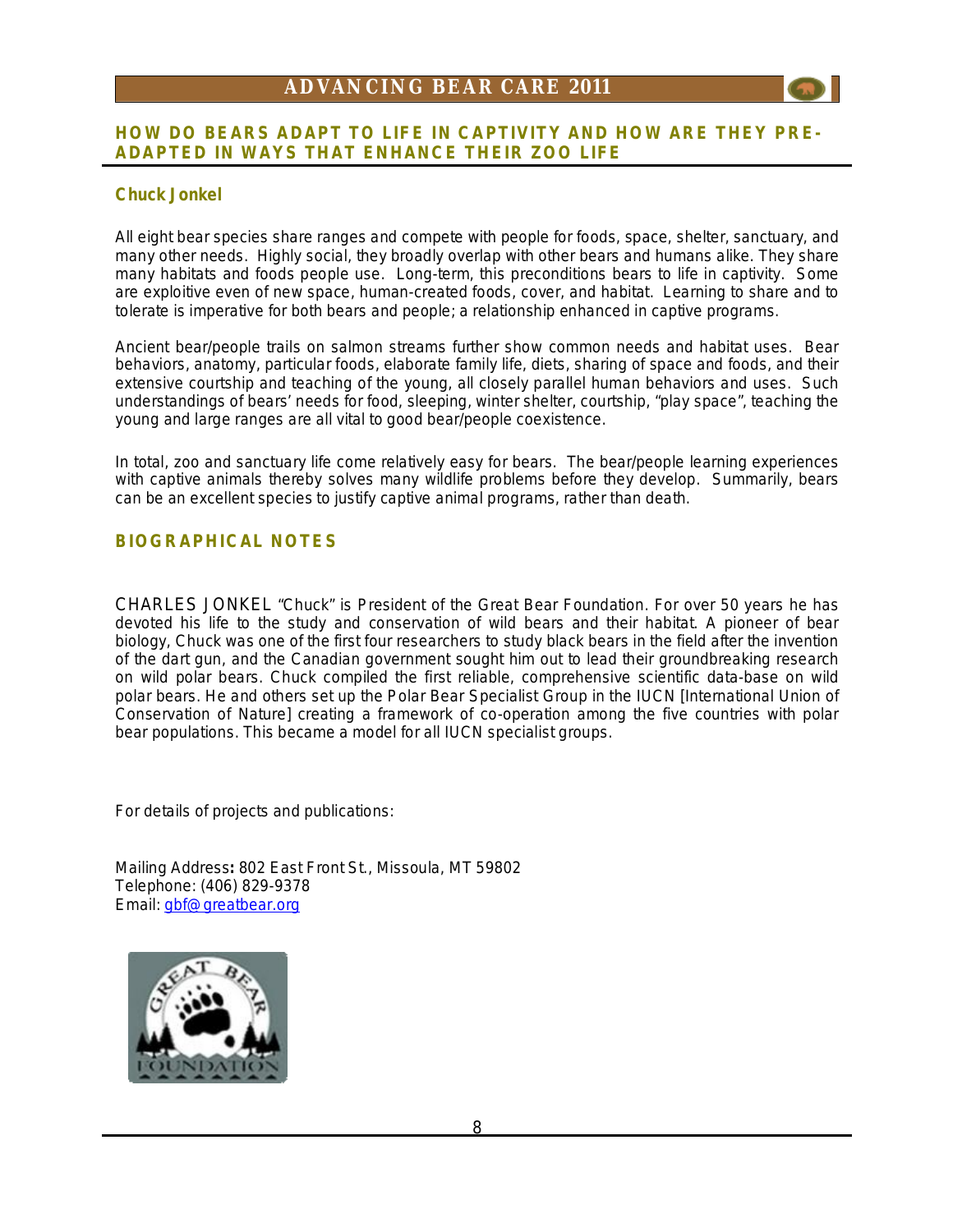

### **Ian Sterling**

Polar bears, and their primary prey, ringed seals, are highly evolved to survive in the Arctic, and with each other. Polar bears depend on ice as a platform from which to hunt seals. The seals depend on sea ice with drifted snow to give birth to their young. The climate is now warming rapidly in the arctic, resulting in earlier breakup in most areas and reduced amounts of sea ice remaining at the end of the summer. In western Hudson Bay, climate warming is causing the sea ice to break up earlier, with negative effects on polar bears. The average date of breakup is already three weeks earlier than it was only 30 years ago. The condition of adult male polar bears and females accompanied by dependent young has declined significantly, reproduction has been reduced, and the population has declined. Changes in ringed seals and other species of seals also appear to be underway but are not well understood. This talk will outline how polar bears and seals have adapted to arctic conditions and how they make a living there in order to explain why climate warming is having significant negative effects on these species.

### **BIOGRAPHICAL NOTES**

IAN STIRLING is a Research Scientist Emeritus with Environment Canada and an Adjunct Professor in the Department of Biological Sciences, University of Alberta, Edmonton. He has done research on polar bears and polar seals (Arctic and Antarctic) for 45 years. Particular areas of research interest include; ecology, behavior, evolution, relationships between polar bears and seals, the biological importance of polynyas, and the conservation and management of polar marine mammals and ecosystems. For his work, he has won several awards, including the Canadian Northern Science Award and the National Conservation Award in the Special Achievement Category of the US National Wildlife Federation. He was appointed as an Officer in the Order of Canada by the Governor General, and elected as a Fellow of the Royal Society of Canada, the primary scientific body of that country. He participates in a number of national and international committees on polar bears and marine mammals and has authored or coauthored over 250 scientific articles and written five books on bears and their ecology for the general public.

For details of projects and publications:

E-Mail: [Ian.Stirling@EC.gc.ca](mailto:Ian.Stirling@EC.gc.ca) Mailing Address**:** Environment Canada, 5320 122 St. Edmonton, AB T6H 3S5 CA Telephone: (780) 435-7349

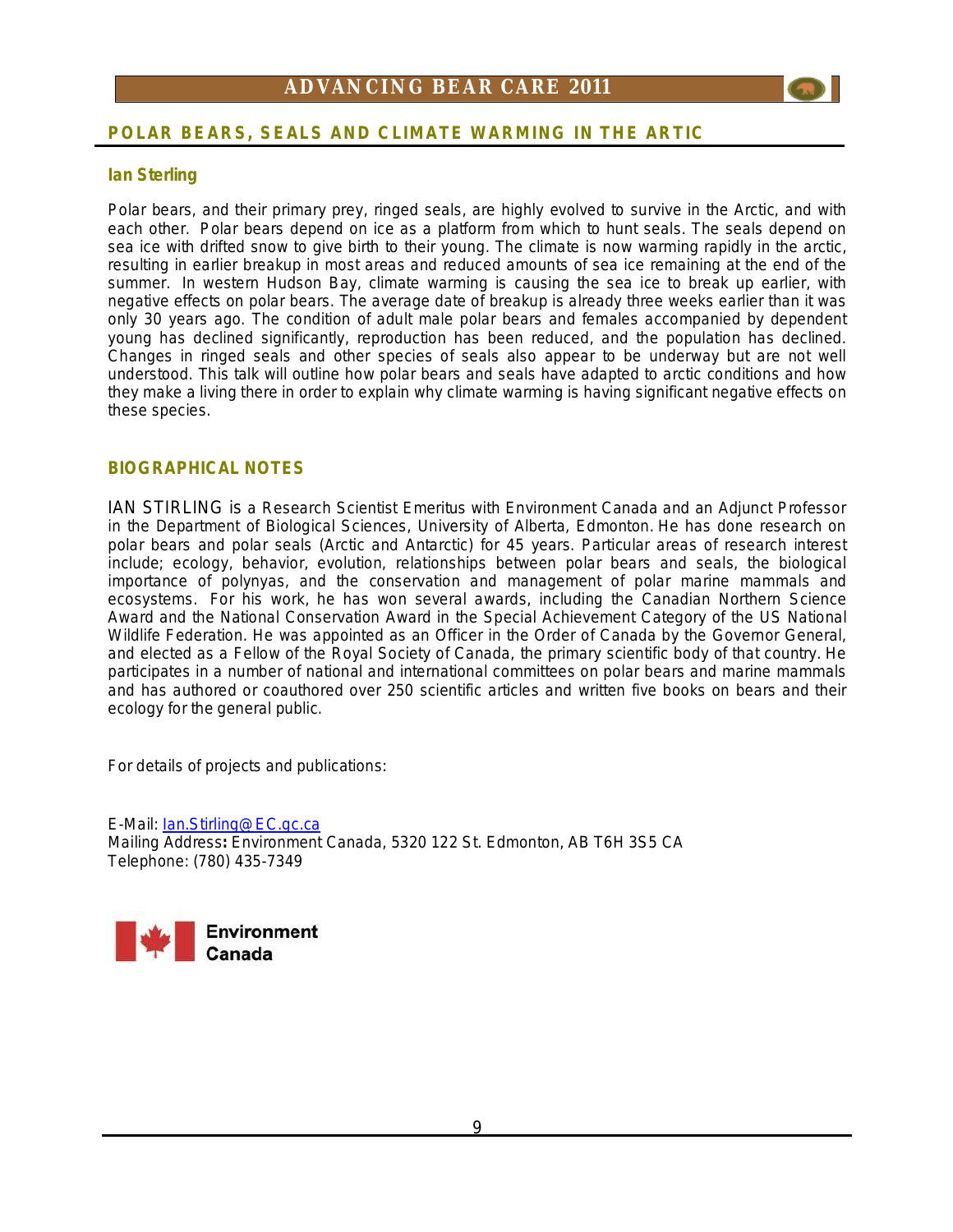### **ACCOUNTANTS AND OTHER DAREDEVILS: UNLOCKING YOUR INNER SUPERHERO**

### **Carol Patterson**

Many people, daredevils if you will, have overcome tremendous obstacles to live the kind of lives that have people saying, "I wish I could do that!" How to walk away from a successful career can be daunting.

"Scratch the surface of every worthwhile wildlife organization and you'll find one slightly-crazed zealot who started it (or is keeping it going)."

Learn how an unconventional approach can help you break from the crowd and create unique opportunities for yourself and others with only a change in perspective.

### **BIOGRAPHICAL NOTES**

CAROL PATTERSON is president of Kalahari Management Inc., a strategic planning firm. Carol helps people identify what they can offer tourists and the steps needed before welcoming the world. Carol has captured true stories in her latest book, Accountants and Other Daredevils: Unlocking Your Inner Superhero. She started as a Calgary Zoo docent, creating a Flying Zoo program. She took whatever animals would fit into a Cessna 172 to visit children in rural communities. Carol's life lessons as the Calgary Zoo's first pilot eventually led to her role as their Chairman of the Board and a new career as a tourism consultant and professional speaker.

For details of projects and publications:

Mailing Address: Kalahari Management Inc., P.O. Box 46056 Inglewood P.O., Calgary, Alberta, CA T2G 5H&7 Telephone: (403) 290-0805 Email: [carol@kalahari-online.com](mailto:carol@kalahari-online.com) Website: [www.kalahari-online.com](http://www.kalahari-online.com)

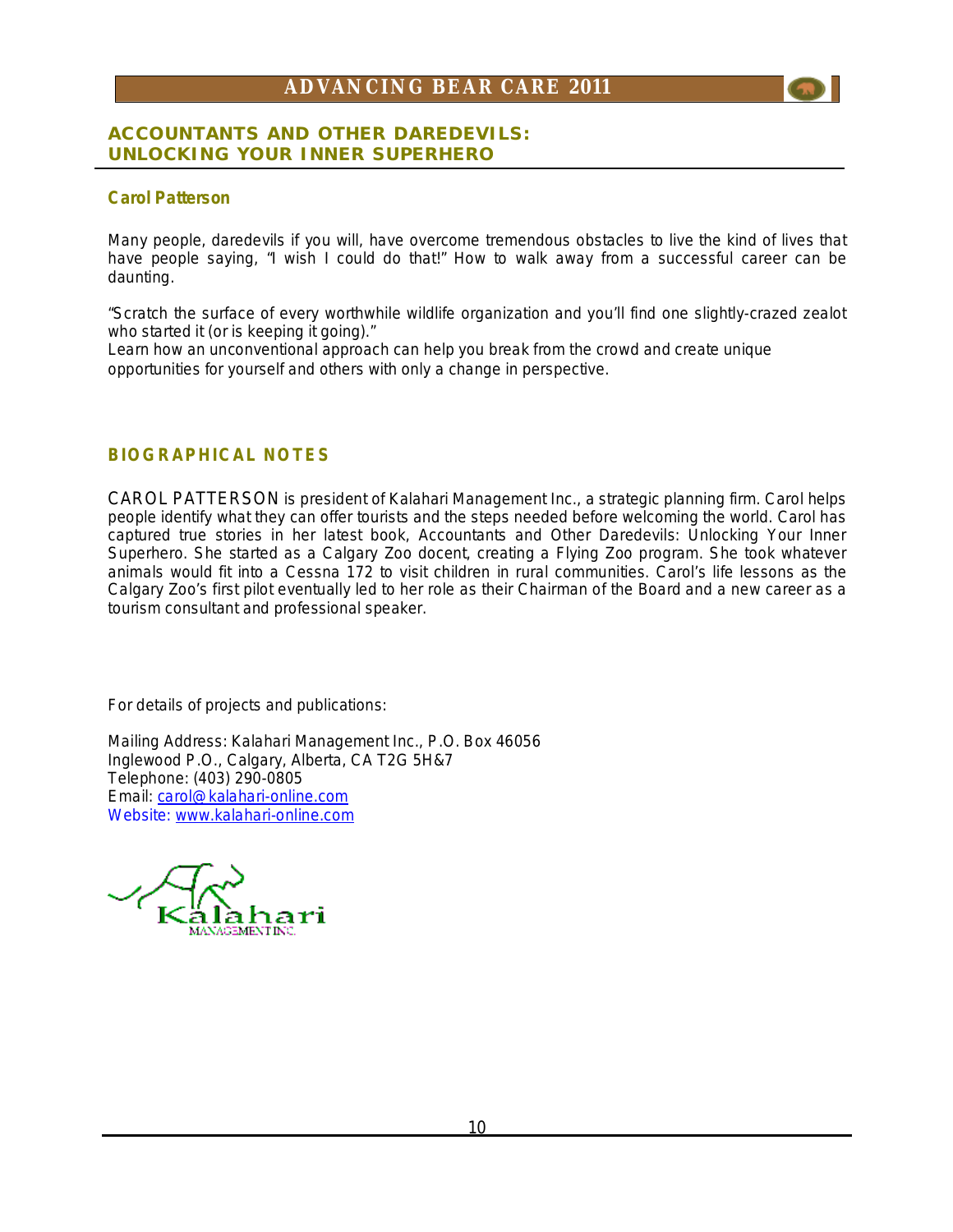

### **PROBLEM SOLVING**

#### **Gail Laule**

Optimum care and management of captive bears includes the ability to effectively address behavioral problems when they occur. These problems include a wide array of management and animal welfare issues such as refusal to shift between enclosures, heightened aggression toward caregivers and/or conspecifics, sustained levels of fear and discomfort, and stereotypic and abnormal behaviors. All of these behaviors are of concern because they inhibit caregivers from providing the level of care we strive for and may be indicators of diminished well-being. Therefore it is important to address behavioral problems proactively. The problem solving process provides a framework to examine behavioral problems, assess associated circumstances, and develop strategies to mitigate and diminish the occurance of these behaviors. This process is an exercise in the scientific method and involves the following steps; 1) identify specific behavioral objective(s), 2) assess the situation, 3) develop the hypothesis or educated guess as to why the behavior is occurring, 4) develop methods to address the reasons why, 5) implement methods, 6) evaluate results, and 7) if desired results are not achieved, go back in the process as far as necessary and repeat steps. This presentation will walk through the process with examples from real situations.

### **BIOGRAPHICAL NOTES**

GAIL LAULE has been an animal welfare advocate since she began her animal training career at Marineland in California. For the past 19 years, she has been an animal behavior consultant working with zoos, sanctuaries, and biomedical facilities, through her consulting company, Active Environments. Gail has focused on developing and teaching techniques to enhance the care and welfare of captive animals including; protected contact - a positive reinforcement based system for managing elephants, cooperative feeding - a technique for enhancing positive social interaction in groups of animals, and behavioral management - an integrated systems approach to optimal care for all captive species. Gail divides her time between consulting work, and Ocean Adventure, an open water marine park in the Philippines. Here she provides technical direction for the management, training, presentation, and welfare for all marine and terrestrial animals at the park. She also serves as President of Wildlife in Need, a U.S. nonprofit organization operating a rescue center for wildlife, and conducting conservation and animal welfare projects in the Philippines. Gail has been an invited speaker at conferences and events including; the Scientists Center for Animal Welfare, the National Research Council, the American Association of Zoo Veterinarians, the American Veterinary Medical Association, and the International Society of Primatologists.

For details of projects and publications:

Mailing Address**:** Active Environments Telephone: (805) 737-3700, (805) 350-2655 Email: [moonshadowe@earthlink.net](mailto:moonshadowe@earthlink.net)

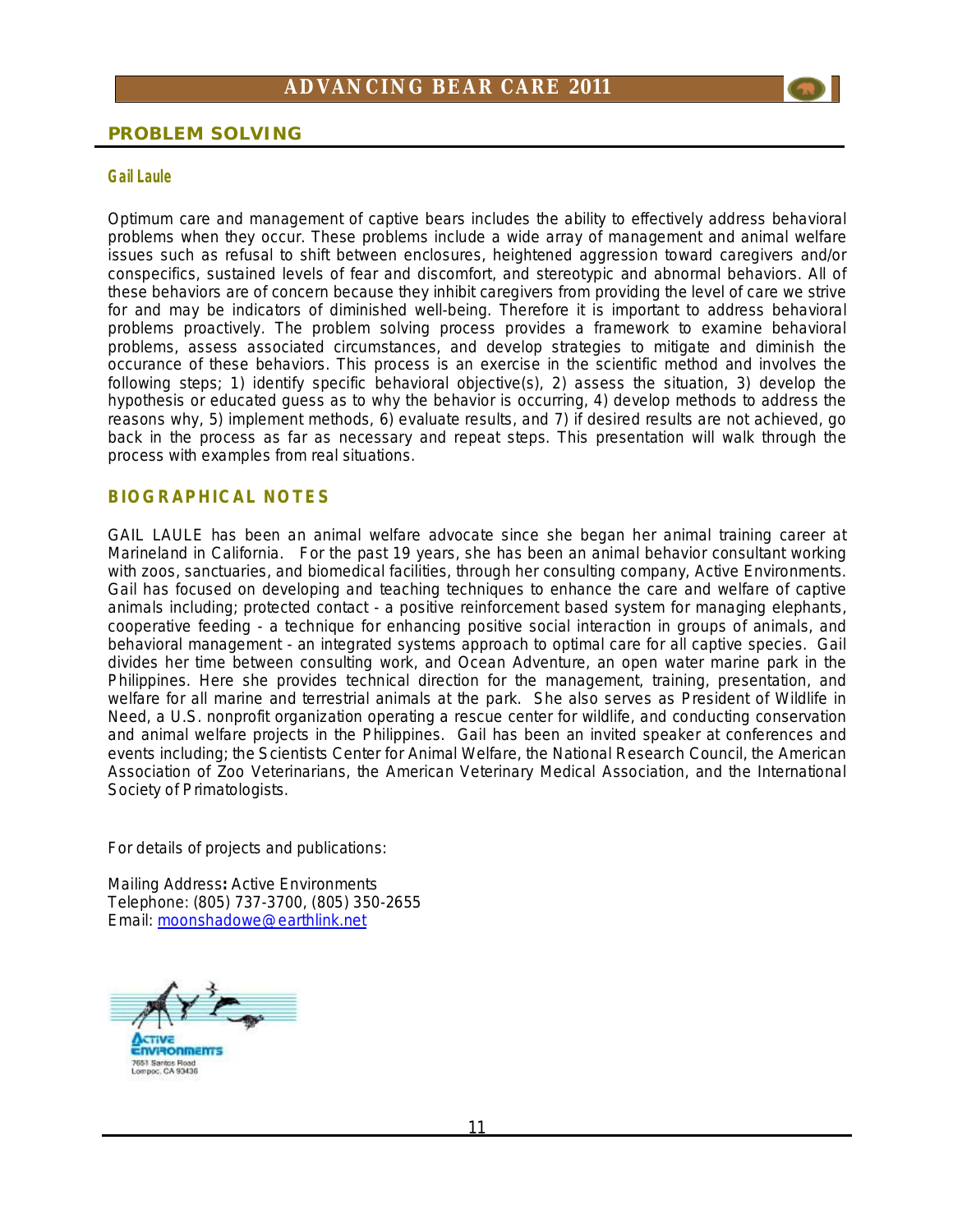### **THE SENTIENCE OF BEARS AND THE PRINCIPLES OF BEHAVIOR-BASED HUSBANDRY**

### **Else Poulsen**

Bears are fully sentient animals with the ability to have subjective experiences relative to his/her internal and external environment. Like other sentient creatures each bear has expectations derived from his/her genetics, personal history, and current circumstances. Meeting those expectations reduces stressors inherent in captive living and promotes physical and mental well-being. The deliberate provision of species-specific care protocols to captive animals is called behavior-based husbandry. Bears living in wild environments express daily and seasonal routines. In captivity bears experience the same drives to express these behaviors and will set up their own routines when given the internal and external elements required. The process of identifying and offering life's constituents to bear species will be the subject of this presentation.

### **BIOGRAPHICAL NOTES**

ELSE POULSEN holds a bachelor's degree in biological sciences, and a four-year zookeeper apprenticeship diploma. Among other institutions, she has worked at the Calgary and Detroit zoos, and is known internationally for her captive bear husbandry and rehabilitation. In 2000 she won the Zookeeper Research Excellence Award from the American Zoo and Aquarium Association's Bear Taxon Advisory Group. She works as an animal management consultant for zoos, sanctuaries, wildlife rehabilitators, and other animal welfare groups and lives in southern Ontario, Canada. Else has published numerous technical and scientific papers, was a contributing author in the textbook *Stereotypic Animal Behavior – Fundamentals and Applications to Welfare* [2nd edition], and also writes for the mass media. She has raised bears, comforted bears, taught bears, learned from bears, had bears communicate their needs to her, and nursed bears back to health. In May 2009, Else published *Smiling Bears – A Zookeeper Explores the Behavior and Emotional Life of Bears* revealing her insights about bears and their lives that she has gained through her work. She is the President of the founding Board of Directors for the Bear Care Group, and has cochaired BIERZS 2007, Advancing Bear Care 2009 and 2011. She is currently working on her second bear behavior book.

For details of projects and publications:

Mailing Address**:** Behavioral & Environmental Solutions 2 - 126 Main Street West Grimsby Ontario L3M 1R8 Canada Telephone: (905) 309-1370 Email: [embpoulsen@hotmail.com](mailto:embpoulsen@hotmail.com)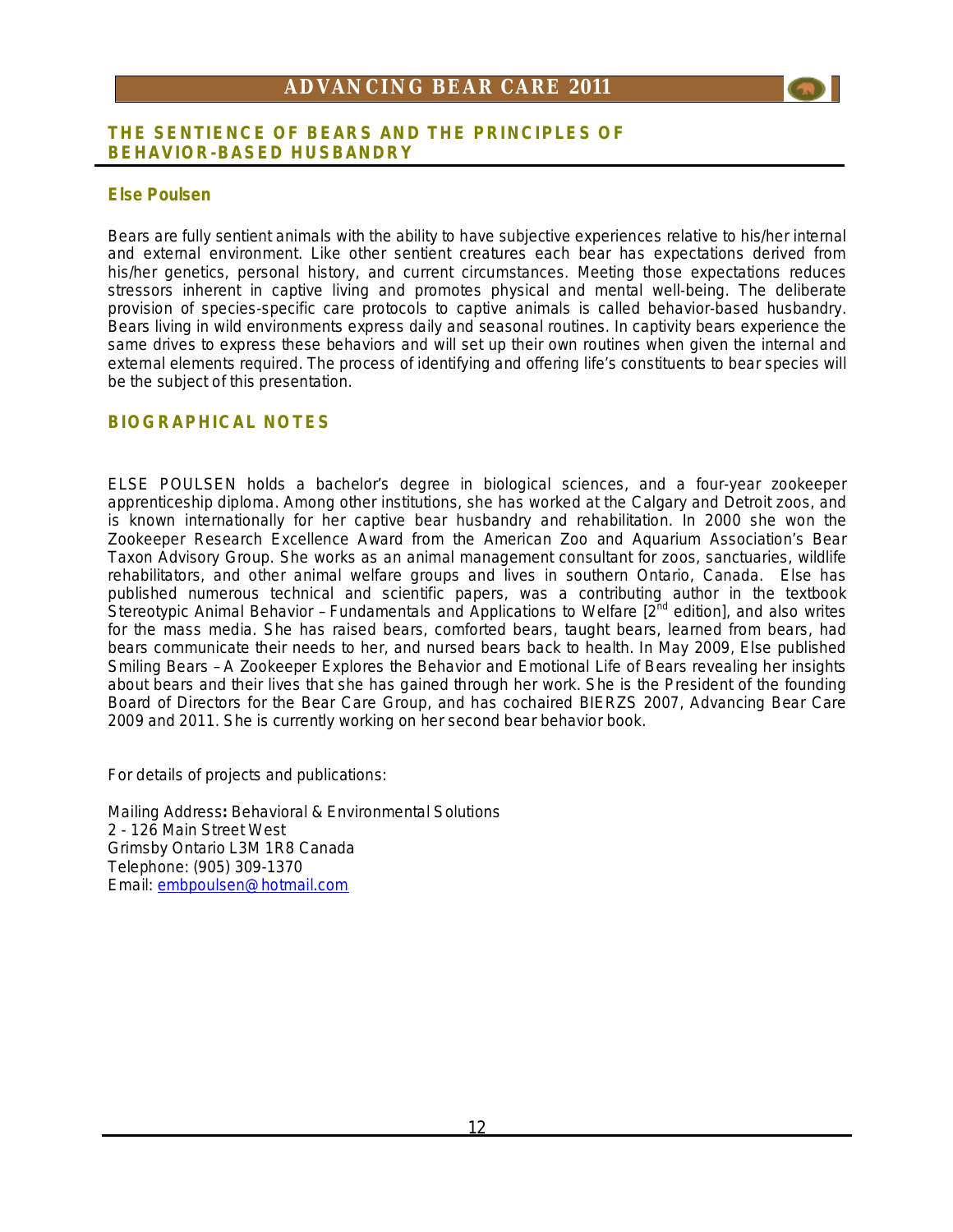### **ENRICHMENT BASICS: BEHAVIOR-BASED, GOAL-ORIENTED, HOLISTIC and ASSESSED ENRICHMENT**

### **Valerie J . H are a nd Karen Worl ey**

For the last 12 years The Shape of Enrichment has incorporated the following proven strategies for effective and efficient enrichment planning:

BEHAVIOR-BASED**.** Enrichment should be based on the animal's behavioral biology, targeting behaviors and abilities appropriate for the species. Successful enrichment planning considers an individual's personal preferences, history, physical fitness, etc.

GOAL-ORIENTED.Identify behavioral, biological, or logistical goals. Should the animal be encouraged to express a specific natural behavior? Exhibit a greater variety of behaviors? Exercise more to promote physical fitness?

HOLISTIC. To ensure consideration of all *enriching* aspects of the animals' environment, Shape recognizes five categories of enrichment; Social, Cognitive, Physical Habitat, Sensory, and Food.

ASSESSED. Once an enrichment strategy is developed and implemented, it is imperative that its effectiveness be assessed. Simply put, has the idea safely met the enrichment goals? If so, the strategy can be accepted as is for continued use. If not, revision of the idea or its design may be required.

### **BIOGRAPHICAL NOTES**

VALERIE HARE and KAREN WORLEY cofounded The Shape of Enrichment, Inc. in 1991 and have been principals ever since.

Beginning in 2000, Valerie has been instructing The Shape of Enrichment Workshops in countries on five continents. Valerie has worked with a wide variety of species including; giant pandas, polar, brown, spectacled, and sun bears. Valerie holds a Bachelor of Science Degree in Biology with a Zoology emphasis and an Associates Degree as a Veterinary Technician. She has served on the International Conference on Environmental Enrichment Committee since 1997 and has been a director on the founding Board of Directors for the Bear Care Group since 2007.

Karen currently serves as President for The Shape of Enrichment, Inc. and holds the position of Editor with primary responsibility for The Shape of Enrichment quarterly publication. She has served on the International Conference on Environmental Enrichment Committee since 1997. Karen has worked for the San Diego Zoo since 1989, and her current position is Creative Content Manager in the Marketing Department. Karen holds a Bachelor of Arts Degree and a Master's Degree in Comparative Literature from U.C. Berkeley.

For details of projects and publications:

Email: [shape@enrichment.org](mailto:shape@enrichment.org) Website: [www.enrichment.org](http://www.enrichment.org)

™5HAPE OF ENRICHMENT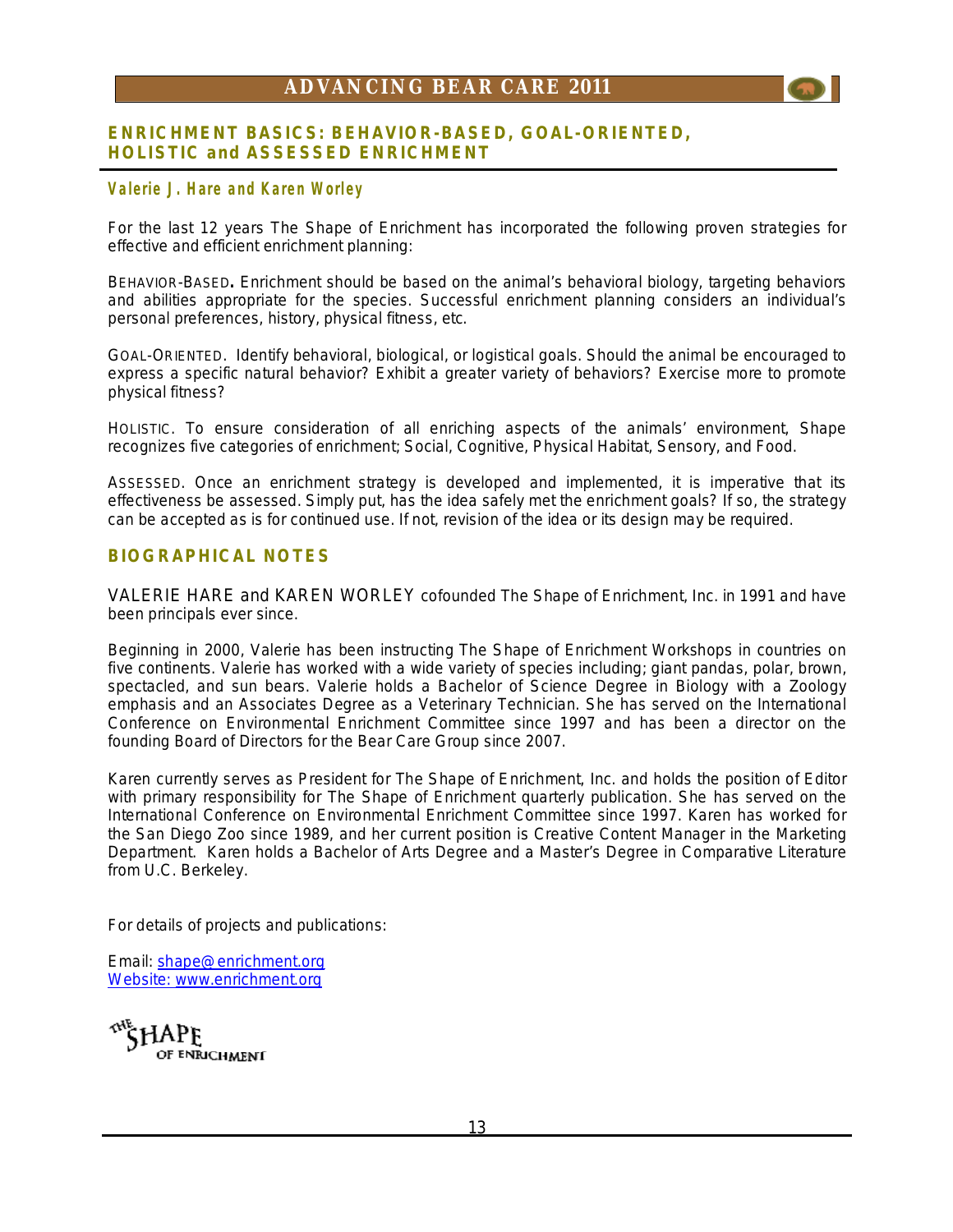

### **TRAINING BEARS 101**

#### **J ason Pratte**

Most bear caregivers are interested in using operant conditioning (training) techniques to better manage the bears in their respective facilities. This presentation outlines the basics of training from choosing appropriate behavioral goals based on your animal(s)' natural history to the individual components that comprise a training program. Examples of specific components discussed are; selection of cues, use of bridge, appropriate rewards and reinforcement schedules, and safety. Goal setting and the value of record keeping will be discussed. The presentation is based around managing bears through behavioral husbandry, and will complement the training workshops. Training resources (sample logs, cue lists, relevant published papers) will be made available to attendees. Delegates will hopefully leave the presentation with a greater understanding of the key components to successfully training the animals in their care.

### **BIOGRAPHICAL NOTES**

JASON PRATTE 'Jay' is internationally known for his training and enrichment work excellence with large carnivores. He has been an animal caregiver for almost two decades, and feels privileged during his tenure to have worked with all eight extant bear species. His primary focus is the training of both the animals in his care as well as of their caregivers. Behavioral husbandry training of bears and carnivores is his specialty, focusing on complex medical behaviors. The past several years has seen Jay involved with training animal keepers and caregivers around the world in operant conditioning techniques, with one of these adventures showcased on Animal Planet's "Growing Up Panda". Jay is on the AAZK National Behavioral Management Committee and the AAZK Grants Committee. He has been a founding director on the Bear Care Group Board of Directors since 2007. Jay is the Behavioral Husbandry Manager for Omaha's Henry Doorly Zoo. In April he earned his Master's degree in Zoo and Aquarium Management.

For details of projects and publications:

Mailing Address**:** Omaha's Henry Doorly Zoo, Omaha, NE Telephone: (404)788-4788 Email: [jayp@omahazoo.com](mailto:jayp@omahazoo.com)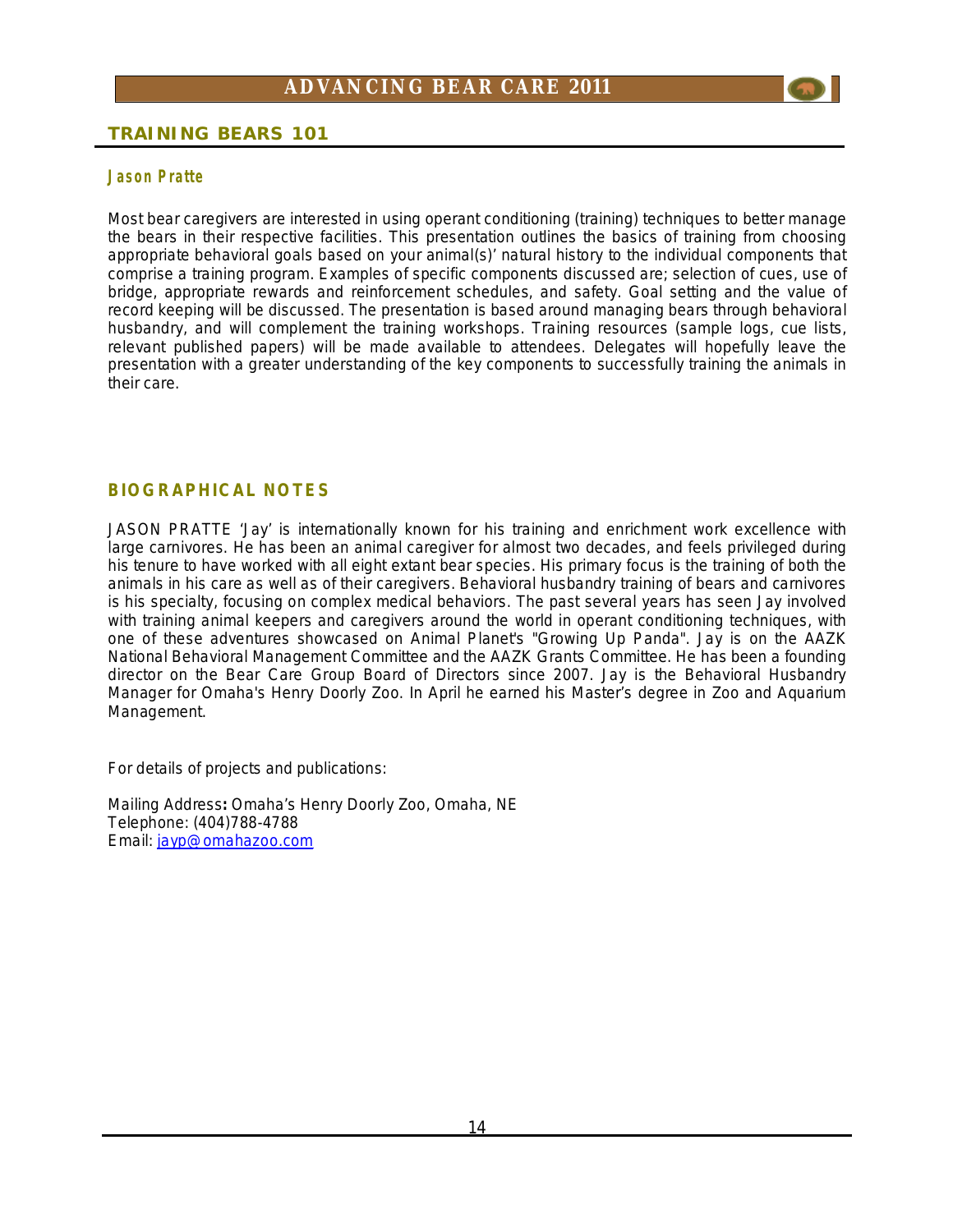$\bullet$ 

## **Friday October 7, 2011**

|                    | Registration- Alpine Meadows Reception, Banff Park Lodge                                                               |
|--------------------|------------------------------------------------------------------------------------------------------------------------|
| $7:00 - 7:45$ AM   | Egg Breaker- Glacier Saloon, Banff Park Lodge<br>Sponsor: Polar Bears International                                    |
| 7:30               | Housekeeping - Else Poulsen                                                                                            |
| $7:45 - 8:00$ AM   | Board Buses - Hotel Lobby                                                                                              |
| $8:00 - 9:00$ AM   | <b>Transportation to Trail Heads</b>                                                                                   |
| $9:00 - 11:00$ AM  | <b>Interpretive Hikes</b>                                                                                              |
| $11:00 - 11:15$ AM | Meet Buses at Trail Heads                                                                                              |
| $11:15 - 12:00$ PM | <b>Transportation to Banff Park Lodge</b>                                                                              |
| $12:00 - 1:00$ PM  | Lunch - Banff Restaurants                                                                                              |
| $1:00 - 3:00$ PM   | <b>WORKSHOP BREAKOUTS</b><br>SUMMIT, ASSINIBOINE AND CASTLE ROOMS                                                      |
|                    | Polar Bear Workshop- Moderator: JoAnne Simerson<br>Sponsor: Polar Bears International                                  |
|                    | American Black Bear Workshop I<br>Moderator: Christine Fenwick                                                         |
|                    | Brown Bear Workshop I<br><b>Moderator: Heather Bacon</b>                                                               |
|                    | Developing a Bear Training Program Workshop I<br>Moderator: Jason Pratte                                               |
| $3:00 - 3:20$ PM   | Coffee - Alpine Meadows Reception<br><b>Poster Presentations</b><br>Bear Book & Art Den                                |
| $3:20 - 5:20$ PM   | <b>WORKSHOP BREAKOUTS</b><br>SUMMIT, ASSINIBOINE AND CASTLE ROOMS                                                      |
|                    | Giant Panda Workshop<br>Moderator: Jason Pratte                                                                        |
|                    | Developing a Bear Enrichment Program Workshop I<br>Moderators: Val Hare & Karen Worley<br>Sponsor: Shape of Enrichment |
|                    | Developing Your Problem Solving Skills Workshop I<br>Moderator: Gail Laule<br><b>Sponsor: Active Environments</b>      |
|                    | People Skills Workshop<br>Moderator: Judy Willard                                                                      |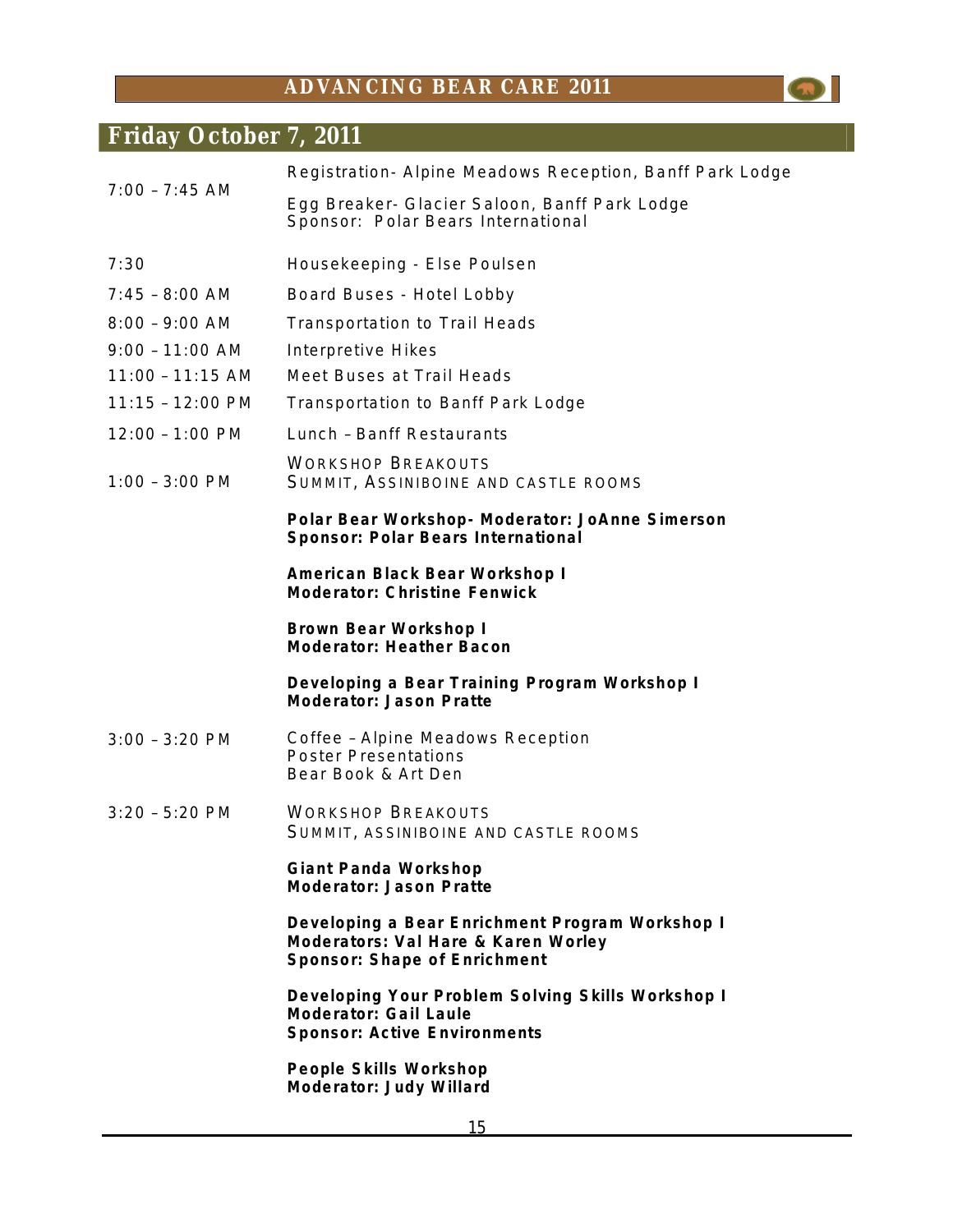5:20 – 6:20 PM Dinner – Summit Room Poster Presentations – Alpine Meadows Reception Bear Book & Art Den 6:20 – 6:50 PM **Mike Gibeau** THE GRIZZLY BEARS OF BANFF NATIONAL PARK 6:50 – 7:20 PM **Wayne McCrory**  ON THE TRAIL OF WILD BEARS 7:20 – 7:40 PM **Gail Hedberg**  IMPLEMENTING AN URSID NEONATAL CARE PROGRAM 7:40 – 8:00 PM Coffee – Alpine Meadows Reception Poster Presentation Bear Book & Art Den 8:00 – 8:30 PM **Angelika Langen**- ARE ALL BEARS CREATED EQUAL? REHABILITATING BLACK BEARS VS. GRIZZLY BEARS 8:30 – 9:00 PM **Charlie Russell**- BROWN BEARS NATURAL HABITAT SHOULD INCLUDE AND CAN INCLUDE HUMANS 9:00 – 9:20 PM **Heather Bacon & Brigitte Mercier** BEHAVIOUR-BASED NUTRITION FOR BEARS 9:20- 9:40 PM **Heather Bacon & Else Poulsen**  PHYSIOLOGY AND BEHAVIOR-BASED MANAGEMENT OF DENNING BEARS 9:40 – 10:00 PM Poster Presentation – Alpine Meadows Reception Bear Book & Art Den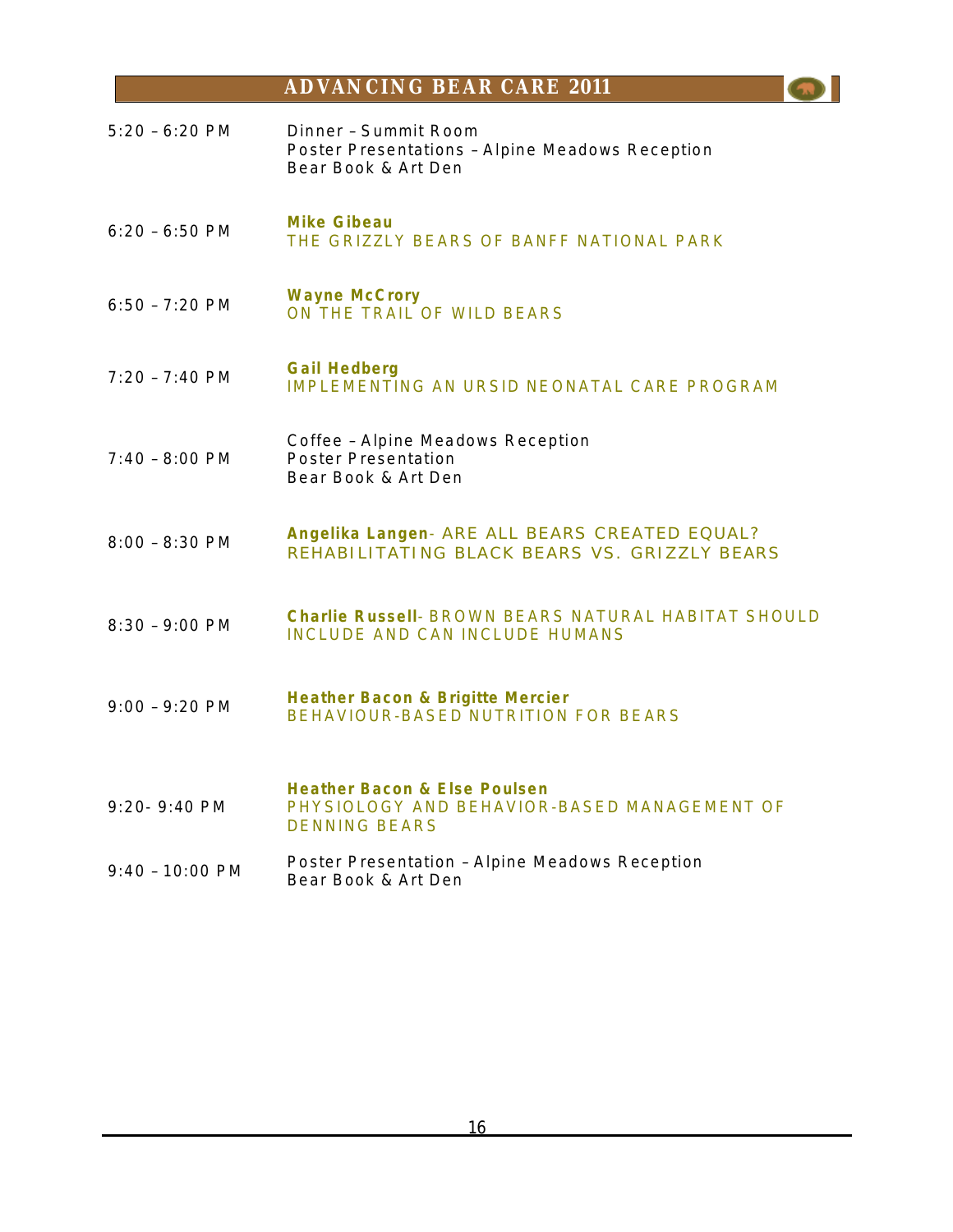

### **Mike Gibeau**

This presentation is an overview of the grizzly bear research and management program spanning the last 30 years in Banff National Park. Highlights from a decade long telemetry study are discussed as well as more recent noninvasive research and monitoring. The evolution of bear management in the National Parks has highlighted the importance of sanitation as the cornerstone of the current program. Facility and campground design, use of electric fencing, as well as the bear warning and enclosure system are all crucial elements of today's management programs. The way we handle bears has changed over time, along with the rationale for why bears are captured or handled. Lastly, even the challenges facing bears have changed in the last 30 years. The grizzly bear population's continued existence in Banff National Park depends on resolving human caused mortality.

### **BIOGRAPHICAL NOTES**

MICHAEL GIBEAU 'Mike', a renowned bear biologist has spent close to 30 years working in Canadian National Parks, originally as a Park Warden and then as a biologist. He is the recently retired Carnivore Specialist for Parks Canada and an Adjunct Professor in the Geography Department at the University of Calgary. Mike has extensive experience in the ecology and management of large carnivores including research on grizzly bears, black bears, coyotes, and wolves; with a decade of research dedicated to investigating the impacts of human activity on grizzly bears. Much of his time has been spent coordinating grizzly bear conservation and policy programs in the mountain National Parks. He also advises decision makers on management of large carnivores in the Canadian Rocky Mountains.

For details of projects and publications:

Mailing Address**:** Canmore, Alberta Telephone: (403) 609-1166 Email: [michael.gibeau@gmail.com](mailto:michael.gibeau@gmail.com)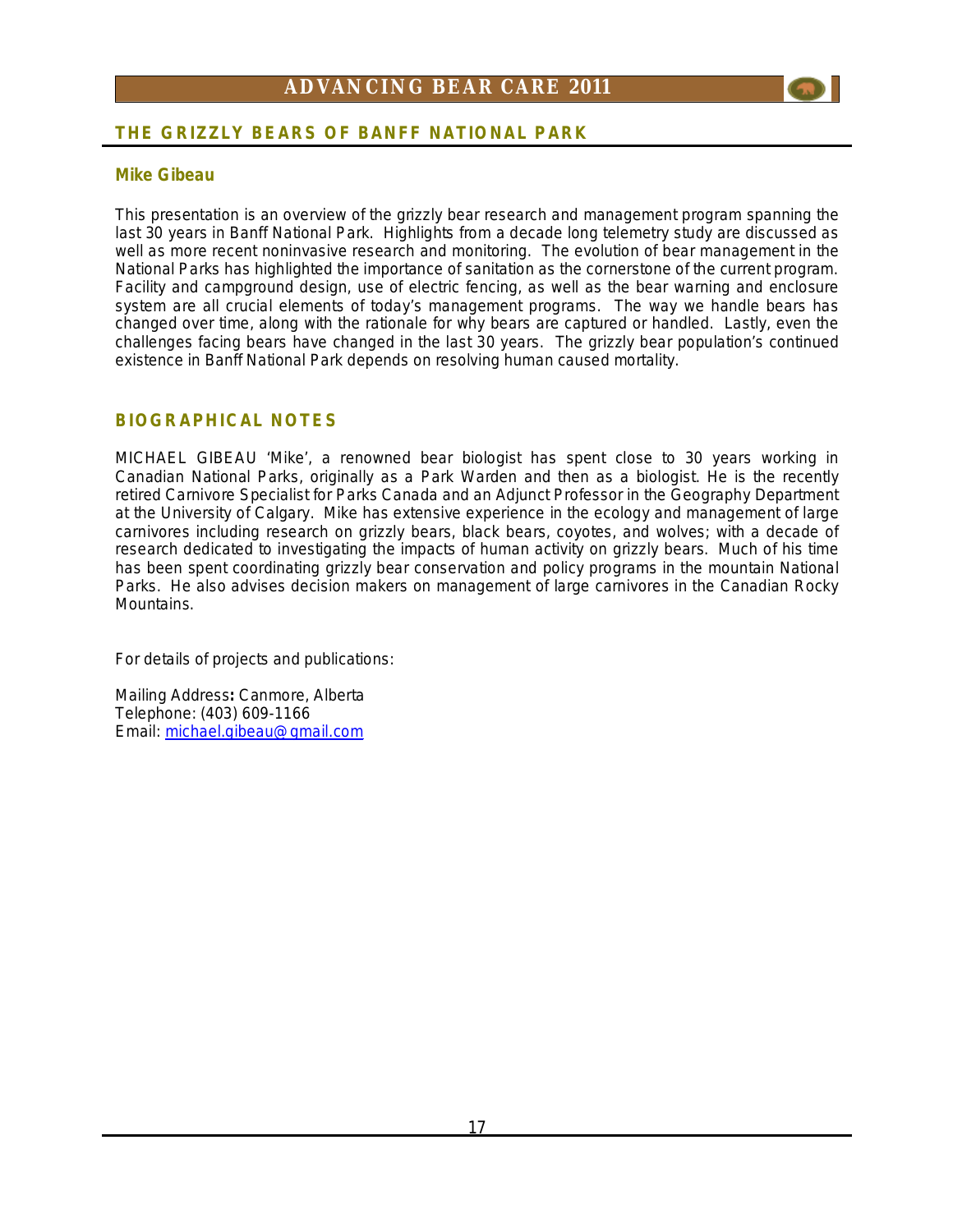

### **ON THE TRAIL OF WILD BEARS**

### **Wa yne M cC ror y**

Bear biologist Wayne McCrory discusses the natural history of wild black and grizzly bears in western Canada, based on his 30 years of research experience on their habitats and habits in provincial parks and other protected areas, from the spirit bear of the BC coast to the grizzly bear of the northern Rockies. He will cover such topics as diet, movement corridors, denning habitats and differences between ecosystems, use of bear mark trees, and his research on their relationship to bear movements and travel corridors. Wayne started his research on grizzly bear habitats in Yoho National Park in 1975 but his biggest learning curve was working under Dr. Stephen Herrero on a bear risk management study in Kananaskis Country in 1982. Much of his habitat work and other research has been involved with bear risk assessment and mitigation in numerous protected areas in western Canada, municipal Bear Smart programs in BC, or work related to mapping of critical bear habitats as part of conservation design programs for new protected areas proposals such as the spirit bear conservancy on the BC coast.

### **BIOGRAPHICAL NOTES**

WAYNE McCRORY, a renowned bear biologist, is one of the original founders of the Valhalla Wilderness Society. Wayne's career as a bear conservationist began in 1983 with the successful campaign to protect the Valhalla Range. He led the charge to save the Khutzeymateen Grizzly Bear Sanctuary in 1993 and the White Grizzly (Goat Range) Provincial Park in 1995. Collectively, these areas represent almost half a million acres of protected habitats for bears in the Interior and Coastal Temperate Rainforests. In 2009, the Government of British Columbia announced the protection of 135,000 ha called the Spirit Bear Protection Area, which Wayne spearheaded to protect the coastal rainforest home of the white spirit bear, grizzly bears and over 60 salmon streams.

For details of projects and publications:

Mailing Address: McCrory Wildlife Services Ltd. P.O. Box 146, New Denver, British Columbia, V0G 1S0 Telephone: (250) 358-7796 Email: [waynem@vws.org](mailto:waynem@vws.org)

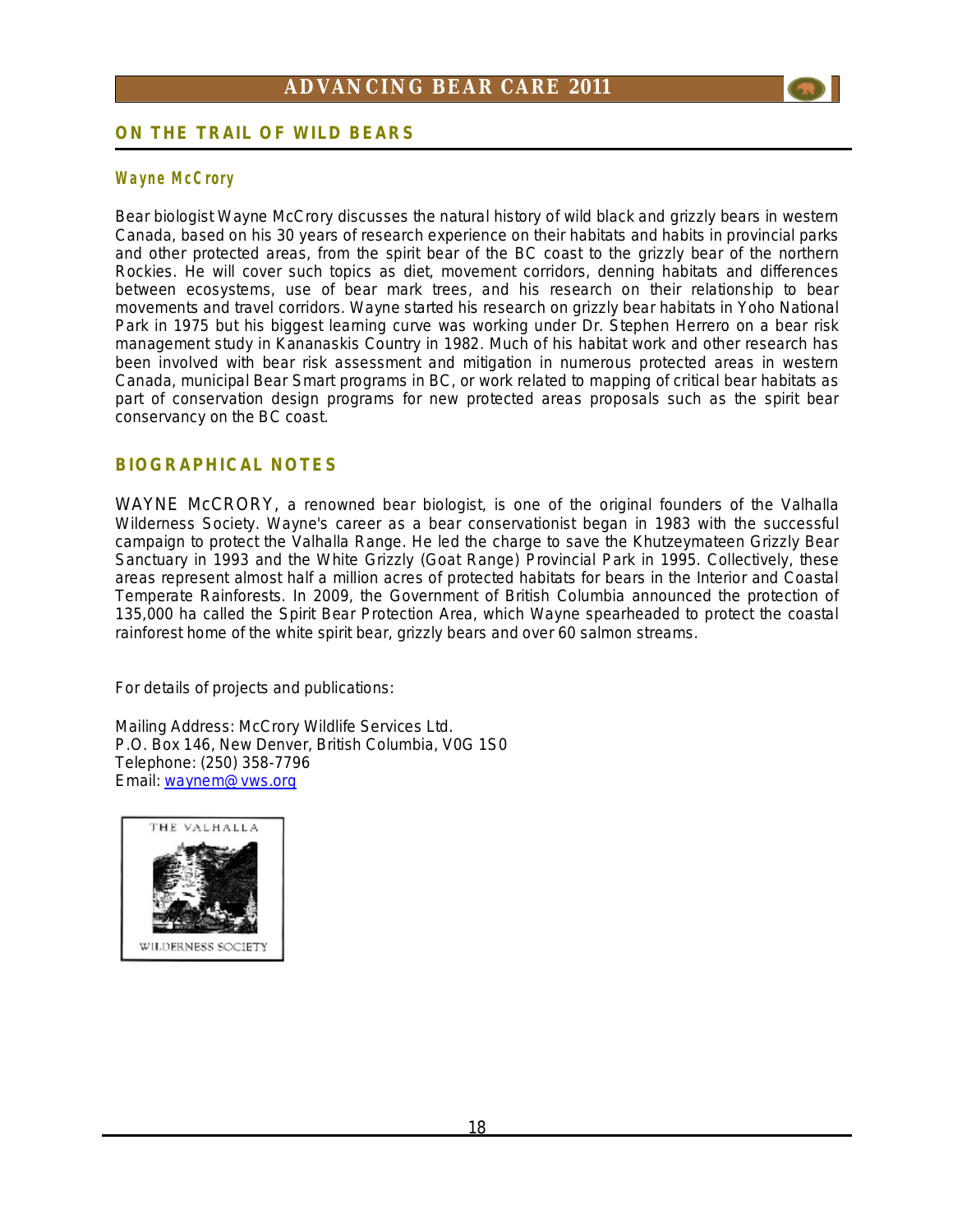

### **G ail H ed berg**

The normal development and eventual socialization of a hand-reared bear cub is solely dependent on the quality and consistency of care received from well-trained, professional handlers. Adequate staffing is the basis for a well-defined neonatal care program. The developmental stages of ursids dictate the skill criteria required to provide adequate care. Bear cubs progress through three generalized developmental phases following birth which are; the neonatal phase, the growth phase, and the weaning phase. Four levels of care may be utilized in designing a system which takes into account these stages of development. Hand-rearing teams should be identified from a pool of trained professionals with skills to match the required care criteria for a neonate at specific developmental levels.

### **BIOGRAPHICAL NOTES**

GAIL HEDBERG has 35 years of experience as a registered zoo veterinary technician. Gail's job has included but has not been limited to assisting with anesthesia, surgical nursing, radiography, maintaining the clinical pathology lab, pharmacy and assisting with medical procedures on zoo, aquatic and wildlife species. She is well versed in preventive health care, husbandry and nutritional programs. Gail's true avocation is exotic neonatal care, the hand-rearing of exotic animals. She has developed this specialty with all of her vast experiences hand-rearing exotics. Gail is a well known international consultant for hand-rearing. In October 2008 the founding members of the Bear Care Group went to China. Gail was invited to speak to senior staff members at the Research Base for Giant Panda in Chengdu, China on techniques for neonatal care for Giant panda cubs. This was due to her work in 2004 as Zoo Atlanta's neonatal care specialist and on-site work with the Chinese delegates. The success of BIERZS 2007 (*Bear Information Exchange for Rehabilitation Facilities, Zoos and Sanctuaries*) meeting was thanks to Gail's participation as a member of the planning team. Her leadership and contributions as the proceedings editor, moderator, sponsor, and presenter have set the foundation for her role as Vice President of the Bear Care Group and Cochair for Advancing Bear Care 2009 and 2011.

For details of projects and publications:

Mailing Address: 1448 Gilbert Ave., Fremont, CA 94536 Telephone (510) 793-7153, (510) 207-5524 cell Email: [gail.hedberg@bearcaregroup.org](mailto:gail.hedberg@bearcaregroup.org) Website: [www.gailhedberg.com](http://www.gailhedberg.com)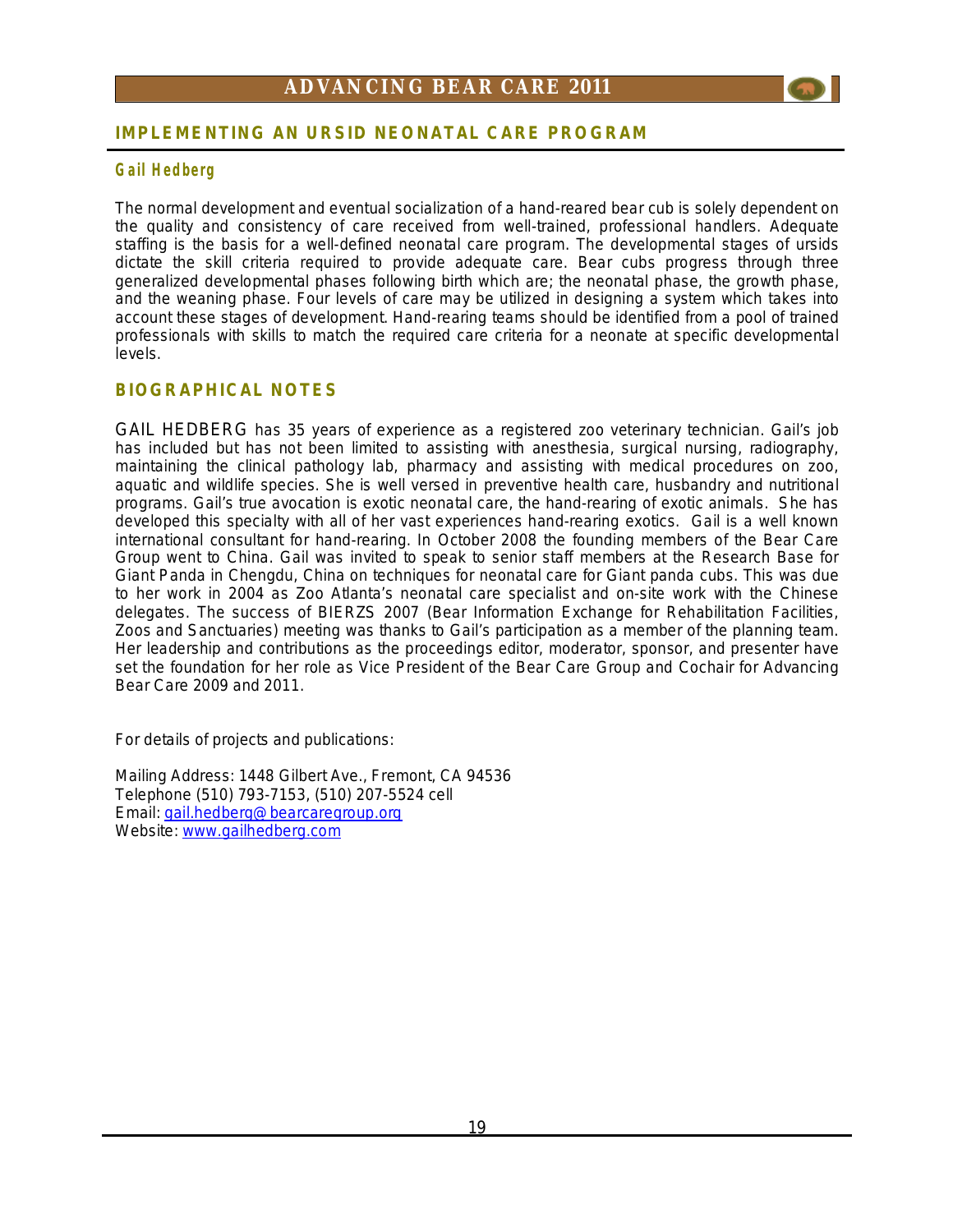### **ARE ALL BEARS CREATED EQUAL? REHABILITATING BLACK BEARS VS. GRIZZLY BEARS**

### **Angel i ka La nge n**

Bear rehabilitation is far more diverse than most people realize. Not only do black bears and grizzlies differ in size but also in the demands they place on rehabilitation centers such as the Northern Lights Wildlife Shelter in Smithers, British Columbia. Rather than taking a blanket approach to bear rehabilitation, the Northern Lights Wildlife Shelter differentiated the vast needs of black bears versus grizzlies. Through innovative enclosure design and construction the shelter has identified and addressed the individual needs of these two bear taxons.

This presentation will highlight the enrichment program and demonstrate how both species can be rescued and temporarily housed in captivity and go on to thrive in the wild. The Northern Lights Wildlife Shelter continues to explore best practices in rehabilitating black and grizzly bears.

### **BIOGRAPHICAL NOTES**

ANGELIKA LANGEN was born in Bonn, Germany, and has dedicated much of her life to the care and well-being of animals. Trained as a zoo keeper in Cologne, Germany, Angelika used the skills she gained there to take on the challenging task of wildlife rehabilitation. Together with her husband Peter, they have built a haven for injured and orphaned wildlife in northern British Columbia. To date they have rehabilitated over 150 black bears and spearheaded the world's first official Grizzly Cub Rehabilitation Project. Much of the knowledge they have gained is being used to help other rehabilitation projects around the world as well as those closer to home.

For details of projects and publications:

Mailing Address**:** Northern Lights Wildlife Shelter, 17366 Telkwa High Rd., Smithers BC V0J 2N7 CA Telephone: (250) 847-5101, (250) 877-1181 Email: [info@wildlifeshelter.com](mailto:info@wildlifeshelter.com)

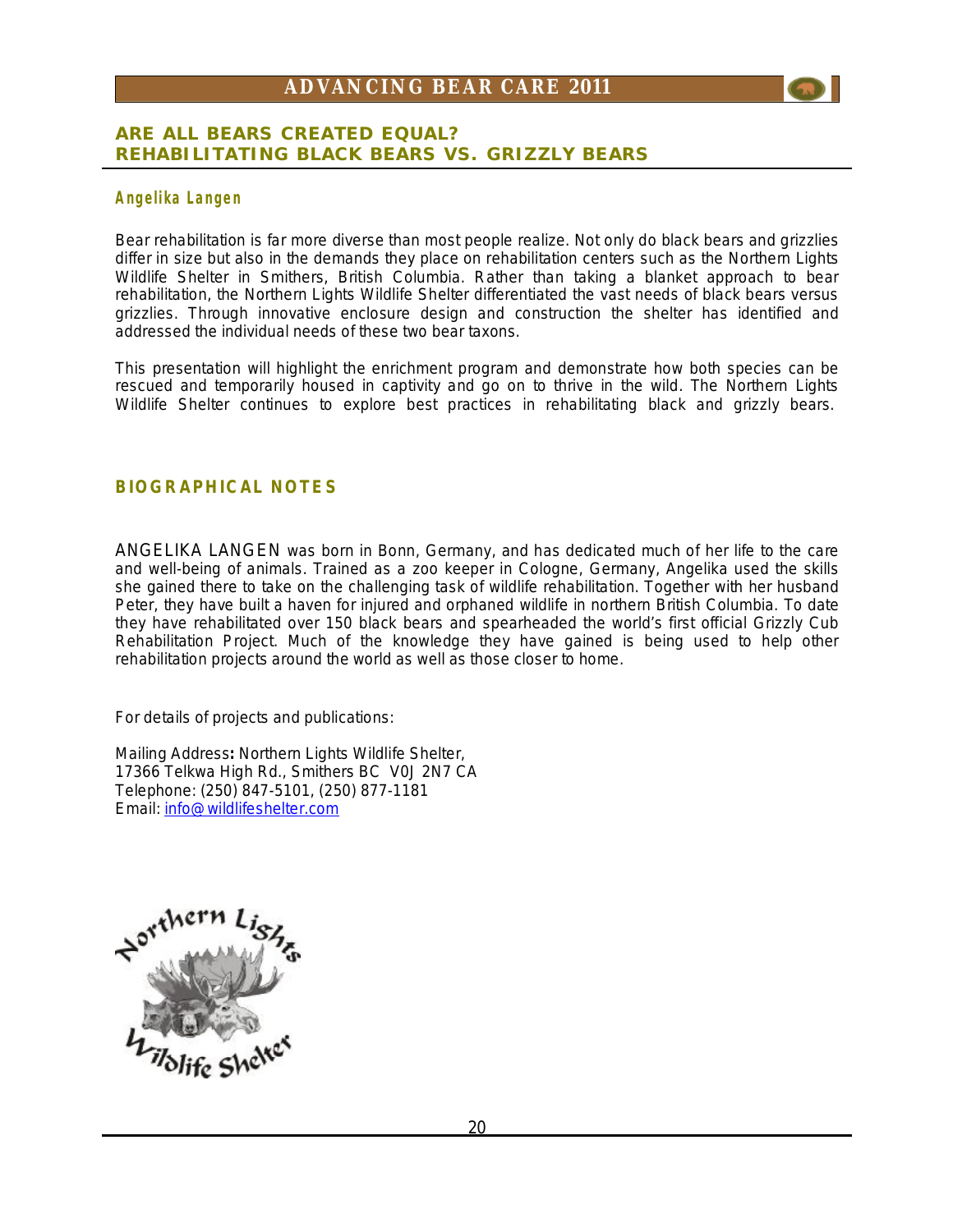### **BROWN BEARS NATURAL HABITAT SHOULD INCLUDE AND CAN INCLUDE HUMANS**

### **C harlie R ussell**

There are immense problems that arise from our misunderstanding of the brown bear. A better understanding and acceptance of them being able to live closer to us on ranches and in National Parks would have the potential of creating huge amounts of habitat for these animals.

The barrier between human and brown bear cohabitation has been established out of fear and mistrust. Bears on occasion react to the violent treatment they receive from us initiating a counter aggressive response.

The application of my work is disappointing. It is misconstrued and discredited by scientists who cannot imagine managing bears in any other way than to keep instilling fear in people and in bears. It seems impossible for managers to trust brown bears enough to leave them in peace to sort out, with humans, ways to cohabitate. It is my belief that the harsh management of bears creates dangerous bears.

This presentation will describe a project in Kamchatka, Russia, working with brown bears and defining trust without abuse after identifying their difficulties. Additional experiences will be shared about the rescue of 10 orphaned cubs from zoos and how they were reared to become independent in the wild.

### **BIOGRAPHICAL NOTES**

CHARLES RUSSELL "Charlie" is the founding director of the Pacific Rim Grizzly Bear Coexistence Study and is on the faculty of the Kerulos Center. For the last 48 years Charlie has closely observed grizzly bears in Canada and Russia in their natural habitat. A former rancher and guide, Charlie is also an author, photographer, and self-taught pilot. His experience as a rancher defined how grizzlies used and shared his ranch situated on the boundary of Waterton/Glacier International Park near the border between Alberta and Montana. During this time he developed systems that allowed his cattle and the bears to coexist. In 1992-93, Charlie lived on Princess Royal Island to create a film about the Spirit Bear with wildlife filmmakers Jeff and Sue Turner. His first book, *Spirit Bear—Encounters with the White Bear of the Western Rainforest,* chronicles the two years spent living with and filming the Kermode bear. He is also the author of *Grizzly Heart – Living Without Fear Among the Brown Bears Of Kamchatka*, chronicling his work with grizzlies.

For details of projects and publications:

Telephone: (403) 627-1898 Email: [chasruss@telus.net](mailto:chasruss@telus.net)

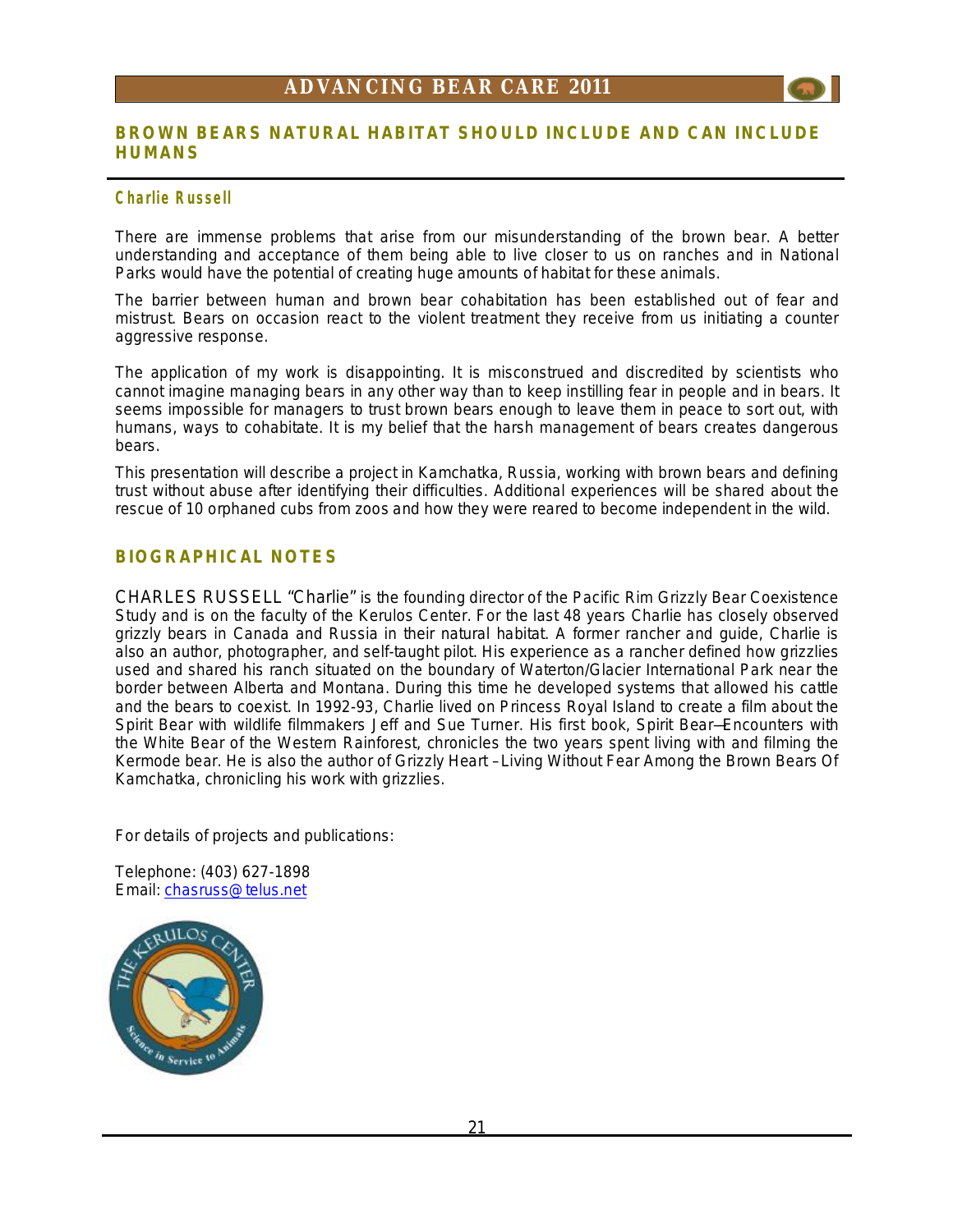

### **BEHAVIOUR-BASED NUTRITION FOR BEARS**

### **H eather Bacon an d Brigit te M er ci er**

The nutritional requirements of an animal vary according to the species, age, physiological stage, medical history, and current health condition. Inappropriate nutrition can have wide-ranging impacts in terms of both physical and behavioral health. Nutrition is indeed the key to preventative medicine. Behavior-based dietary planning considers not only the nutritional aspects of diet, but also the behavioral needs of an animal in relation to activity budgets, seasonality, reproductive status and behavioral drives. Wild and captive diets of several bear species will be discussed including a brief review of the implications of inadequate nutrition. Emphasis will be put on how to mimic a wild bear diet in a captive setting.

### **BIOGRAPHICAL NOTES**

HEATHER BACON graduated with degrees in Conservation Medicine (BSc Hons) and Veterinary Medicine (BVSc / DVM). She has obtained her postgraduate Certificate in Zoological Medicine from the Royal College of Veterinary Surgeons. Heather has worked with a large variety of captive and free-ranging wildlife both in the UK and overseas as well as numerous domestic animal species. Heather previously worked in China and Vietnam for several years as the Veterinary Director of the Animals Asia Foundation, a charity committed to improving standards of animal welfare. She is currently working as Veterinary Welfare Education and Outreach Manager in the Jeanne Marchig International Centre for Animal Welfare Education (JMICAWE) at the University of Edinburgh, responsible for developing continuing education programs for zoo, wildlife, and domestic animal veterinarians in Europe and Asia. Heather's main interests are in veterinary education, anesthesia, infectious disease prevention, and captive wildlife management.

BRIGITTE MERCIER obtained her physical therapy degree and her veterinary medicine degree with a concentration in zoological and wildlife medicine at Université de Montréal. She practiced as a veterinarian in a few zoological institutions and currently works at Zoo Sauvage de Saint-Félicien. Besides bears and nutrition, her main interests include emergency preparedness and rescue, veterinary field work, conservation medicine and humanitarian projects.

For details of projects and publications:

Mailing Address: Education and Outreach, Jeanne Marchig International Centre for Animal Welfare Education, University of Edinburgh and Animals Asia Foundation Telephone: +447845380311 Email: [Heather.Bacon@ed.ac.uk](mailto:Heather.Bacon@ed.ac.uk)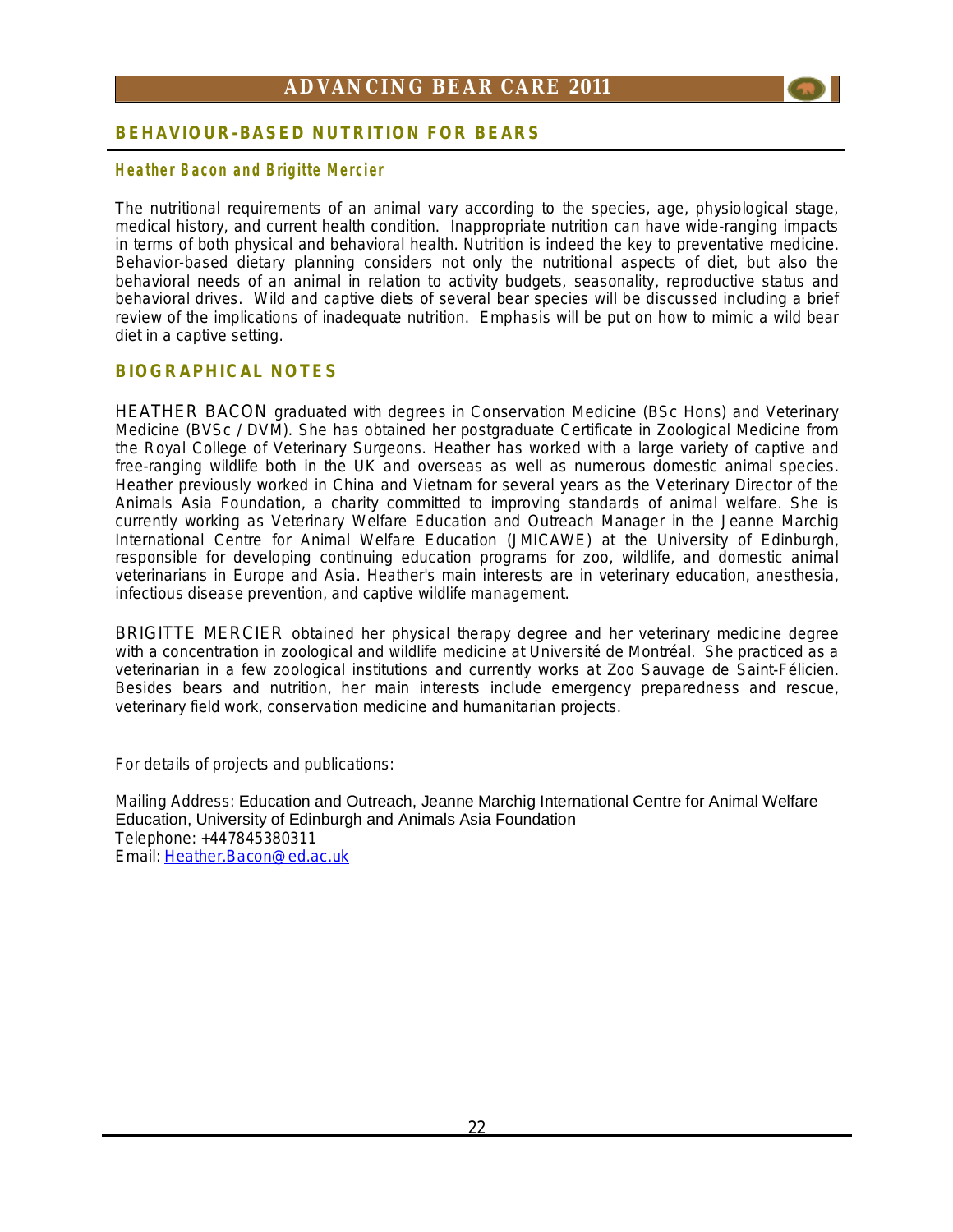

### **PHYSIOLOGY and BEHAVIOR-BASED MANAGEMENT of DENNING BEARS**

### **H eather Bacon an d E l se Poul sen**

Denning and hibernation in bears have always generated a broad spectrum of opinion. There is still some disagreement over whether bears really do hibernate (as they do not drop their body temperature like 'true' hibernating species), and because of this, some scientists have redefined hibernation as a specialized, seasonal reduction in metabolism concurrent with scarce food and cold weather (*Watts et al. 1981*). Hibernation in bears is characterised by a shallow torpor in which they readily respond to external disturbances, a body temperature slightly below the normal of 37°-38°C  $(31.2^{\circ}$ - 36 $^{\circ}$ C), and a resting metabolic rate approximately 73% of the site-specific basal metabolic rate (*Hershey et al, 2008*). Although we do not know exactly what triggers hibernation in bears or the complex neurochemical mechanisms involved, it is apparent that bear species that normally hibernate in the wild also exhibit those tendencies in captivity. Behavior-based husbandry practises dictate that bears must be offered the criteria for denning. This requires caregivers to offer food amounts and types as is seasonally appropriate, a selection of denning spaces, privacy, darkness, and lowered ambient temperatures.

### **BIOGRAPHICAL NOTES**

HEATHER BACON graduated with degrees in Conservation Medicine (BSc Hons) and Veterinary Medicine (BVSc / DVM). She has obtained her postgraduate Certificate in Zoological Medicine from the Royal College of Veterinary Surgeons. Heather has worked with a large variety of captive and free-ranging wildlife both in the UK and overseas as well as numerous domestic animal species. Heather previously worked in China and Vietnam for several years as the Veterinary Director of the Animals Asia Foundation, a charity committed to improving standards of animal welfare. She is currently working as Veterinary Welfare Education and Outreach Manager in the Jeanne Marchig International Centre for Animal Welfare Education (JMICAWE) at the University of Edinburgh, responsible for developing continuing education programs for zoo, wildlife and domestic animal veterinarians in Europe and Asia. Heather's main interests are in veterinary education, anesthesia, infectious disease prevention and captive wildlife management.

ELSE POULSEN holds a bachelor's degree in biological sciences, and a four-year zookeeper apprenticeship diploma. Among other institutions, she has worked at the Calgary and Detroit zoos, and is known internationally for her captive bear husbandry and rehabilitation. In 2000 she won the Zookeeper Research Excellence Award from the American Zoo and Aquarium Association's Bear Taxonomic Advisory Group. She works as an animal management consultant for zoos, sanctuaries, wildlife rehabilitators, and other animal welfare groups and lives in southern Ontario, Canada. Else has published numerous technical and scientific papers, was a contributing author in the textbook *Stereotypic Animal Behavior - Fundamentals and <i>Applications* to Welfare [2<sup>nd</sup> edition], and also writes for the mass media. She has raised bears, comforted bears, taught bears, learned from bears, had bears communicate their needs to her, and nursed bears back to health. In May 2009, Else published *Smiling Bears – A Zookeeper Explores the Behavior and Emotional Life of Bears* revealing her insights about bears and their lives that she has gained through her work. She is the President of the founding Board of Directors for the Bear Care Group, and has cochaired BIERZS 2007 and Advancing Bear Care '09 and 2011. She is currently working on her second bear behavior book.

For details of projects and publications:

Email: [embpoulsen@hotmail.com,](mailto:embpoulsen@hotmail.com) [Heather.Bacon@ed.ac.uk](mailto:Heather.Bacon@ed.ac.uk)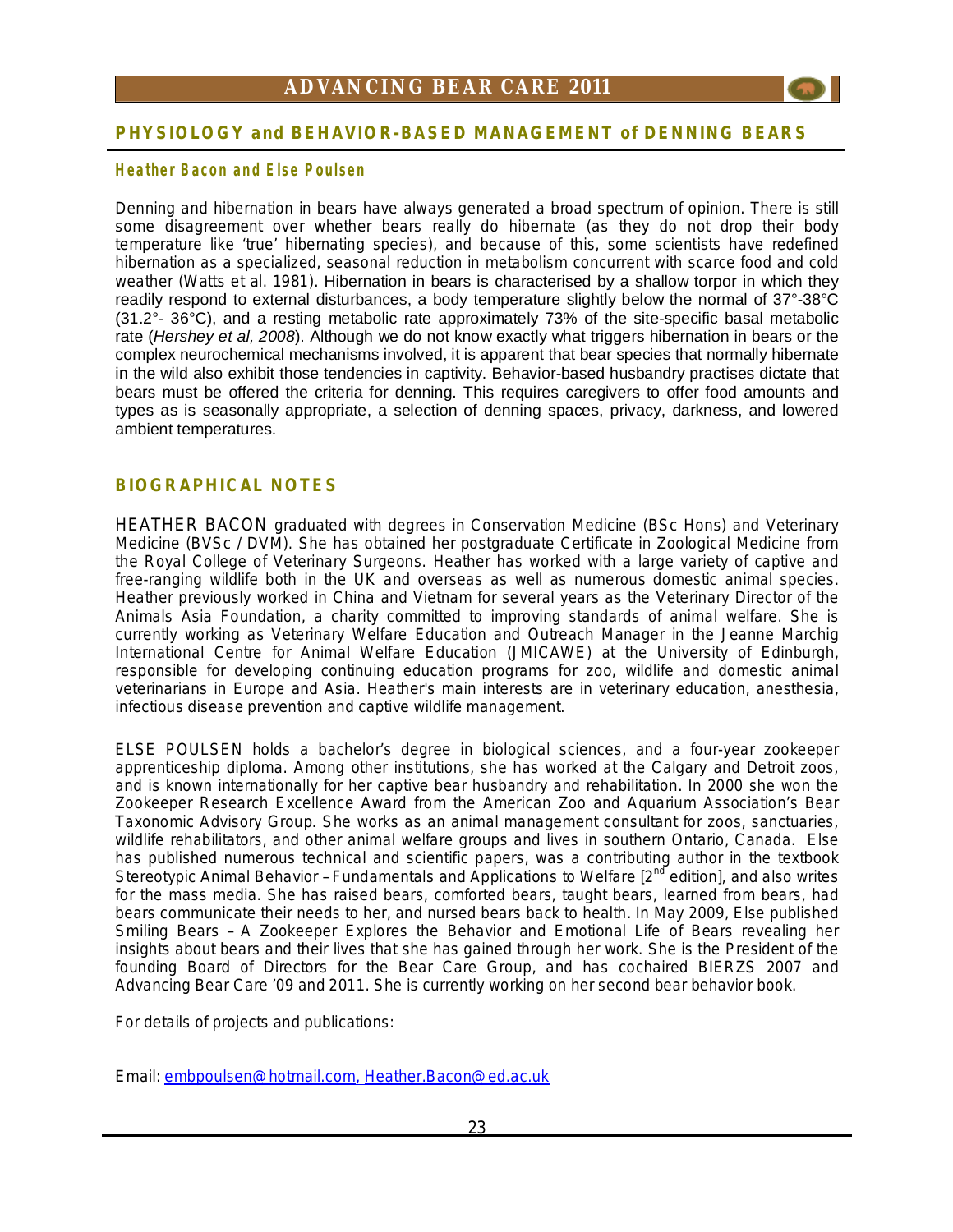$\bullet$ 

## **Saturday October 8, 2011**

| $7:00 - 7:45$ AM  | Breakfast - Glacier Salon                                                                                                     |
|-------------------|-------------------------------------------------------------------------------------------------------------------------------|
| 7:30              | Housekeeping - Else Poulsen                                                                                                   |
| $7:45 - 8:00$ AM  | Board Buses - Hotel Lobby                                                                                                     |
| $8:00 - 9:00$ AM  | <b>Transportation to Trail Heads</b>                                                                                          |
| $9:00 - 11:00$ AM | <b>Interpretive Hikes</b>                                                                                                     |
| 11:00 -11:15 AM   | Meet Buses at Trail Heads                                                                                                     |
| 11:15 - 12:00 AM  | <b>Transportation to Banff Park Lodge</b>                                                                                     |
| 12:00 - 1:00 PM   | Lunch - Summit Room - Mezzanine Level                                                                                         |
| $1:00 - 3:00$ PM  | <b>WORKSHOP BREAKOUTS</b><br>SUMMIT, ASSINIBOINE, AND CASTLE ROOMS                                                            |
|                   | American Black Bear Workshop II-Moderator: Christine Fenwick                                                                  |
|                   | Raising Neonates Workshop I-Moderator: Gail Hedberg                                                                           |
|                   | Developing a Bear Enrichment Program Workshop II<br>Moderator: Val Hare & Karen Worley<br>Sponsor: Shape of Enrichment        |
|                   | Developing Your Problem Solving Skills Workshop II<br>Moderator: Gail Laule<br><b>Sponsor: Active Environments</b>            |
| $3:00 - 3:20$ PM  | Coffee - Alpine Meadows Reception<br>Poster Presentations, Bear Book & Art Den                                                |
| $3:20 - 5:00$ PM  | <b>WORKSHOP BREAKOUTS</b><br>SUMMIT, ASSINIBOINE, AND CASTLE ROOMS                                                            |
|                   | Asian Black Bear Workshop-Moderator: Jill Robinson<br>Sponsor: Animal's Asia Foundation                                       |
|                   | Brown Bear Workshop II-Moderator: Heather Bacon                                                                               |
|                   | Developing a Bear Training Program Workshop II<br>Moderator: Jason Pratte                                                     |
|                   | Bear Rescue, Rehabilitation and Release Workshop I<br>Moderator: Angelika Langen<br>Sponsor: Northern Lights Wildlife Shelter |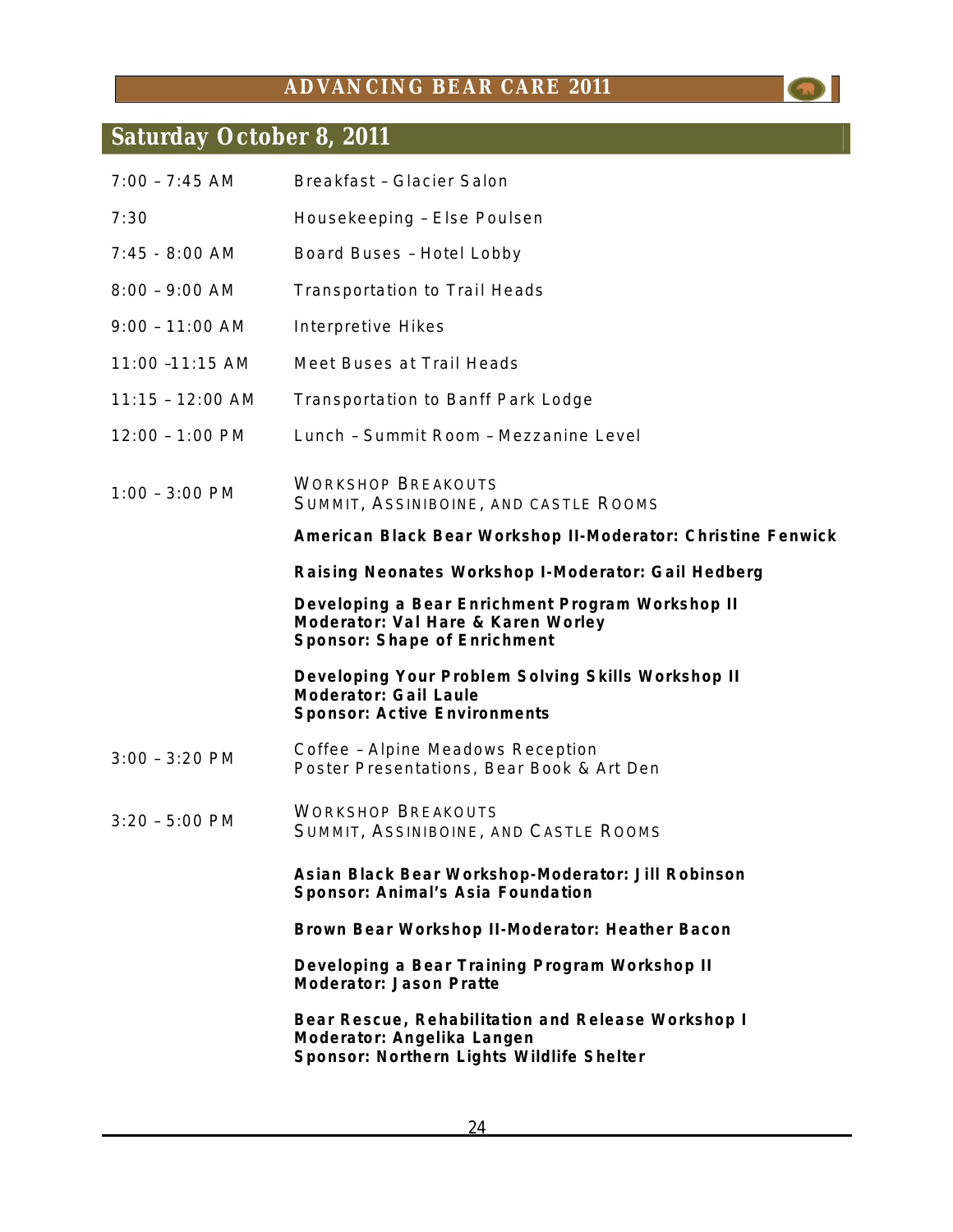$\bullet$ 

### **Saturday October 8, 2011 (cont'd)**

| $5:20 - 6:20$ PM | Dinner - Banff Restaurants                                                                                                                                    |
|------------------|---------------------------------------------------------------------------------------------------------------------------------------------------------------|
| $6:20 - 9:30$ PM | PRESENTATIONS IN SUMMIT ROOM                                                                                                                                  |
| $6:20 - 6:50$ PM | Robyn Appleton<br>ECOLOGY AND CONSERVATION OF SPECTACLED BEARS<br>(TREMARCTOS ORNATUS) IN LOW-LYING DESERT HABITAT IN<br><b>NORTH-WESTERN PERU</b>            |
| $6:50 - 7:20$ PM | Jill Robinson<br>HEALING WITHOUT HARM - ENDING BEAR FARMING IN CHINA AND<br><b>VIETNAM</b>                                                                    |
| $7:20 - 7:40$ PM | Nicola Field<br><b>ACCOMMODATING BEAR BEHAVIOUR IN A CAPTIVE SETTING:</b><br><b>CHALLENGES, SUCCESSES AND LESSONS LEARNED</b>                                 |
| $7:40 - 8:00$ PM | Coffee - Alpine Meadows Reception<br><b>Poster Presentations</b><br>Bear Book & Art Den                                                                       |
| $8:00 - 8:20$ PM | <b>Siew Te Wong</b><br>THE TRANSITION OF CAPTIVE SUN BEARS FROM SMALL CAGES TO<br>NATURAL FOREST ENCLOSURES IN BORNEAN SUN BEAR<br><b>CONSERVATION CENTRE</b> |
| 8:20 - 8:50 PM   | Kartick Satyanarayan<br>SOCIAL GROUP HOUSING AND MANAGEMENT OF SLOTH BEARS<br><b>IN INDIA</b>                                                                 |
| $8:50 - 9:10$ PM | Geeta Seshamani<br><b>ENRICHING THE LIVES OF RESCUED SLOTH BEARS THROUGH</b><br><b>SIMULATING NATURAL BEHAVIOR</b>                                            |
| $9:10 - 9:30$ PM | <b>Wayne McCrory</b><br><b>SAVING WILD PLACES FOR BEARS</b>                                                                                                   |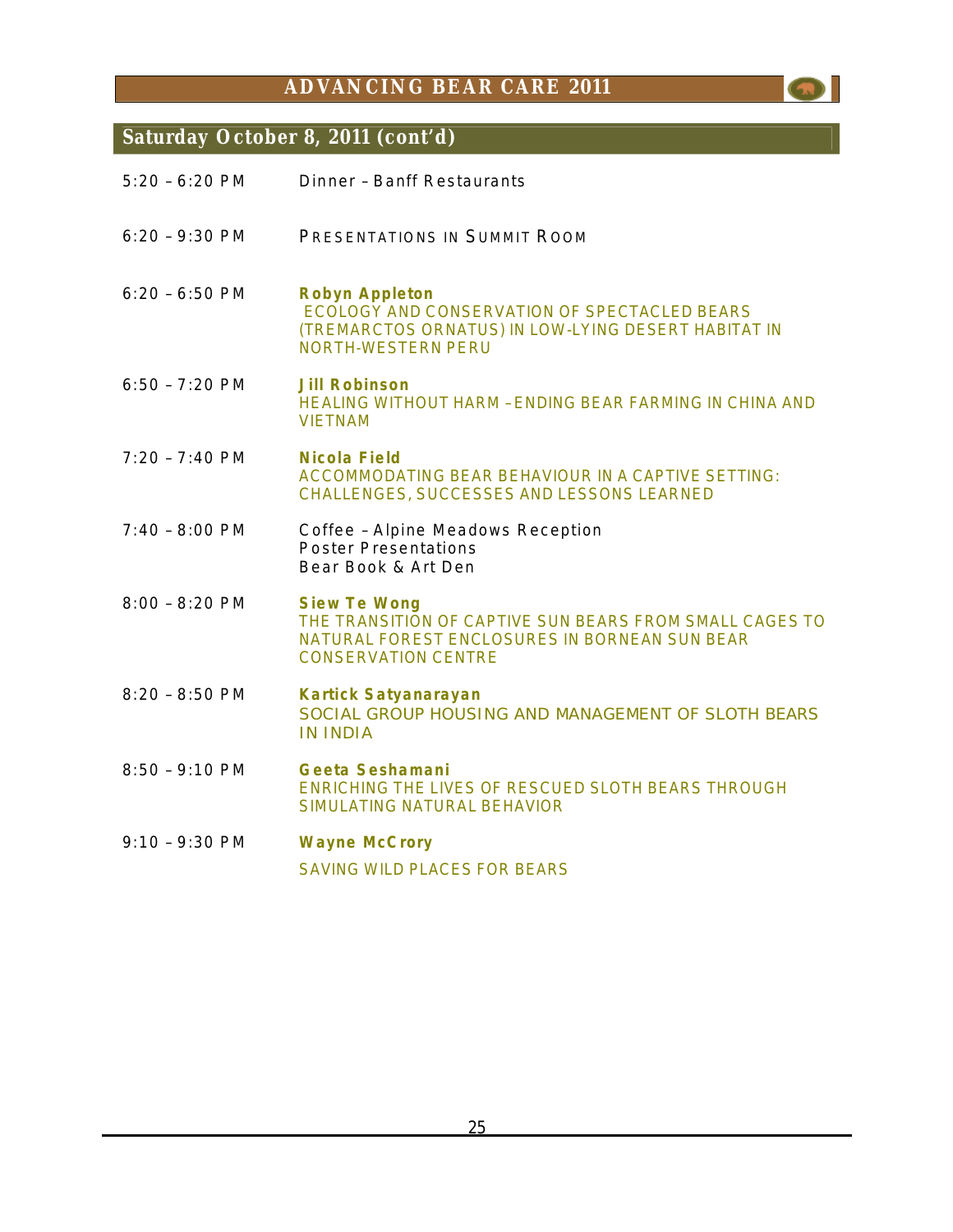### **ECOLOGY AND CONSERVATION OF SPECTACLED BEARS (***TREMARCTOS ORNATUS***) IN LOW-LYING DESERT HABITAT IN NORTH-WESTERN PERU**

### **R obyn Appleton**

It has been over twenty years since the first published call for an ecosystem approach to the conservation of spectacled bears *(Tremarctos ornatus)*. However, over that period the conservation outlook for this species has grown bleaker, as its habitats have been converted or fragmented by humans, diminishing and isolating wild bear populations. As a wide-ranging, long-lived mammal with a relatively low reproductive rate, the continued existence of these bears requires long-term, largescale conservation actions.

The relatively open terrain of Peru's dry forest provides excellent visibility and unparalleled opportunity to observe wild spectacled bears. Using visual observation, remote cameras, and GPS collars, we have studied bear behavior, movements, and habitat use since 2006. Unique facial markings and human-tolerant behavior of some bears has enabled us to identify 37 individuals and highlight how key resources for the bears, such as critical forage plants or water sources, may be separated in both space and time, requiring the bears to focus on specific critical locations while moving through a heterogeneous landscape.

Our observations suggest a seasonal influx of bears to our study area during summer from December to March coinciding with the ripening of the sapote fruit *(Capparis angulata*). Pairings of bears, breeding, vocalizations and other behaviors, were also observed during this time. We suspect that timing of bear reproduction may be closely linked to availability of this key fruit.

From 2009 to 2011, five maternal den sites active between August and October suggest a gestation period of 240 days. To our knowledge, these are the first observations of mating and denning in this species in the wild, with the exception of a natal den discovered in 2010 in Ecuador's cloud forest. That den contained a newborn cub in March, suggesting that timing of reproductive events may be keyed to local cues, rather than genetic or circannual patterns.

### **BIOGRAPHICAL NOTES**

ROBYN APPLETON is the founder and research director of the Spectacled Bear Conservation - Peru (SBC), a Canadian registered nonprofit organization. Through scientific research, environmental education and community outreach SBC was established in 2007 to ensure the conservation of the spectacled bear in the equatorial dry forest of northern Peru. Robyn holds a professional Master's degree from Simon Fraser University and is currently a PhD student in the Applied Conservation Biology department at the University of British Columbia, Vancouver. Since Robyn began her research in Peru in 2006 she and her team have conducted the first observation study on wild spectacled bears, discovered the first active maternal den site, and fitted the first wild Peruvian spectacle bear with a GPS collar. Robyn has presented her findings around the world, and hopes to continue increasing the awareness for spectacled bears and bring their plight to the world.

For details of projects and publications:

Mail: Spectacled Bear Conservation – Peru, Squamish, British Columbia Canada Telephone (Canada) (778) 855-2670 (Peru) 51-74-699870 Email: [robyn@sbc-peru.org](mailto:robyn@sbc-peru.org)

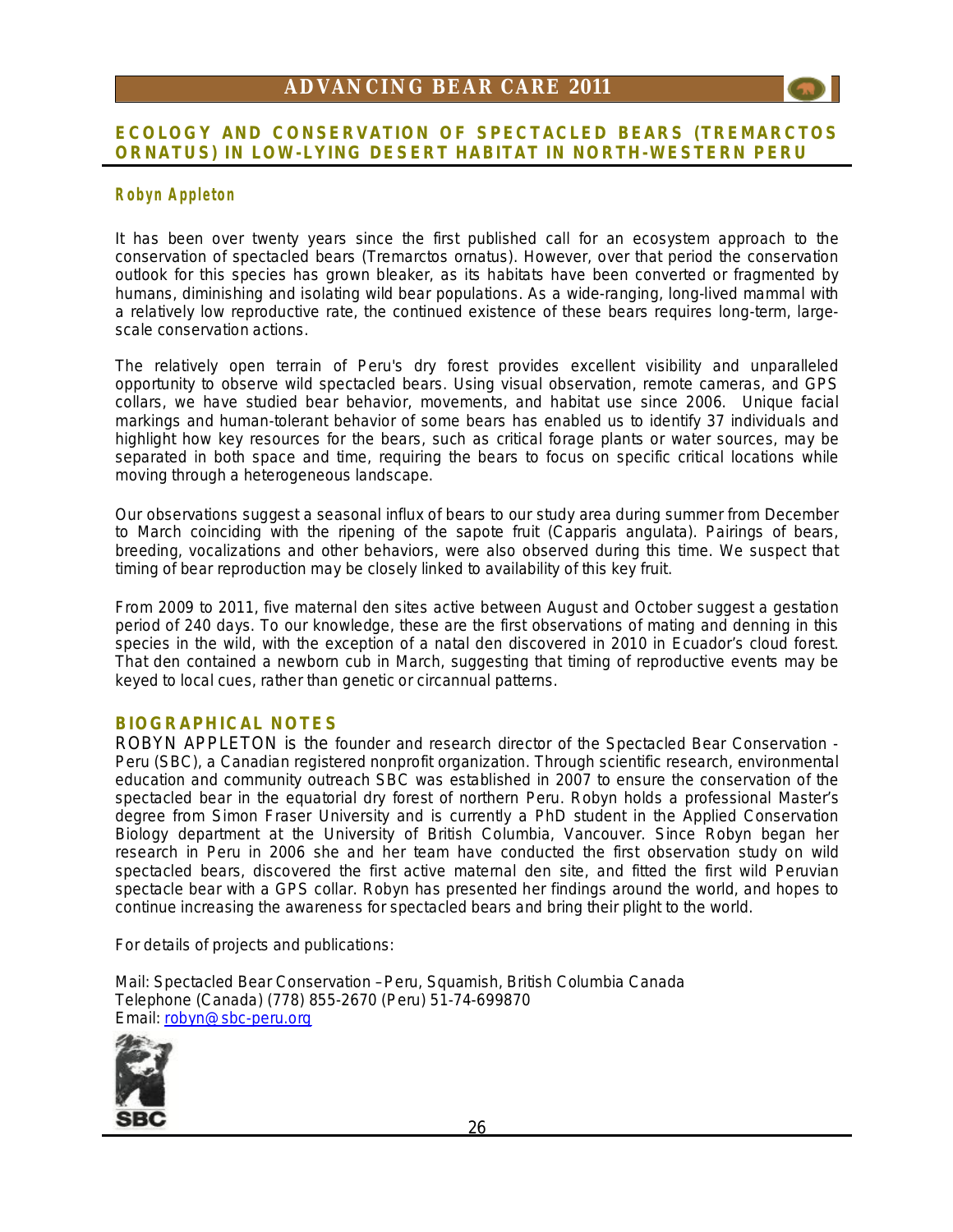### **HEALING WITHOUT HARM – ENDING BEAR FARMING IN CHINA AND VIETNAM**

### **Ji ll R obinso n**

Fighting an industry that survives on deceit will never be an easy battle to win. For over 20 years, support for the bear farmers' claims of a potion promoted to have almost magical proportions, has seen the abject misery and suffering of the animals providing it largely ignored. However, in an extraordinary example of compassion conquering commercialisation, the tide is now beginning to turn and bears are at last being seen as the victims of an industry too cruel and horrible to justify. Years of work and research by government and nongovernment organisations, including Animals Asia, has generated convincing arguments against an industry previously promoted as fundamental in benefiting healing and health. Today, irrefutable evidence surrounding the contaminated bile, together with conservation concerns and the sickening exposure of the physical and psychological health of the bear farming victims, is now seeing increasing waves of public sympathy in support of closing the industry down. As people acknowledge unparalleled suffering towards an endangered species *milked* of a substance that can be so cheaply and reliably replaced, Animals Asia continues in a strategy that covers components of welfare, politics, education, public health, conservation, disciplines of traditional medicine - and basic ethics. Jill summarises nearly two decades of a campaign against bear farming which began in the early 1990's, and exposes a practice so morally bankrupt and corrupt that only one conclusion can, and is, finally being reached.

### **BIOGRAPHICAL NOTES**

JILL ROBINSON arrived in Hong Kong in 1985 and worked with IFAW, founding Asia's first "Dr Dog" animal therapy program. Visiting a Chinese bear farm in 1993, Jill exposed the plight of endangered bears cruelly exploited for their bile. In 1998, she founded Animals Asia and the "End Bear Farming" Campaign which has seen sanctuaries in China and Vietnam, and freedom for over 360 bears. In 1995, Jill received the Readers Digest "Hero for Today" award and in 1998 she was awarded an MBE by Queen Elizabeth for services to animal welfare in Asia. Awards include the USA Genesis Award, Marchig Animal Welfare Award, and the Winsome Constance Kindness Trust Gold Medal. In 2008, Jill was named Hong Kong's "Outstanding Earth Champion", and was appointed Asia World Animal Day Ambassador. In 2009 Jill was elected as Council Member of the World Federation of Chinese Medicine Societies Herbal Committee, and Member of the USA Society of Woman Geographers. In 2011 Jill was awarded an honorary doctorate by the University of Zurich.

For details of projects and publications:

Mailing Address**:** Animal's Asia Foundation, Hong Kong Office GPO 374, Hong Kong Telephone: 852.2791.2225 Fax: 852.2791.2320 Email: [jrobinson@animalsasia.org](mailto:jrobinson@animalsasia.org)

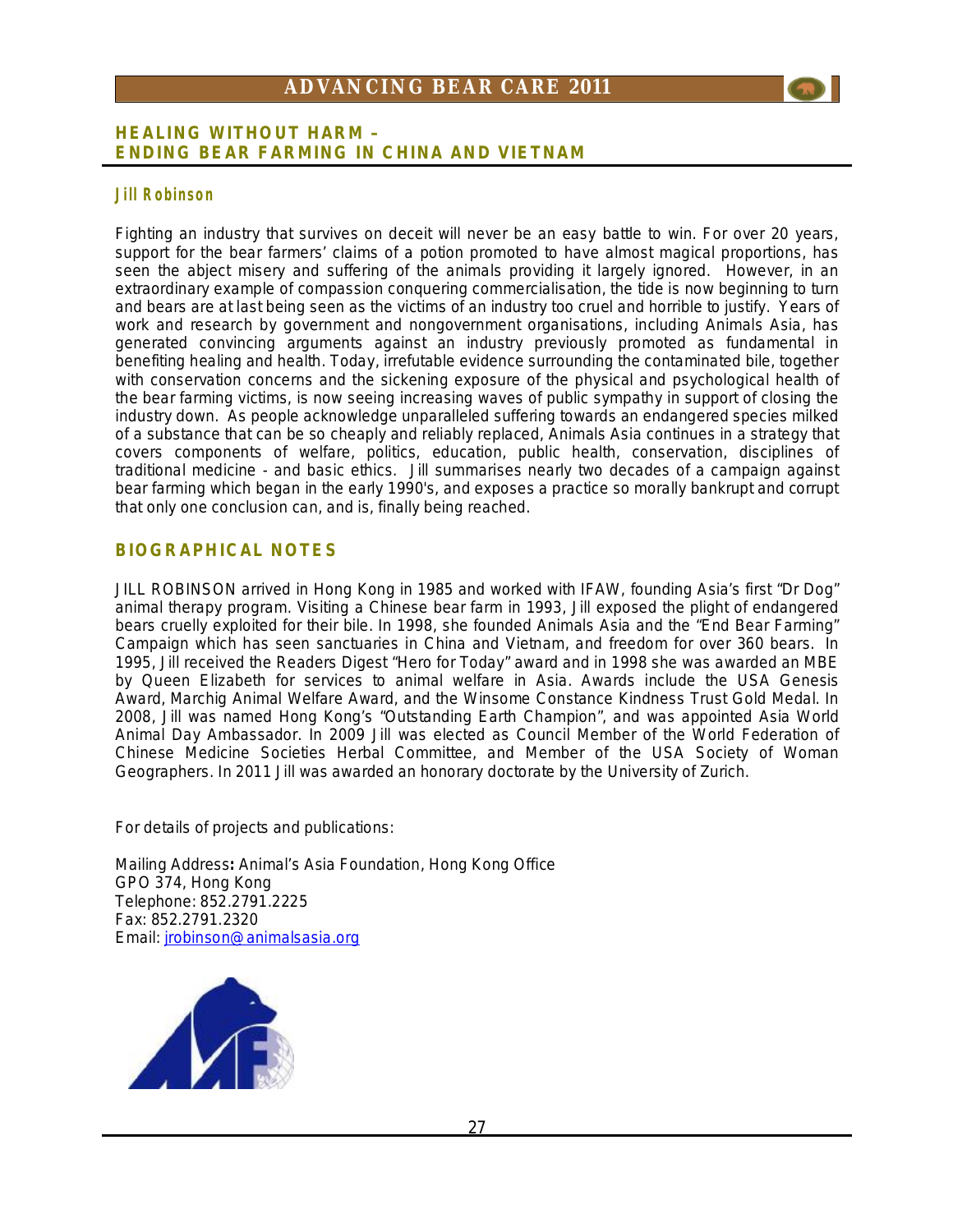### **ACCOMMODATING BEAR BEHAVIOUR IN A CAPTIVE SETTING - CHALLENGES, SUCCESSES AND LESSONS LEARNED**

### **Nicola Field**

At Animals Asia Foundation's bear sanctuaries in China and Vietnam, our goal is to provide our rescued bears with a safe, comfortable and stimulating environment. Our facilities allow these bears to extend their lives, free of the fear and pain associated with their previous lives on bile farms.

Since the opening of the China sanctuary in 2000, we have rescued nearly 400 bears at our two centers where they are managed in social groups. An extensive management program has been developed which plays an integral role in the bears' recovery and provides a stimulating and everchanging environment. Extensive environmental enrichment, training programs and observational work all play a part in the management of our bears and enhancing the quality of their lives.

For the last decade, our team has learned about accommodating bear behavior in a captive setting, especially those with special needs and those that have endured deplorable physical and psychological suffering. We have seen our management program evolve and develop alongside enclosure and den designs, and veterinary care. We have celebrated many successes in bear management and faced many challenges.

This presentation will examine methods adopted by the Animals Asia Foundation of managing bears, the lessons learned, and the challenges we have faced. Looking toward the future; what are the considerations in further developing and enhancing bear management at our center?

### **BIOGRAPHICAL NOTES**

NICOLA FIELD is the Veterinary and Bear Team Manager at Animals Asia Foundation's Moon Bear Rescue Centre, China, where she has worked for nearly five years. She heads up the veterinary and caregiver staff taking care of the bears, dogs, cats and macaques on site. Her main role is ensuring optimum care of all the animals on site with the support of a fantastic team, as well as promoting the work of the organization and bear care. She has an MSc in Wildlife Biology and Conservation, as well as animal management qualifications. Nicola worked for nearly 10 years as a keeper in the UK, taking care of a variety of species, including North American black bears. She spent two years in education in the UK working as an animal care assessor. Nicola has also spent time working in Uganda and Vietnam as a researcher on conservation projects and at the Colobus Trust in Kenya.

For details of projects and publications:

Mailing Address**:** Animal's Asia Foundation, Hong Kong Office GPO 374, Hong Kong Telephone: 852.2791.2225 Fax: 852.2791.2320 Email: [nfield@animalsasia.org](mailto:nfield@animalsasia.org)

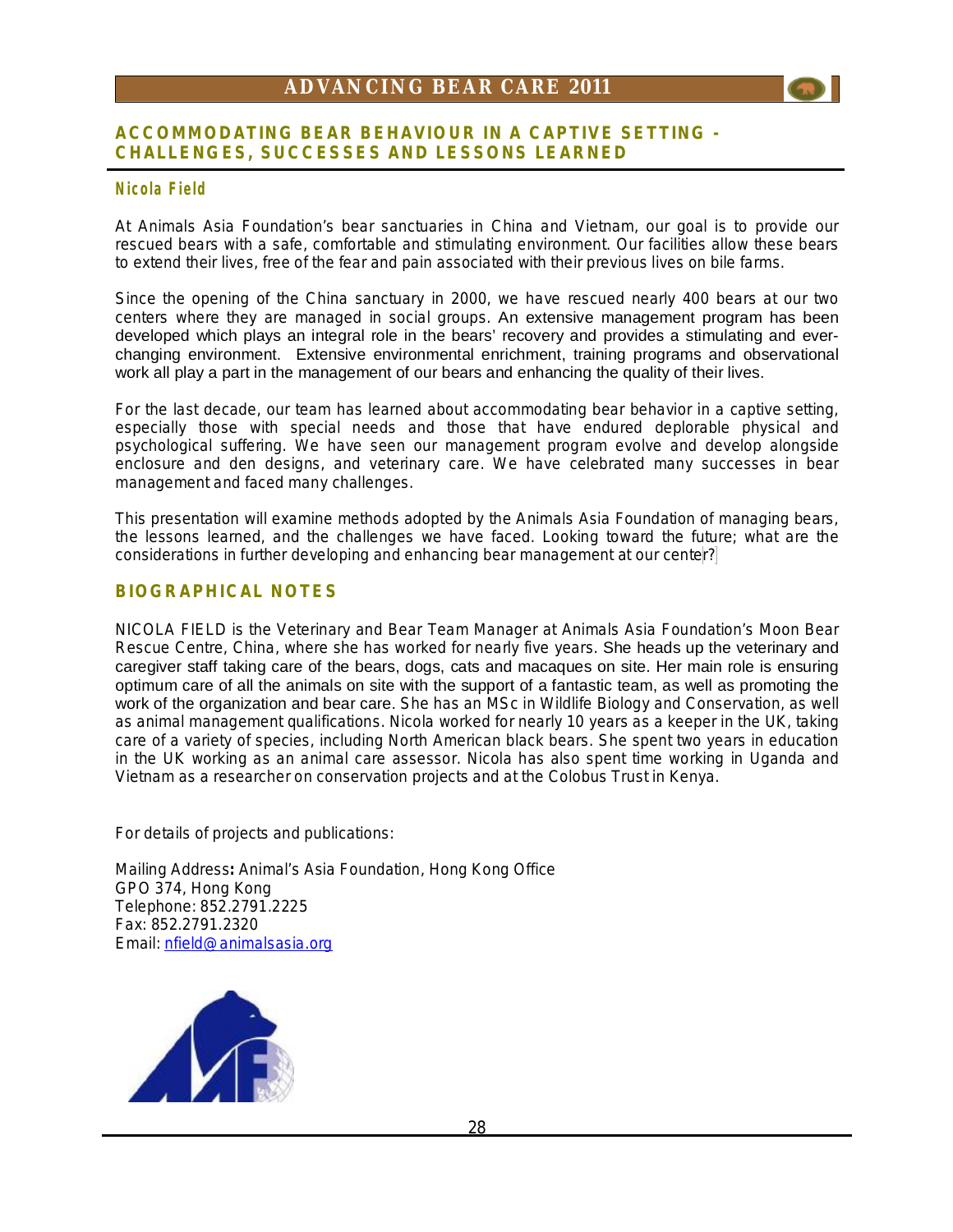

#### **Siew Te Won g and Wai Pak Ng**

In the Malaysian state of Sabah, Borneo Island, sun bears continue to be threatened by forest degradation, habitat loss, and illegal hunting for bear parts. Poaching to protect crops and supply young cubs for the pet trade is impacting the species. Many young orphaned sun bears throughout Sabah are kept as pets and live in unsuitable solitary captive conditions with no access to outdoor areas. The Bornean Sun Bear Conservation Centre (BSBCC) is being developed to promote sun bear conservation by; (1) creating the capacity to confiscate, rehabilitate and release suitable orphaned and ex-captive bears back into the wild, (2) providing an improved long-term living environment for captive bears that cannot be released, (3) educating the public and raising awareness about this little known species through visitor and education outreach programs, and (4) conducting research on captive and wild sun bears. BSBCC's facilities include a bear house with 20 dens and six forest enclosures from 0.13 ha to 0.32 ha. To date, a total of 25 sun bears are being rescued and sent to the center.

Progress continues at the facility as new forest enclosures provide a more natural environment for the recovering sun bears. Details of the rehabilitation program, facility site plan, and the bears' acclimation to the forest enclosures will be presented. The welfare and health of rescued sun bears has significantly improved at the BSBCC with the newly constructed forest enclosures.

### **BIOGRAPHICAL NOTES**

SIEW TE WONG is a Malaysian wildlife biologist and sun bear expert. For the last 13 years, he has studied the ecology of the sun bear. As a leading conservationist he is one of the few Malaysian wildlife biologists trained in a western country. He completed his B.Sc. and M.Sc., and is working on his Ph.D. at the University of Montana. His pioneering studies of sun bear ecology in the Borneo rainforest revealed the elusive life history of the sun bear in the dense jungle. Wong is the CEO of the Bornean Sun Bear Conservation Centre in Sabah, Malaysian Borneo, which he founded in 2008. He was also a fellow of the Flying Elephants Foundation, which awards individuals from a broad range of disciplines in the arts and sciences. Wong is the former cochair of the Sun Bear Expert Team, under the IUCN/SSC Bear Specialist Group and a current member of three IUCN/SSC Specialist Groups.

For details of projects and publications:

Mailing address: Bornean Sun Bear Conservation Centre PPM 219, Elopura, 90000 Sadakan, Sabah, Malaysia Telephone: +60 16 555 1256

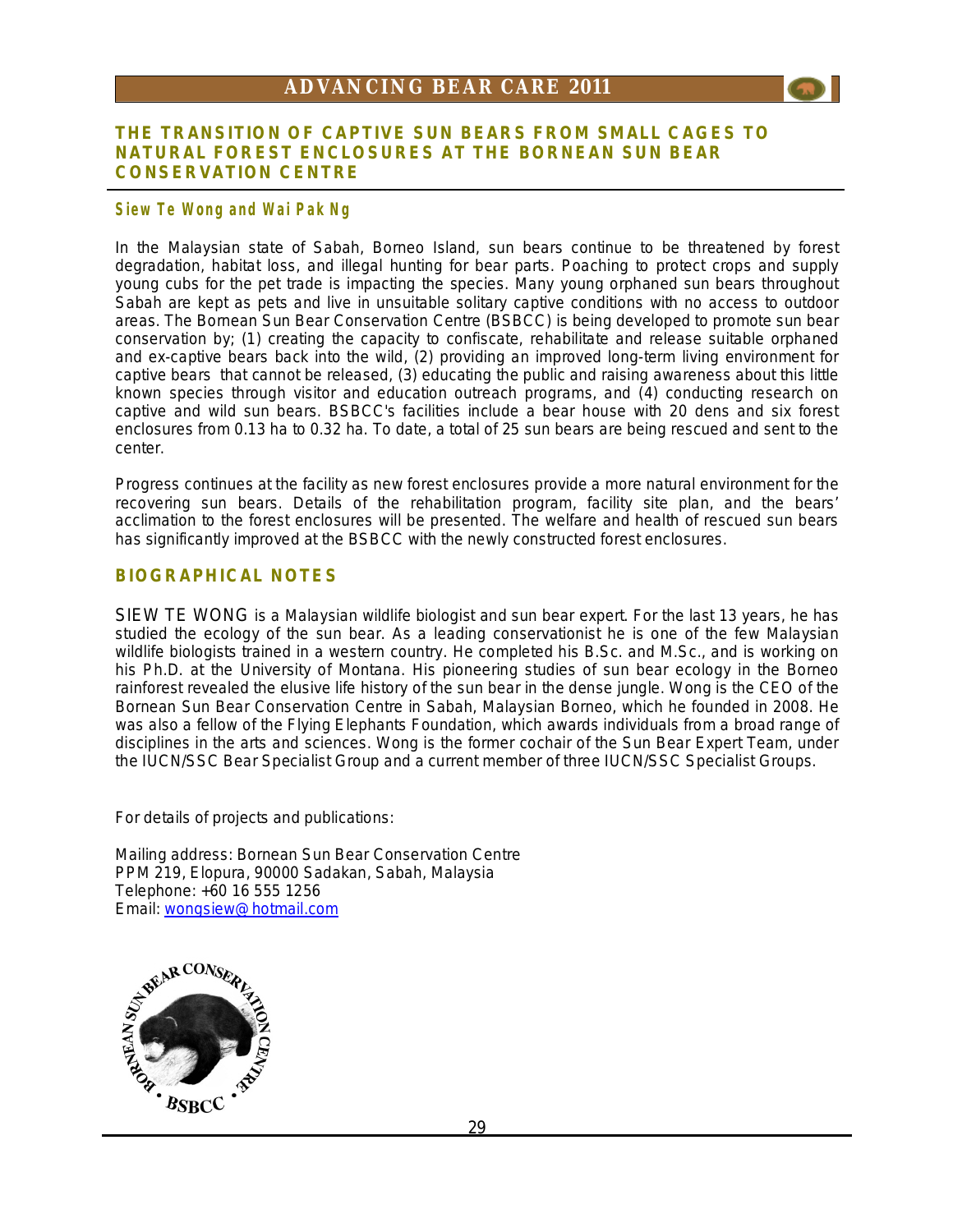

### **Kartick Satyanarayan**

Exploiting sloth bears in India has been a cultural practice for over three centuries. When Wildlife SOS started rescuing sloth bears from the nomadic kalandar community, little was known about housing sloth bears in large numbers. The challenge of housing over 600 sloth bears was overwhelming! Wildlife SOS's biggest bear rescue and rehabilitation centre is 160 acres in Agra and currently houses over 270 sloth bears. In the wild, sloth bears are known to be solitary, though group feeding and display of tolerance among unrelated individuals has been observed when food supply is abundant. Further, most rescued and previously traumatized sloth bears displayed preference for social housing and several individuals stopped food intake in the absence of other bears in their line of sight. Wildlife SOS used tempered and calibrated socialization to test group housing, to eventually achieve the successful housing of sloth bears extending to numbers of 33 bears and over for management of this magnificent and endangered species in captivity.

### **BIOGRAPHICAL NOTES**

KARTICK SATYANARAYAN founded Wildlife SOS in 1995 with cofounder Geeta Seshamani. Wildlife SOS changed Indian history by establishing India's largest bear sanctuary and rescuing over 600 sloth bears in less than a decade bringing an end to the century's old barbaric practice of bear dancing across India. Wildlife SOS also runs several rehabilitation centers for sloth bears and Asiatic black ears. Kartick heads Forestwatch which is Wildlife SOS's antipoaching division and works with government enforcement agencies across India to help control poaching of bear cubs and other wildlife. He is an Honorary Wildlife Warden for Delhi Government, a member of the IUCN Bear Specialist Group, and a member of the Wildlife Crime Control Bureau, Central Zoo Authority. He is a TED fellow and an invited speaker at national and international venues including the Royal Geographical Society in London and several international zoos.

For details of projects and publications:

Mailing Address**:** Wildlife SOS – India, Agra Bear Rescue and Rehabilitation Center Sur Sarovar Bird Sanctuary, Agra Uttar Praesh, India Telephone: +91 9810114563 Email: [kartick@wildlifesos.org](mailto:kartick@wildlifesos.org)

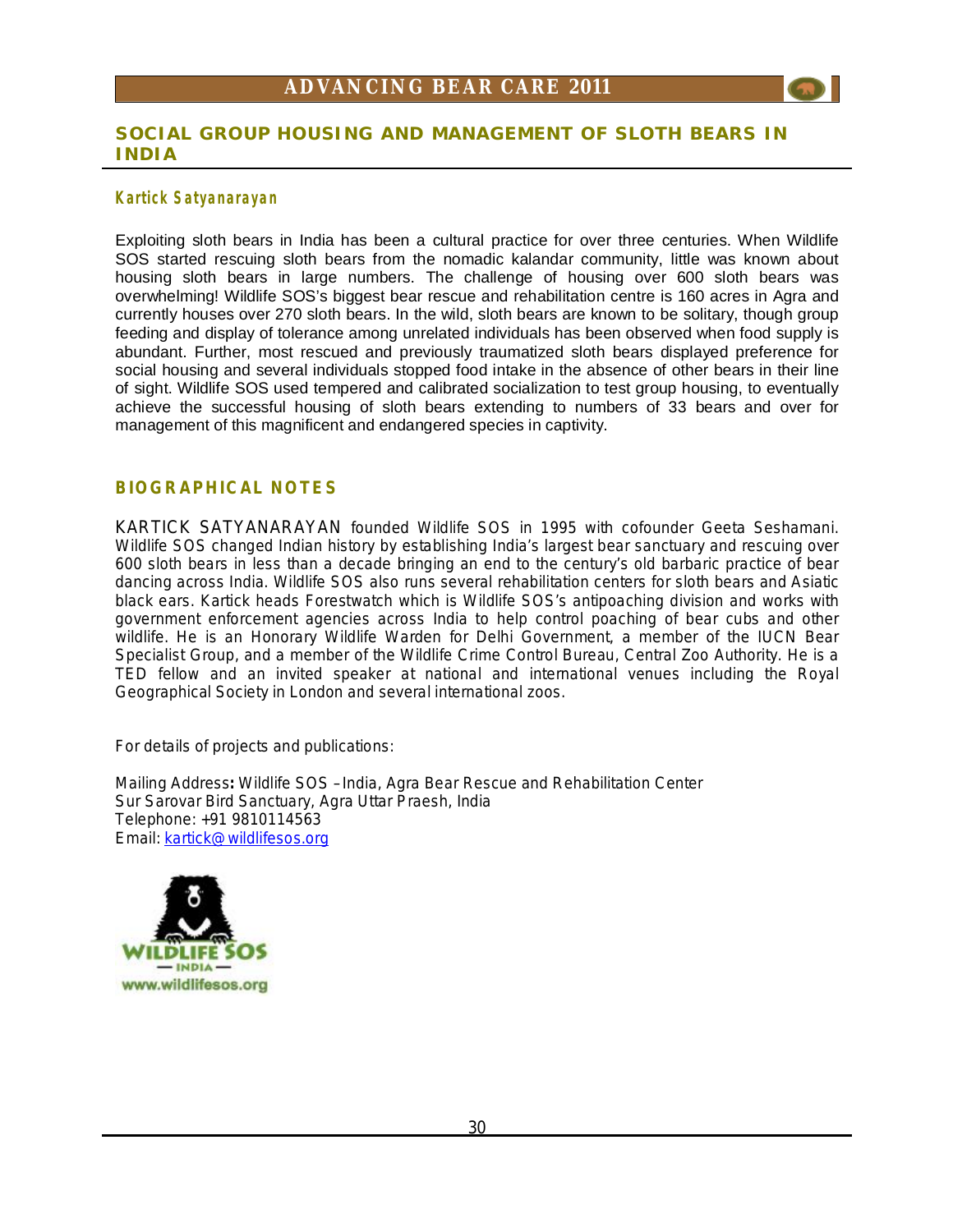

#### **G eeta Sesham ani**

Sloth bears are differentiated from all other bears by their foraging behavior as well as natural habitat and ability to range in extremely hot temperatures. Their foraging activities include digging for termites and climbing behavior. Their mouth parts and claws are uniquely designed for sucking termites out of mounds and for expertly excavating dung beetle larvae pods from under the ground. In order to simulate a natural habitat for previously abused sloth bears rescued from nomadic kalandar gypsy owners who used them for performances, Wildlife SOS introduced a variety of enrichment mechanisms to enable sloth bears to indulge in and display natural behavior. The sloth bears we rescue from the brutal practice of bear dancing come in with a history of severe trauma, and display extreme stereotypic behaviors. We combine methods of observation, reconditioning, socialization, and calculated introduction of enrichment devices to gradually reduce the stereotypic behaviors displayed by the bears. Wildlife SOS has four sloth bear rescue centers housing over 470 rescued sloth bears. The use of these methods has resulted in a phased reduction of stereotypic behavior while younger bears who were not exposed to a reduced level of past trauma displayed natural behavior. In the case of sloth bears, to achieve the desired results we have found that enrichment needs to be adapted, regulated and introduced in a phased manner. Pre and post monitoring and observations are also incorporated

### **BIOGRAPHICAL NOTES**

GEETA SESHAMANI's involvement in wildlife conservation started in 1979 when she started working with the animal rescue organization Friendicoes SECA in New Delhi. Geeta is a Delhi University English Professor by day and her passion is wildlife conservation and research. Geeta has been a member of the Central Zoo Authority and the Animal Welfare Board of India. She has received several life time achievement awards and felicitations. Geeta cofounded Wildlife SOS with Kartick Satyanarayan and spearheaded the Kalandar Rehabilitation Project which successfully reduced demand for bear cub poaching through education and alternative livelihoods for the community thus creating a sustainable solution to achieve sloth bear conservation. This helped bring an end to the brutal practice of bear dancing in India. Geeta's area of interest is the fostering of sloth bear and Asiatic black bear cubs, and exploring practical solutions for reintroducing them into the wild.

For details of projects and publications:

Mailing Address**:** Wildlife SOS – India, Agra Bear Rescue and Rehabilitation Center Sur Sarovar Bird Sanctuary, Agra Uttar Praesh, India Telephone: +91 9810114563 Email: [geeta@wildlifesos.org](mailto:geeta@wildlifesos.org)

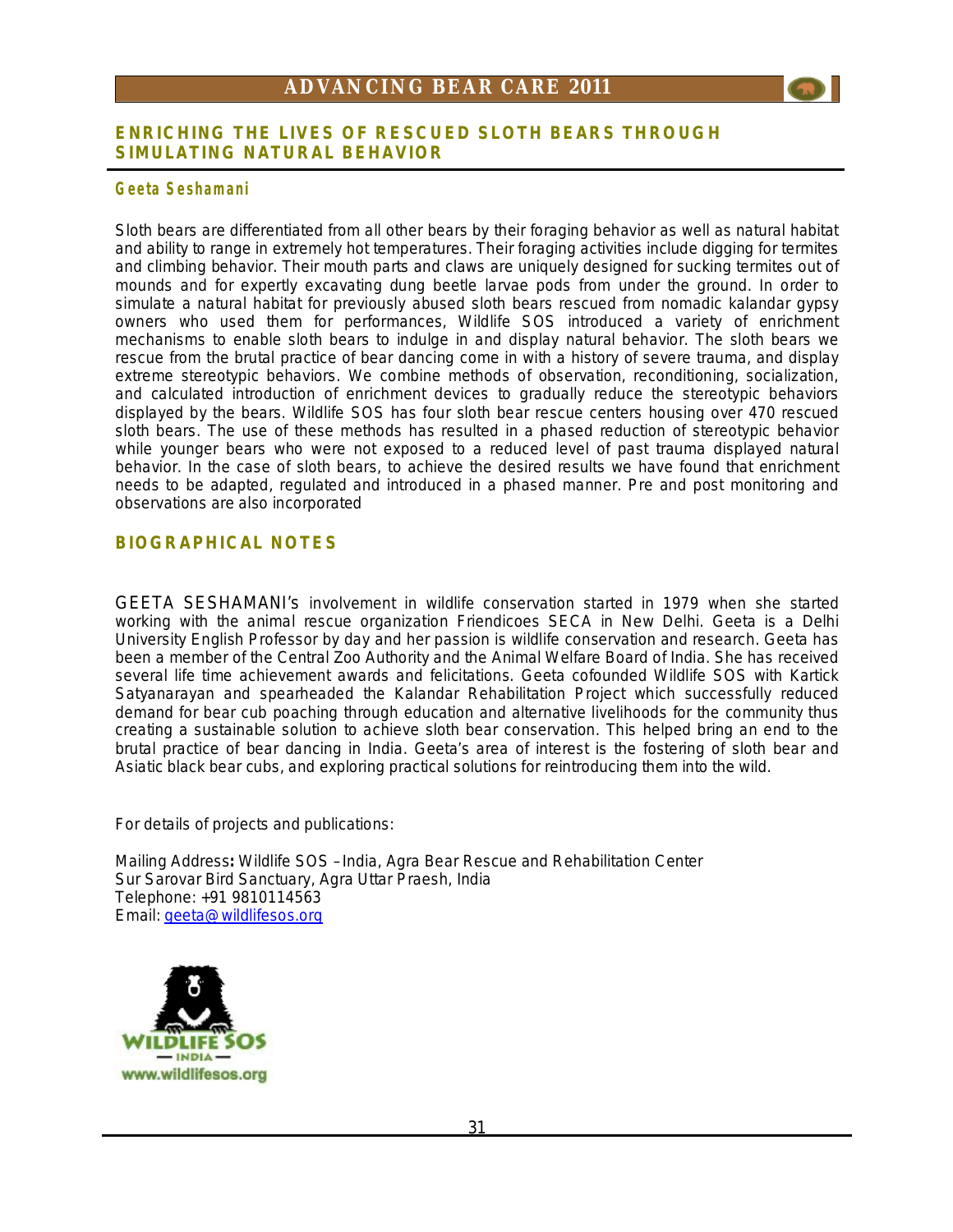

### **SAVING WILD PLACES FOR BEARS**

### **Wa yne M cC ror y**

Using stunning and everyday images, bear biologist and conservationist Wayne McCrory will give a personal narration about his experiences, challenges in research and advocacy work with the Valhalla Wilderness Society in spearheading programs that have set aside over one million acres of parkland in British Columbia for bears. These include the Valhalla and Goat Range Provincial Parks, Khutzeymateen Grizzly Bear Sanctuary, Dundas Archipelogo, Spirit Bear Conservancy Complex and others, including western Canada's first wild horse preserve in the B.C. Chilcotin where grizzly and black bears and wolves live with these large wild equids that were in the region before the white man. This presentation will close with the Valhalla Wilderness Society's latest proposal; the Selkirk Mountain Caribou Park Proposal, just south of Glacier Park (B.C.). Its objective is to protect major habitats for grizzly and black bears, with a focus on connectivity and bottomlands.

### **BIOGRAPHICAL NOTES**

WAYNE McCRORY, a renowned bear biologist, is one of the original founders of the Valhalla Wilderness Society. Wayne's career as a bear conservationist began in 1983 with the successful campaign to protect the Valhalla Range. He led the charge to save the Khutzeymateen Grizzly Bear Sanctuary in 1993 and the White Grizzly (Goat Range) Provincial Park in 1995. Collectively, these areas represent almost half a million acres of protected habitats for bears in the interior and coastal temperate rainforests. In 2009, the Government of British Columbia announced the protection of 135,000 ha called the Spirit Bear Protection Area, and as Coordinator of the Spirit Bear Project, Wayne spearheaded to protect the coastal rainforest home of the white spirit bear, grizzly bears, and over 60 salmon streams.

For details of projects and publications:

Mailing Address: McCrory Wildlife Services Ltd. P.O. Box 146, New Denver, British Columbia, V0G 1S0 Telephone: (250) 358-7796. Email: [waynem@vws.org](mailto:waynem@vws.org)

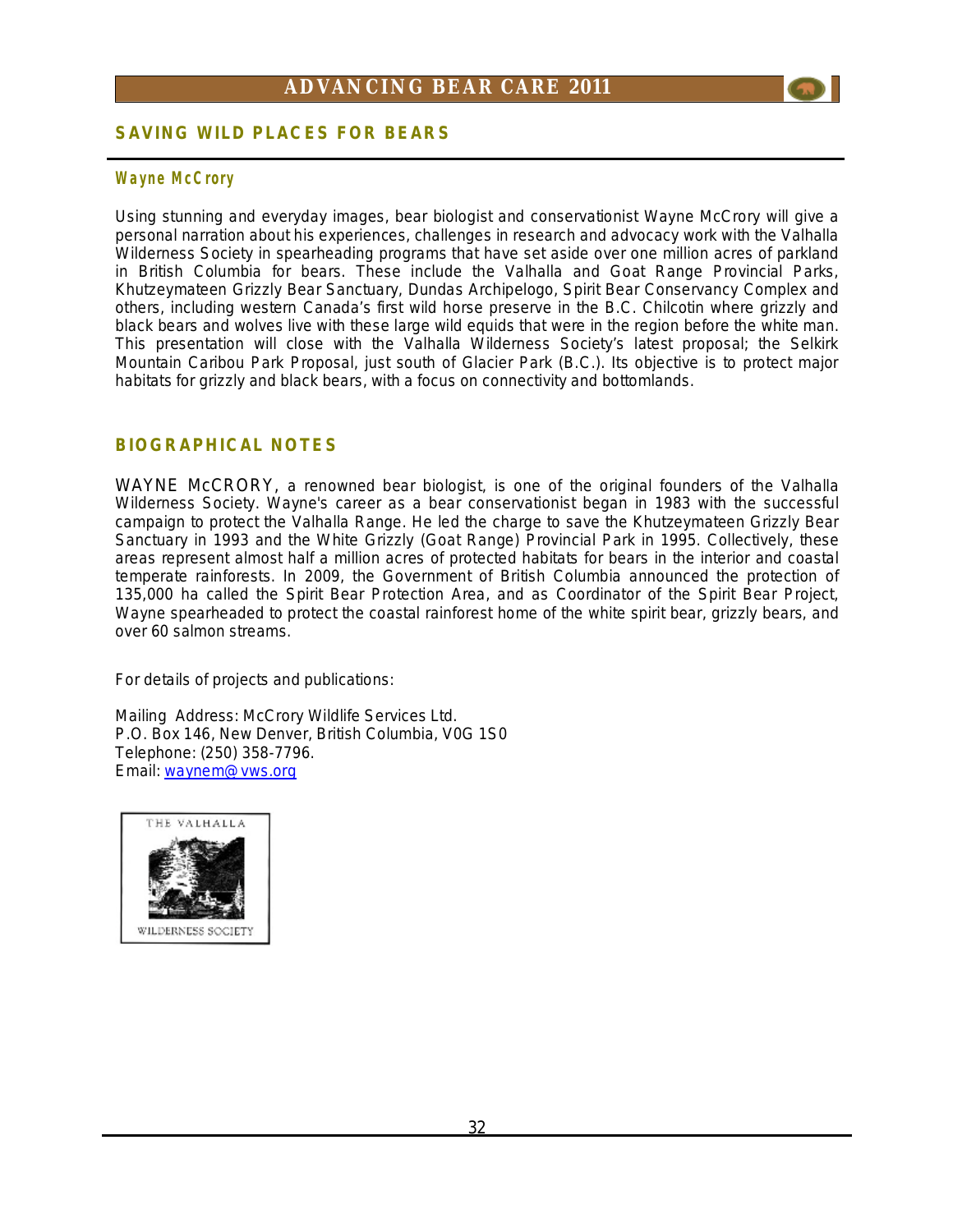$\bullet$ 

# **Sunday October 9, 2011**

| $7:00 - 7:45$ AM   | Breakfast - Glacier Salon                                                                                                        |
|--------------------|----------------------------------------------------------------------------------------------------------------------------------|
| 7:30               | Housekeeping - Else Poulsen                                                                                                      |
| $7:45 - 8:00$ AM   | Board Buses - Hotel Lobby                                                                                                        |
| $8:00 - 9:00$ AM   | <b>Transportation to Trail Heads</b>                                                                                             |
| $9:00 - 11:00$ AM  | Interpretive Hikes                                                                                                               |
| $11:00 - 11:15$ AM | Meet Buses at Trail Heads                                                                                                        |
| $11:15 - 12:00$ AM | <b>Transportation to Banff Park Lodge</b>                                                                                        |
| 12:00 - 1:30 PM    | Farewell Lunch - Summit Room<br><b>Silent Auction</b>                                                                            |
| $1:30 - 3:30$ PM   | <b>WORKSHOP BREAKOUTS</b><br>SUMMIT, ASSINIBOINE, AND CASTLE ROOMS                                                               |
|                    | Andean Bear Workshop-Moderator: Robyn Appleton<br>Sponsor: Spectacled Bear Conservation-Peru                                     |
|                    | Sloth Bear Workshop-Moderator: Kartick Satyanarayan &<br>Geeta Seshamani Sponsor: Wildlife SOS                                   |
|                    | Sun Bear Workshop-Moderator: Siew Te Wong<br>Sponsor: Bornean Sun Bear Conservation Centre                                       |
|                    | Raising Neonates Workshop II-Moderator: Gail Hedberg                                                                             |
|                    | Bear Rescue, Rehabilitation and Release Workshop II<br>Moderator: Angelika Langen<br>Sponsor: Northern Lights Wildlife Sanctuary |
| $3:30 - 5:00$ PM   | Coffee - Alpine Meadows Reception<br><b>Poster Presentations Awards</b><br>Bear Book & Art Den<br><b>Silent Auction Winners</b>  |
| $4:00 - 4:15$ PM   | <b>Concluding Remarks-Else Poulsen</b><br>Thank You To All<br>Safe Trip Home                                                     |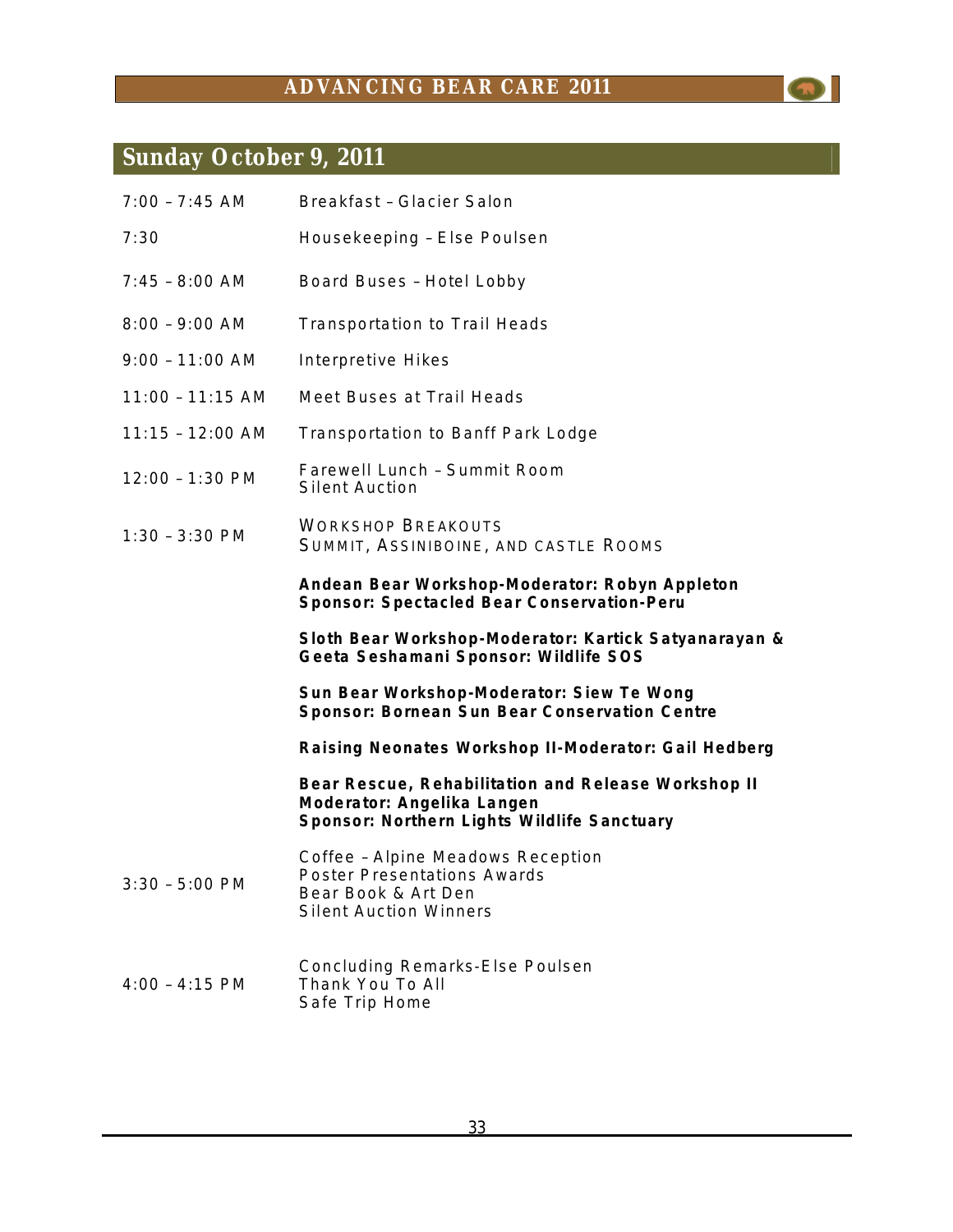### **Workshops**

### **AMERICAN BLACK BEAR WORKSHOP**

### **C hri s tine F enw i ck**

This session will provide the opportunity to discuss current husbandry and exhibit issues.

- Behavioral problems such as boredam, pacing that leads to disputes with other bears that share the same enclosure.
- Bear handler trust issues.
- Successful features of black bear enclosure design.
- Understanding bears vocalization and body language.

### **BIOGRAPHICAL NOTES**

CHRISTINE FENWICK has been a zoo keeper for the past ten years, with eight years of captive bear experience with adult and juvenile brown bears and black bears. She worked as the bear point person and Bear TAG representative at Wildlife Safari in Winston, Oregon for two and a half years. She also worked as the Bear Manager at Fortress of the Bear in Sitka, Alaska for two years. Her current position is at the San Diego Zoo Safari Park working with lions and tigers, and other species (unfortunately no bears). She is actively involved in the local AAZK chapter. Christine is a student at American Military University, finishing a Master's degree in Environmental Management and Policy with a concentration in fish and wildlife management. Her Master's thesis is a qualitative case study of black bear rehabilitation regulations.

For details of projects and publications:

Mailing Address**:** 3020 Oceanside Blvd #47, Oceanside, CA 92054 Telephone: (541) 965-2180 E-Mail: [Oso.ursa@yahoo.com](mailto:Oso.ursa@yahoo.com)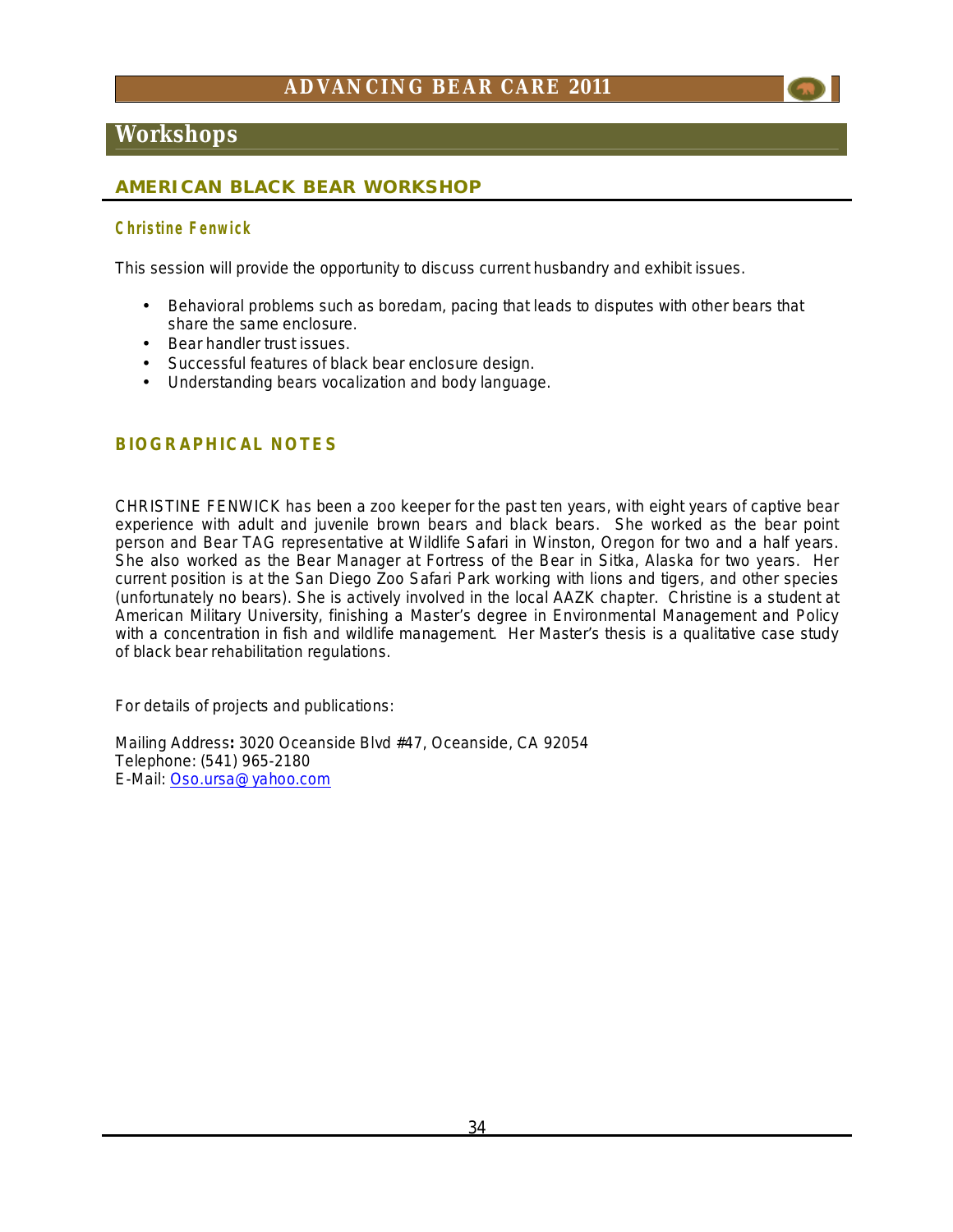

### **R obyn Appleton – Spectacle d Bear C onser vation - P eru**

This session will provide the opportunity to share many common husbandry concerns.

- Current feeding strategies and ways to improve.
- Enrichment options.
- Caring for geriatric bears.

### **BIOGRAPHICAL NOTES**

ROBYN APPLETON is the founder and research director of Spectacled Bear Conservation - Peru (SBC) which is a Canadian registered nonprofit organization. Through scientific research, environmental education and community outreach SBC was established in 2007 to ensure the conservation of the spectacled bear in the equatorial dry forest of northern Peru. Robyn holds a professional Master's degree from Simon Fraser University and is currently a PhD student in the Applied Conservation Biology Department at the University of British Columbia, Vancouver. Since Robyn began her research in Peru in 2006 she and her team have conducted the first observation study on wild spectacled bears, discovered the first active maternal den site, and fitted the first wild Peruvian spectacle bear with GPS collars. Robyn has presented her findings around the world, and hopes to continue increasing the awareness of spectacled bears and bring their plight to the world.

For details of projects and publications:

Mailing Address**:** Spectacled Bear Conservation – Peru, Squamish, British Columbia Telephone: Canada (778) 855-2670 Peru 51-74-699870 Email: [robyn@sbc-peru.org](mailto:robyn@sbc-peru.org)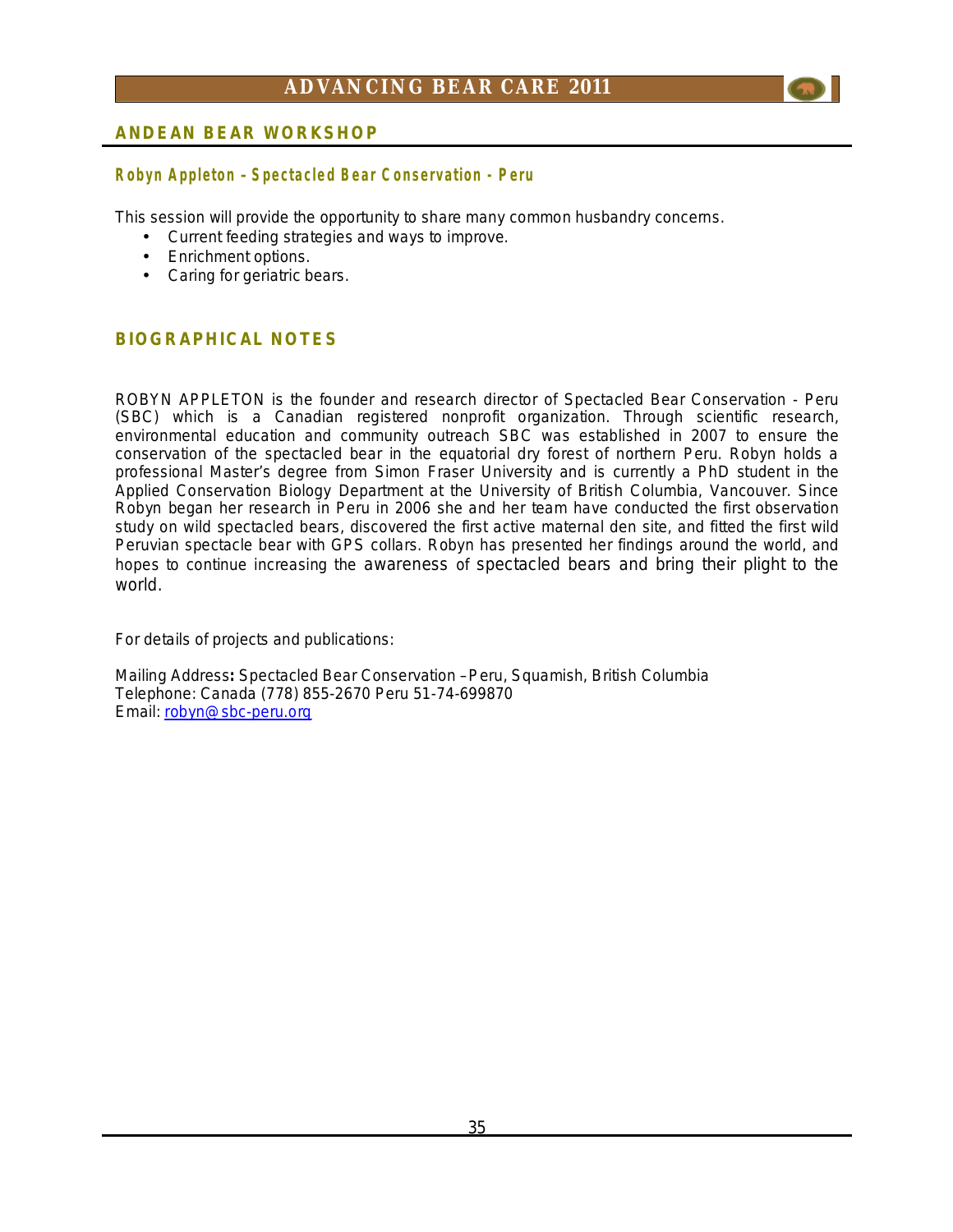

### **ASIAN BEAR WORKSHOP**

### **Ji ll R obinso n – Anim al s Asia F ou ndation**

Participants are interested in learning about specific husbandry practices and what other facilities do to maintain weight, enrichment options, feeding strategies, and veterinary care for Asian bears. Common concerns about introductions, behavioral problems, and management of large groups of bears in enclosures will also be shared.

### **BIOGRAPHICAL NOTES**

JILL ROBINSON arrived in Hong Kong in 1985 and worked with IFAW, founding Asia's first "Dr Dog" animal therapy programme. Visiting a Chinese bear farm in 1993, Jill exposed the plight of endangered bears cruelly exploited for their bile. In 1998, she founded Animals Asia and the "End Bear Farming" Campaign which has seen sanctuaries in China and Vietnam, and freedom for over 360 bears. In 1995, Jill received the Readers Digest "Hero for Today" award and in 1998, she was awarded an MBE by Queen Elizabeth for services to animal welfare in Asia. Awards include the USA Genesis Award, Marchig Animal Welfare Award, and the Winsome Constance Kindness Trust Gold Medal. In 2008, she was named Hong Kong "Outstanding Earth Champion", and appointed Asia World Animal Day Ambassador. In 2009 Jill was elected as Council Member, World Federation of Chinese Medicine Societies Herbal Committee, and Member of the USA Society of Woman Geographers. In 2011 Jill was awarded an honorary doctorate by the University of Zurich.

For details of projects and publications:

Mailing Address**:** P.O. Box 374, General Post Office, Hong Kong Telephone: 852.2791.2225 Fax: 852.2791.2320 Phone: 852.2791.2225 Email: [jrobinson@animalsasia.org](mailto:jrobinson@animalsasia.org)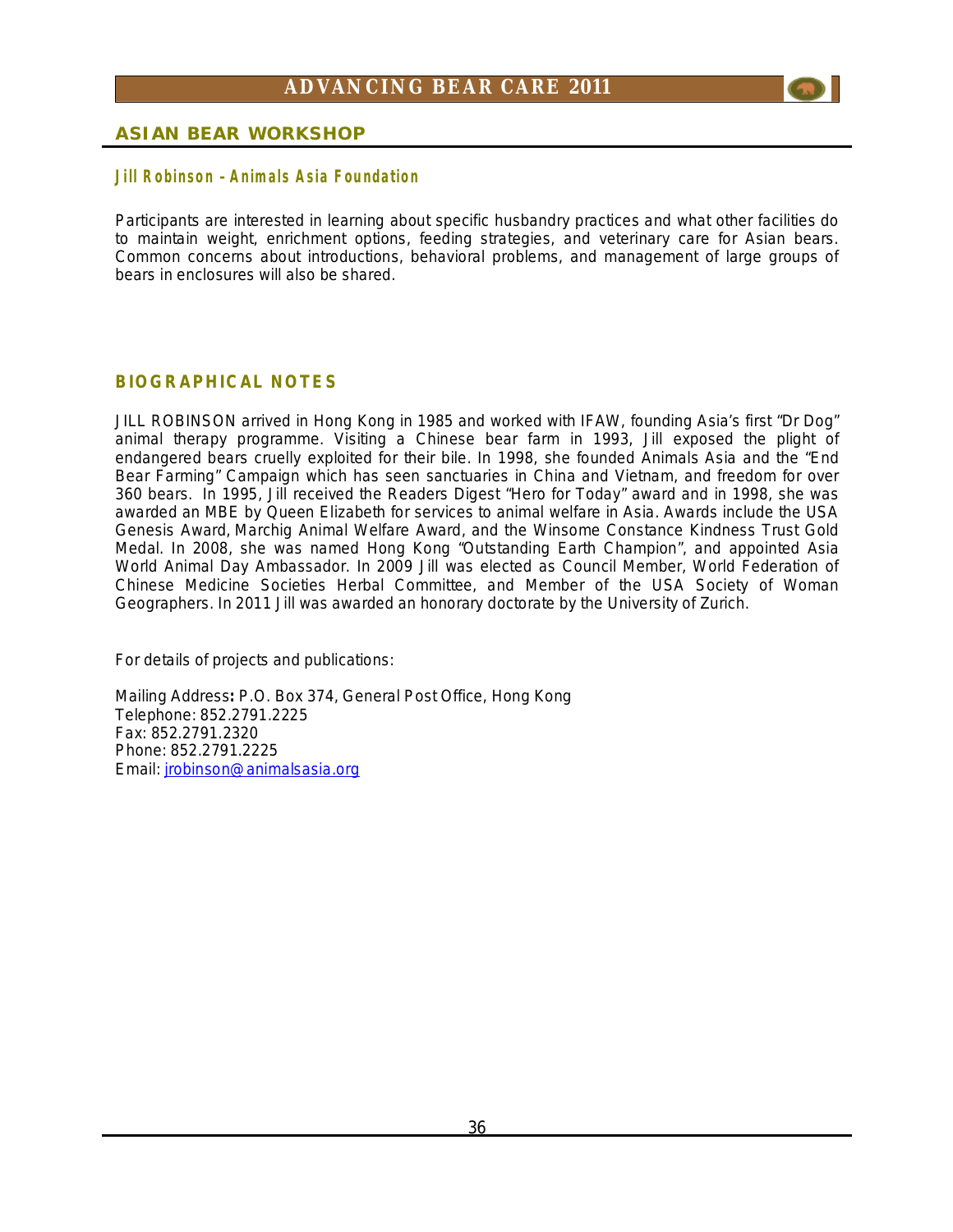

#### **H eather Bac on**

This workshop will cover a number of issues affecting brown bears in captivity including management of geriatric issues affecting mobility and dental health, plus hibernation and the impact on husbandry routines for the species in captivity.

### **BIOGRAPHICAL NOTES**

HEATHER BACON graduated with degrees in Conservation Medicine (BSc Hons) and Veterinary Medicine (BVSc / DVM). She has obtained her postgraduate Certificate in Zoological Medicine from the Royal College of Veterinary Surgeons. Heather has worked with a large variety of captive and free-ranging wildlife both in the UK and overseas as well as numerous domestic animal species. Heather previously worked in China and Vietnam for several years as the Veterinary Director of the Animals Asia Foundation, a charity committed to improving standards of animal welfare. She is currently working as Veterinary Welfare Education and Outreach Manager in the Jeanne Marchig International Centre for Animal Welfare Education (JMICAWE) at the University of Edinburgh, responsible for developing continuing education programs for zoo, wildlife and domestic animal veterinarians in Europe and Asia. Heather's main interests are in veterinary education, anesthesia, infectious disease prevention and captive wildlife management.

For details of projects and publications:

Mailing Address: Education and Outreach, Jeanne Marchig International Centre for Animal Welfare Education, University of Edinburgh and Animals Asia Foundation Telephone: +447845380311 Email: [Heather.Bacon@ed.ac.uk](mailto:Heather.Bacon@ed.ac.uk)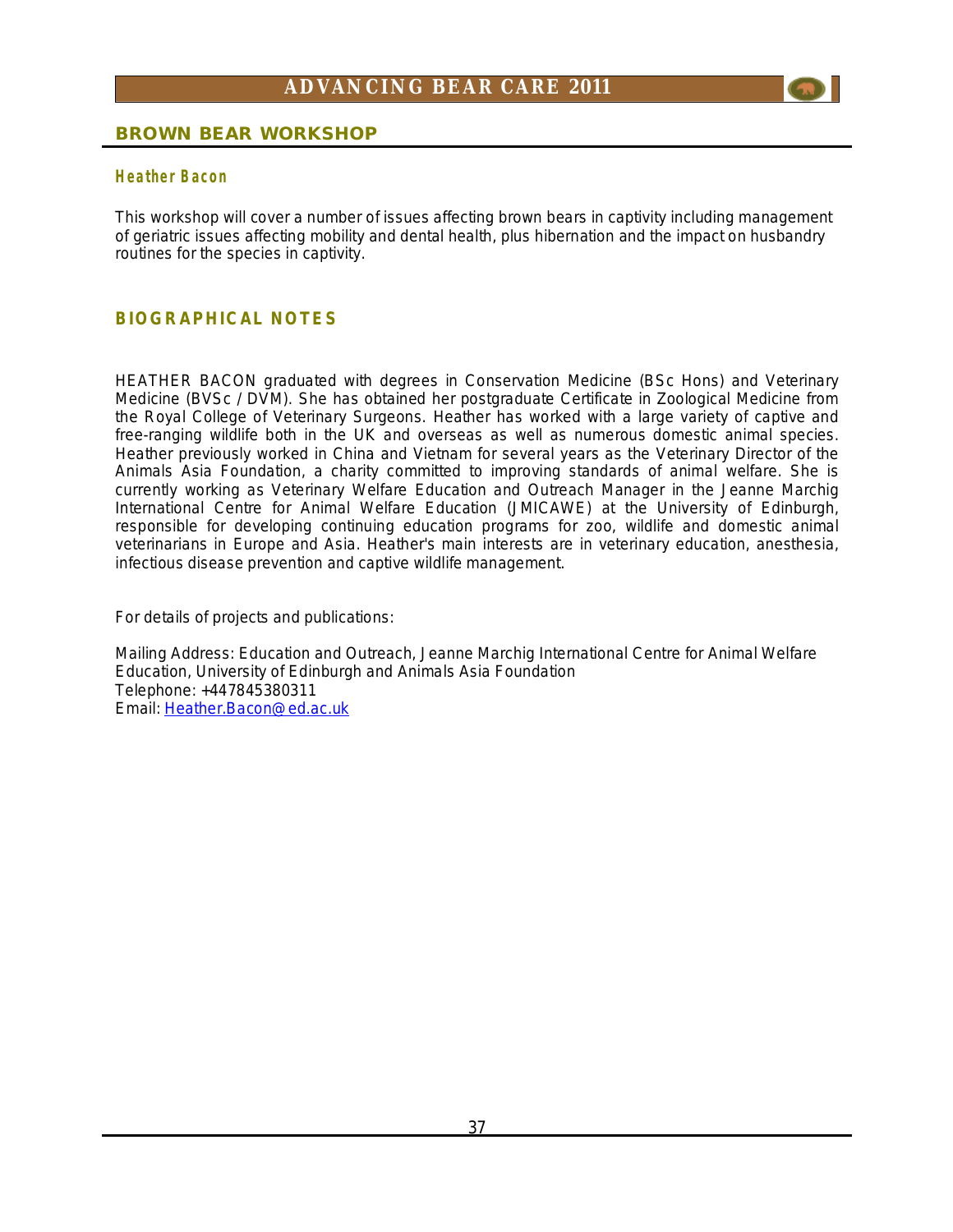

### **GIANT PANDA WORKSHOP**

#### **J aso n Pratte**

This workshop will focus on various aspects of caring for giant pandas in captivity. Few facilities house these amazing bears outside of China, and several years of observations will be shared both on the husbandry of pandas in American zoos as well as observations of their care in Chinese facilities.

Components addressed will be (but are not limited to): natural history, feeding, and bamboo management. The importance of strong training and enrichment programs to support medical, research, and reproductive considerations will be emphasized. Additional discussions will cover the public perception and our role in education and collaboration with China and their facilities. Workshop will be interactive. Delegates with specific concerns will be able to present their issues and work with the team of attendees to propose various potential solutions.

### **BIOGRAPHICAL NOTES**

JASON PRATTE 'Jay' is internationally known for his training and enrichment work excellence with large carnivores. He has been an animal caregiver for almost two decades, and feels privileged during his tenure to have worked with all eight extant bear species. His primary focus is training, animals in captive facilities, as well as their caregivers. Behavioral husbandry training of bears and carnivores is his specialty, focusing on complex medical behaviors. The past several years has seen Jay involved with training animal keepers and caregivers around the world in operant conditioning techniques, with one of these adventures showcased on Animal Planet's "Growing Up Panda". Jay is on the AAZK National Behavioral Management Committee and the AAZK Grants Committee. He has been a founding director on the Bear Care Group Board of Directors since 2007. Jay is the Behavioral Husbandry Manager for Omaha's Henry Doorly Zoo. In April 2011 he earned his Master's degree in Zoo and Aquarium Management.

For details of projects and publications:

Mailing Address**:** Omaha's Henry Doorly Zoo, Omaha, NE Telephone: (404)788-4788 Email: [jayp@omahazoo.com](mailto:jayp@omahazoo.com)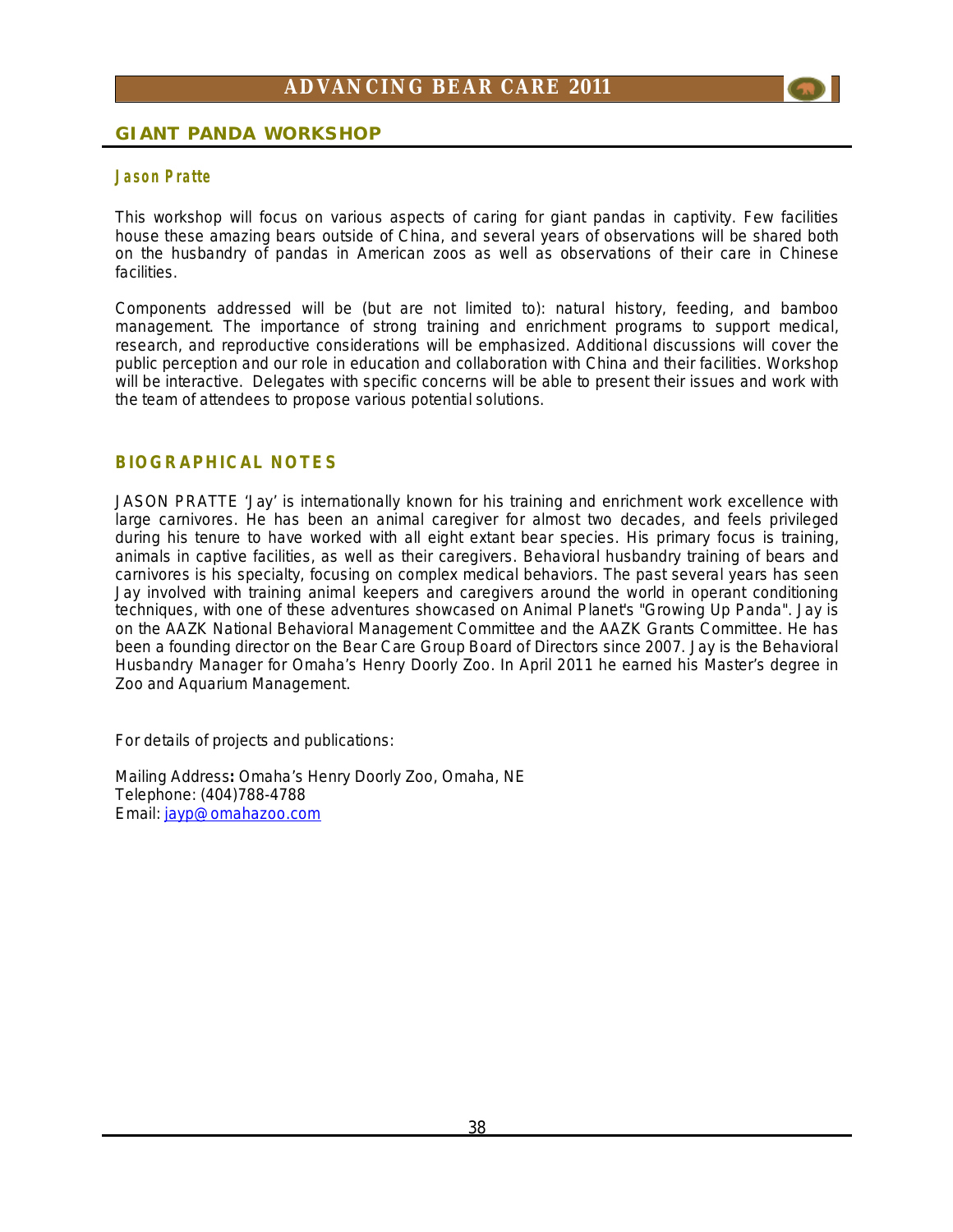

### **POLAR BEAR WORKSHOP**

#### **JoAnn e Si mer son – Polar Bear s International**

This workshop will focus on various aspects of caring for polar bears in captivity. Topics will include such pertinent subjects as assessing and developing a psychologically positive environment for polar bears. Ideas on exhibit, enrichment, stereotypies, and management of polar bears in zoo environments will be exchanged.

### **BIOGRAPHICAL NOTES**

JOANNE SIMERSON has an impressive 32 years of animal behavior management experience in aquariums and zoos. She is currently a behaviorist at the San Diego Zoo. JoAnne sits on the Polar Bears International Advisory Council, the PBI Sustainability Alliance Team and on their Polar Bear Well Being Committee.

For details of projects and publications:

Mailing Address**:** 3901 Mt. Aladin Ave. San Diego CA 92111 Email: [jsimerson@msn.com](mailto:jsimerson@msn.com)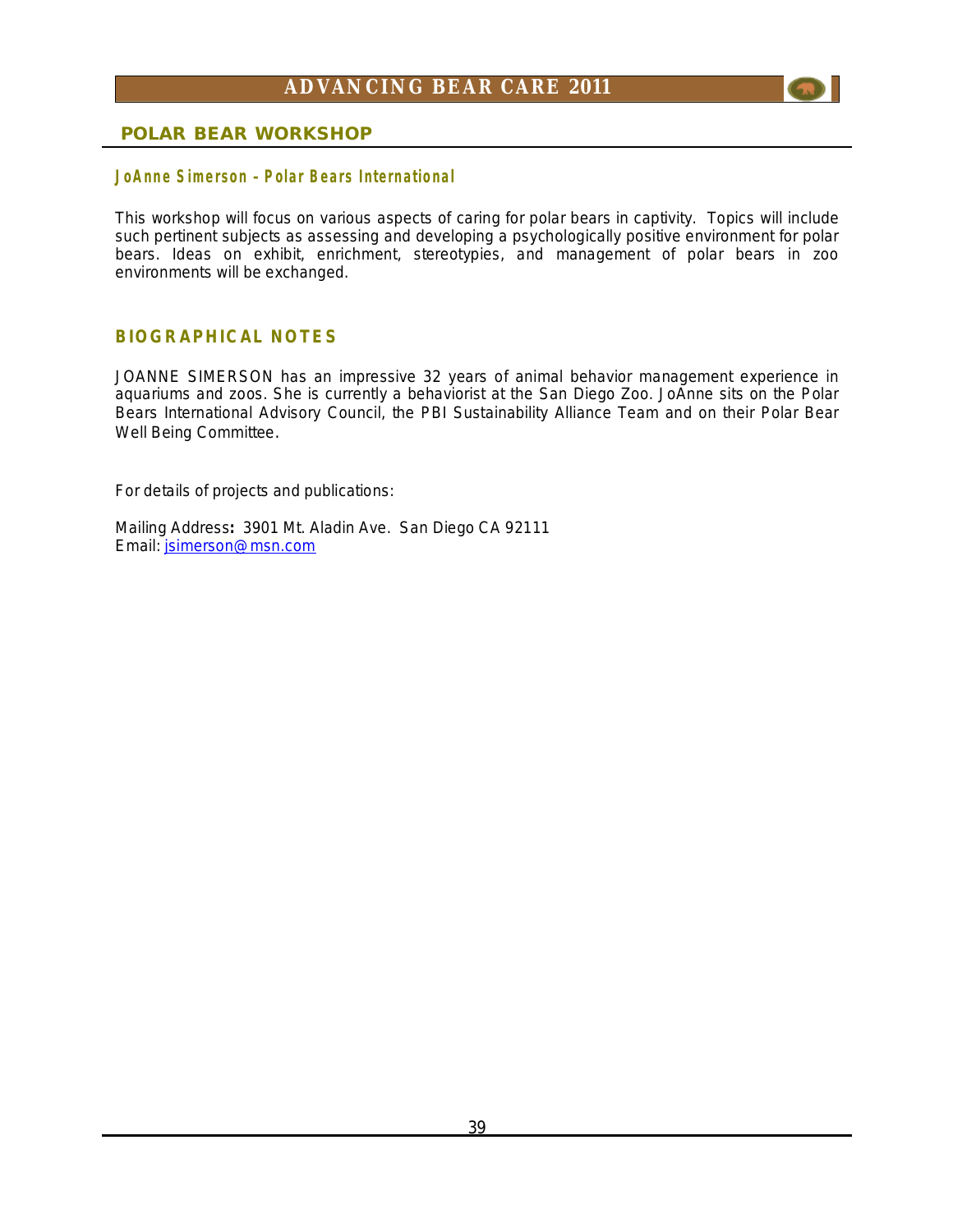

### **SLOTH BEAR WORKSHOP**

### **Katrick Satyanarayan & Geeta Seshamani - Wildlife SOS**

This workshop will allow delegates to present, investigate and problem solve captive sloth bear husbandry issues with their colleaues from the rehabilitation, sanctuary and zoo organizations.

### **BIOGRAPHICAL NOTES**

KATRICK SATYANARAYAN started his wildlife conservation work on Tiger Ecology Research while attending college. In 1995, he founded Wildlife SOS with co founder Geeta Seshamani. Wildlife SOS changed Indian history by establishing India's largest bear sanctuary and rescuing over 600 sloth bears in less than a decade bringing an end to the century's old barbaric practice of bear dancing across India, which had started as an entertainment for Mughal emperors! Wildlife SOS works across India with an intelligence network of informers and with enforcement authorities to tackle wildlife crime. Wildlife SOS also operates four rehabilitation centers for sloth bears and two rehabilitation centers for Asiatic black bears. Kartick heads Forestwatch which is the antipoaching division of Wildlife SOS and has his share of dangerous encounters with poachers and wildlife criminals as he works with government enforcement agencies across India to help control poaching of bear cubs. He is an Honorary Wildlife Warden for the Delhi Government and a member of the IUCN Bear Specialist Group. Kartick is also a member of the Wildlife Crime Control Bureau, the Central Zoo Authority, and the National Tiger Conservation Authority Leopard Conflict committee. He is a TED fellow and an invited speaker at national and international venues including the Royal Geographical Society in London and the Miami, Seattle, Perth, and Singapore zoos.

GEETA SESHAMANI's involvement in wildlife conservation started in 1979 when she started working with the animal rescue organization Friendicoes SECA in New Delhi. Geeta is a Delhi University English Professor by day and her passion is wildlife conservation and research. Geeta has been a member of the Central Zoo Authority and the Animal Welfare Board of India. She has received several life time achievement awards and felicitations. Geeta cofounded Wildlife SOS with Kartick Satyanarayan and spearheaded the Kalandar Rehabilitation Project which successfully reduced the demand for bear cub poaching through education and alternative livelihoods for the community thus creating a sustainable solution to achieve sloth bear conservation. This helped bring an end to the brutal practice of bear dancing in India. Geeta's area of interest is the fostering of sloth bear and Asiatic black bear cubs, and exploring practical solutions to reintroducing them in the wild.

For details of projects and publications:

Mailing Address**:** Wildlife SOS – India, Agra Bear Rescue and Rehabilitation Center Sur Sarovar Bird Sanctuary, Agra Uttar Praesh, India Telephone: +91 9810114563 Email: [kartick@wildlifesos.org](mailto:kartick@wildlifesos.org), [geeta@wildlifesos.org](mailto:geeta@wildlifesos.org)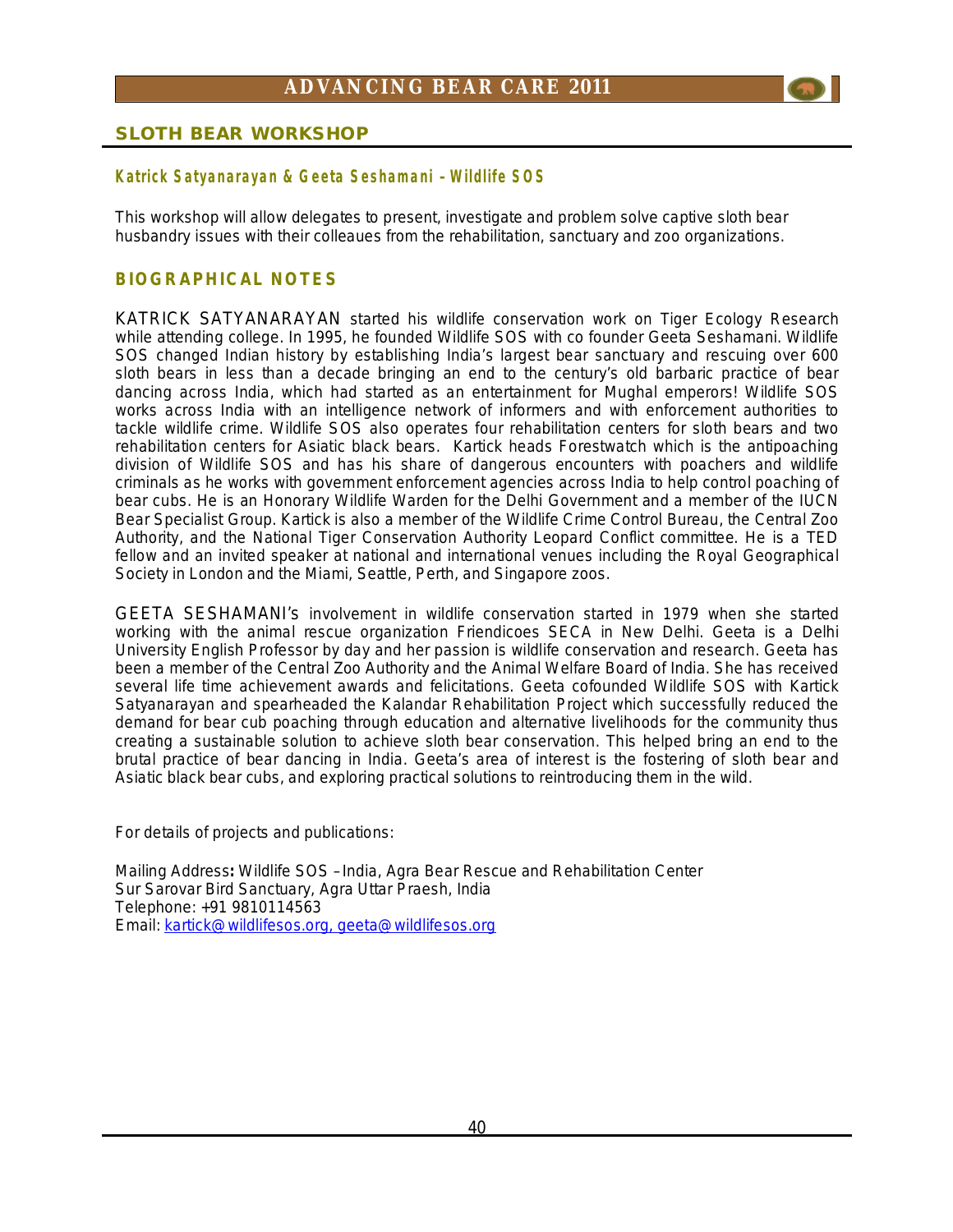

### **SUN BEAR WORKSHOP**

### **Siew Te Won g – Bornea n Sun Bear C onser vatio n C entre**

Sun bears remain the least known bear in the world. To date there has only been a dozen research projects studying sun bears in the wild. Sun bears are commonly kept in captivity across Southeast Asian zoos but in North American, there are only about 25 zoos that keep the sun bears. With the limited knowledge of sun bear ecology and behavior, the husbandry of caring for sun bears in captivity pose potential challenges to the caregivers and managers. In this workshop, participants will discuss the problems, questions, and challenges of sun bear husbandry in captivity. We will use the problem solving methods presented by Gail Laule problem resolution.

### **BIOGRAPHICAL NOTES**

SIEW TE WONG is a Malaysian wildlife biologist and sun bear expert. For the last 13 years, he has studied the ecology of the sun bear. As a leading conservationist he is one of the few Malaysian wildlife biologists trained in a western country. He completed his B. Sc. and M. Sc., and is currently working on his Ph. D. at the University of Montana. His pioneering studies of sun bear ecology in the Borneo rainforest revealed the elusive life history of the sun bear in the dense jungle. Wong is the CEO of the Bornean Sun Bear Conservation Centre in Sabah, Malaysian Borneo, which he founded in 2008. He was also a fellow of the Flying Elephants Foundation, which awards individuals from a broad range of disciplines in the arts and sciences. Wong is also the former cochair of the Sun Bear Expert Team, under the IUCN/SSC Bear Specialist Group and a current member of three IUCN/SSC Specialist Groups.

For details of projects and publications:

Mailing Address: Bornean Sun Bear Conservation Centre PPM 219, Elopura, 90000 Sadakan, Sabah, Malaysia Telephone: +60 16 555 1256 Email: [wongsiew@hotmail.com](mailto:wongsiew@hotmail.com)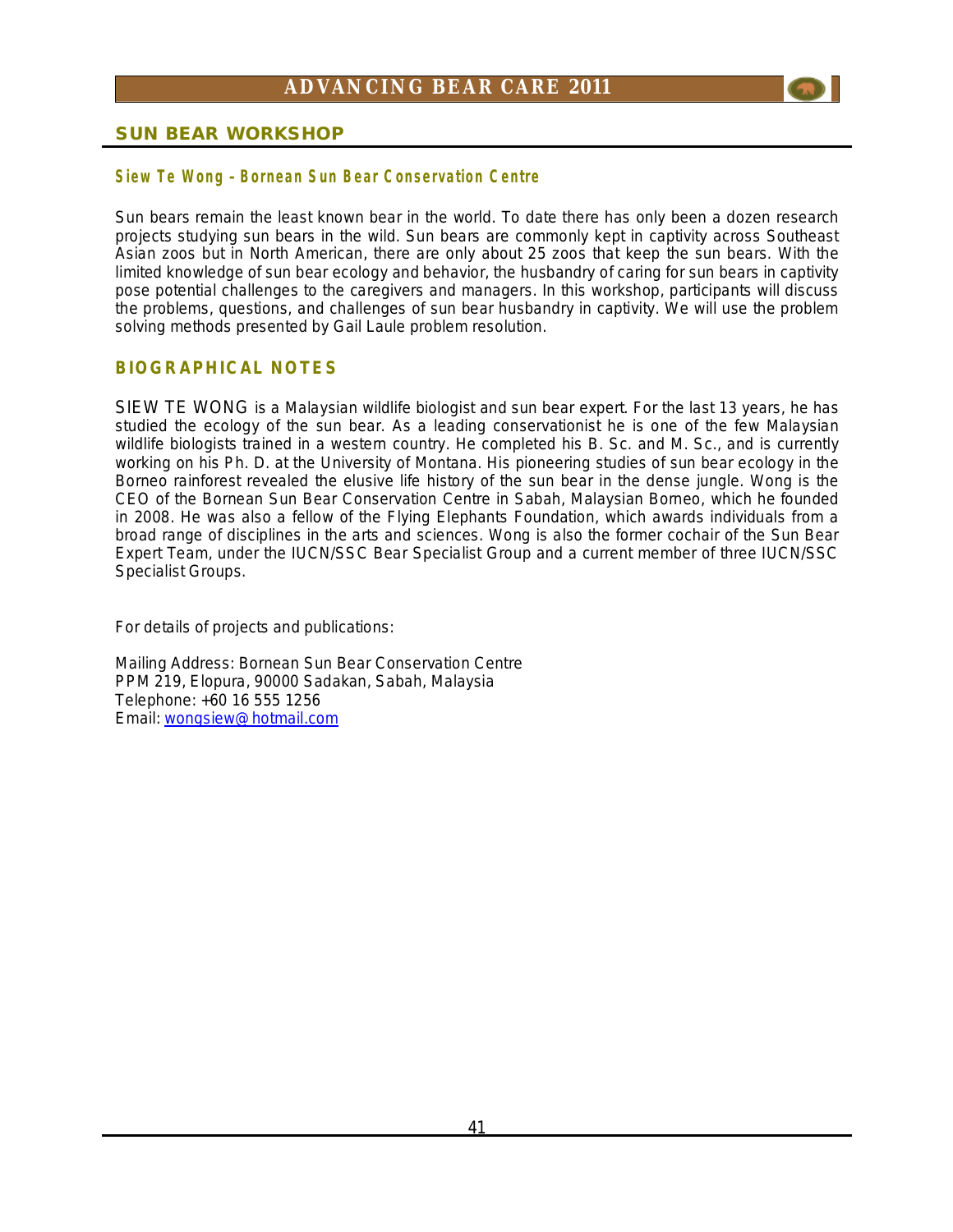

### **G ail H ed berg**

Hand-rearing is as much of an art as it is a sciece. These two hour sessions will provide the opportunity to talk about important issues to ensure successful outcomes when faced with care and feeding of orphaned cubs.

- Critical care in the first few days of life.
- Imprinting.
- How much hands-on?

### **BIOGRAPHICAL NOTES**

GAIL HEDBERG has 35 years of experience as a registered zoo veterinary technician. Gail's true avocation is zoo and wildlife neonatal care, the hand rearing of exotic animals. She has developed this specialty with all of her vast experiences in zoo veterinary medicine. She is frequently called upon for advice by other zoo animal health care professionals. As a neonatal care specialist, Gail is a well known international consultant for hand rearing wildlife. For the last 10 years she has been the lead researcher in a nutritional study for polar bears. Gail has gained the respect and secured financial support for this study from Polar Bears International. Collaborating with experts and the unique results of her ground breaking work have been published and presented at international seminars.

For details of projects and publications:

Mailing Address: 1448 Gilbert Ave., Fremont, CA 94536 USA Telephone (510) 793-7153, (510) 207-5524 cell Email: [gail.hedberg@bearcaregroup.org](mailto:gail.hedberg@bearcaregroup.org) Website: [www.gailhedberg.com](http://www.gailhedberg.com)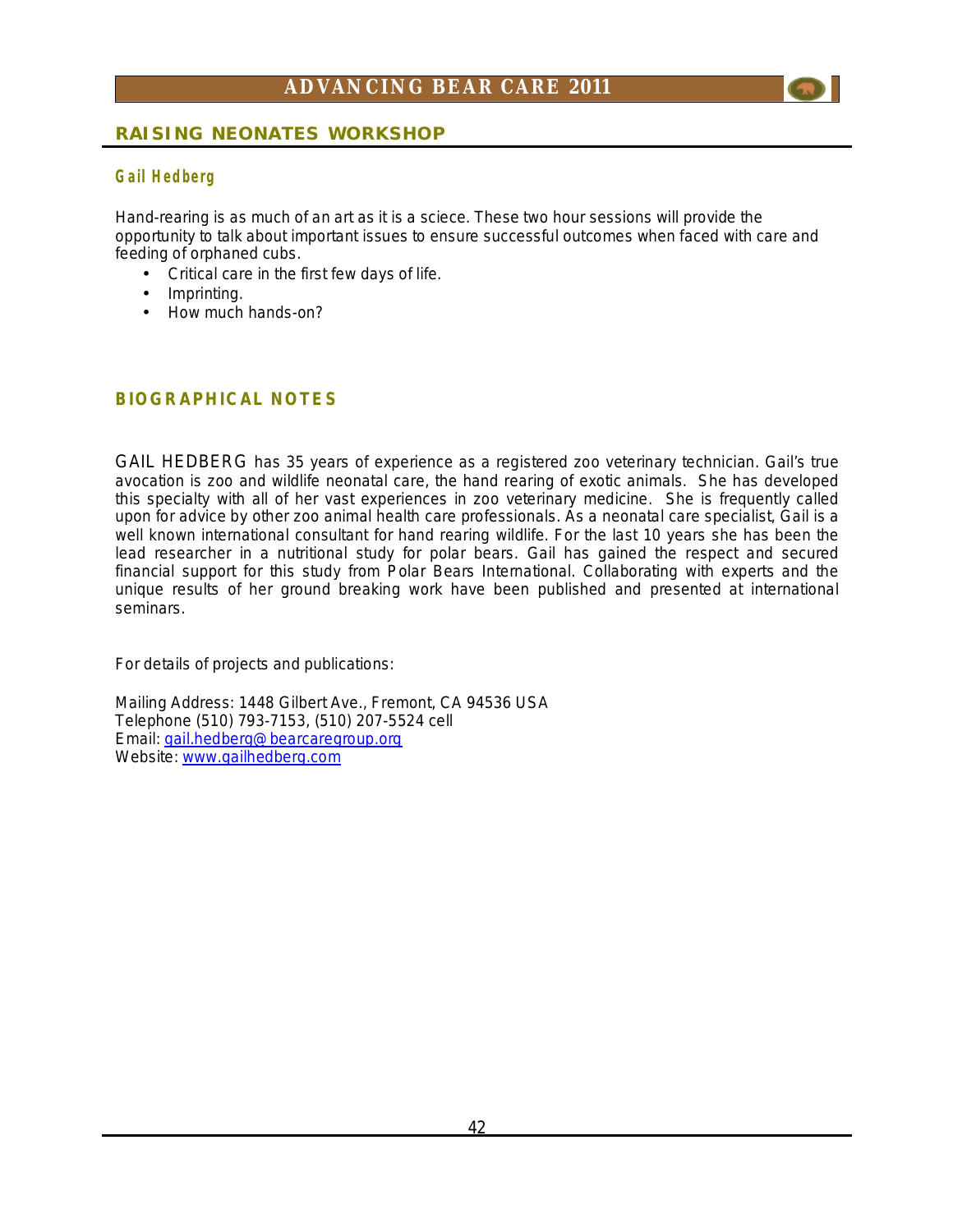

### **Angel i ka La nge n – N or thern Light s Wildl ife Shelter**

This workshop will discuss questions and concerns for species specific bear rescue, rehabilitation, and release criteria. Insights into working with state wildlife agencies to utilize lower human impact areas for release, and the difficulty of gaining licensing approval will be shared.

### **BIOGRAPHICAL NOTES**

ANGELIKA LANGEN was born in Bonn, Germany, and has dedicated much of her life to the care and well-being of animals. Trained as a zoo keeper in Cologne, Germany, Angelika used the skills she gained there to take on the challenging task of wildlife rehabilitation. Together with her husband Peter, they have built a haven for injured and orphaned wildlife in northern British Columbia. To date they have rehabilitated over 150 black bears and spearheaded the world's first official Grizzly Cub Rehabilitation Project. Much of the knowledge they have gained is being used to help other rehabilitation projects around the world as well as those closer to home.

For details of projects and publications:

Mailing Address**:** Northern Lights Wildlife Shelter 17366 Telkwa High Rd Smithers BC 0J 2N7 CA Telephone: (250) 847-5101, (250) 877-1181 Email: [info@wildlifeshelter.com](mailto:info@wildlifeshelter.com)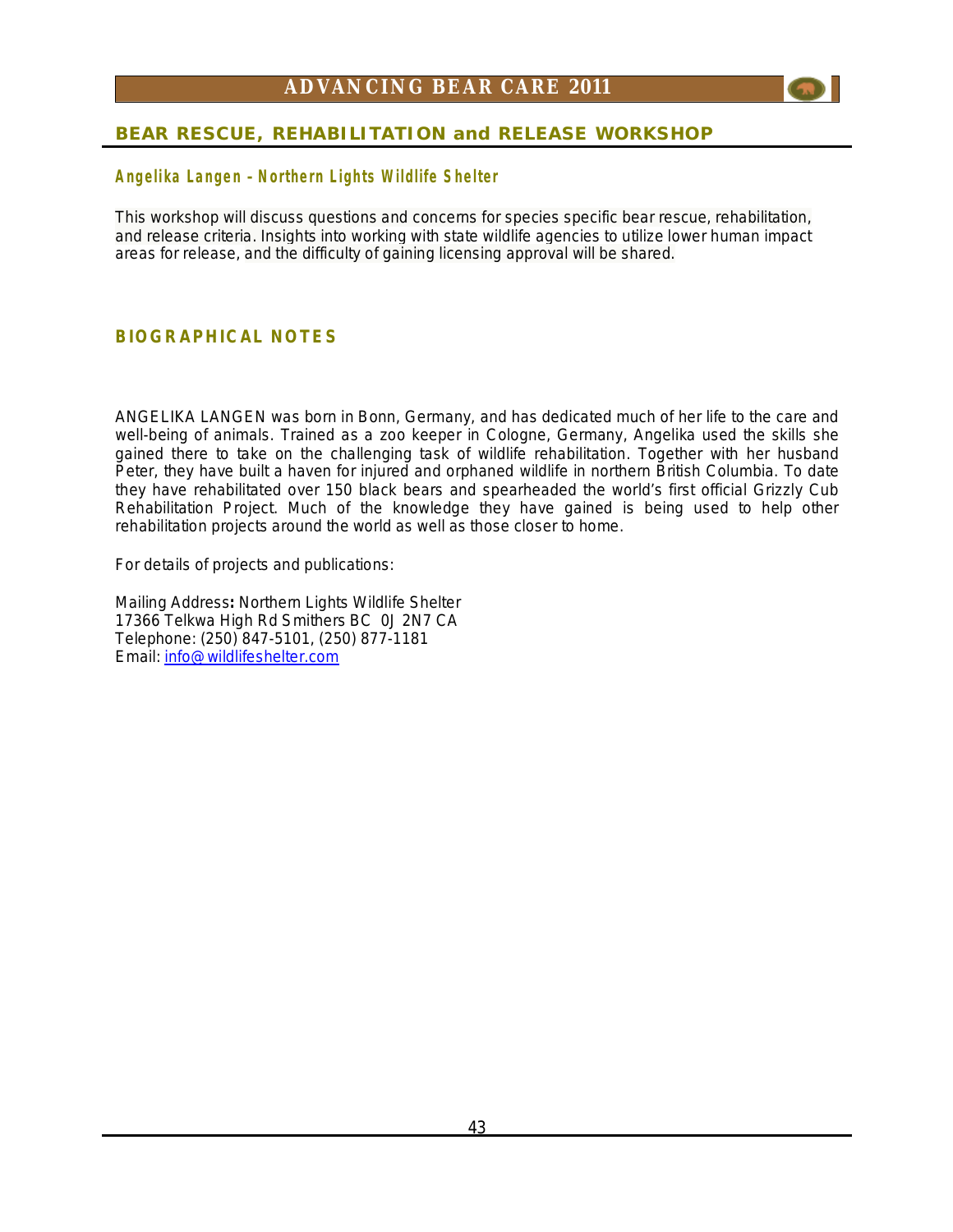

### **Val erie J. H are a nd Karen Worley – Sha pe of E nri chment**

The most successful enrichment plans are behavior-based, goal-oriented, holistic, and assessed. At Shape, we have used these concepts for over 10 years, in a variety of situations around the world, and have found them to be an excellent mechanism to ensure effective and efficient enrichment planning.

During this interactive workshop, we will use Shape's enrichment planning process to devise strategies that address enrichment challenges presented by workshop participants.

Do you have a bear who presents an enrichment challenge? Doesn't shift well? Is bored? Stereotypies? Is aggressive? Hides from visitors? Is overweight?

If so, we'd love to hear about it – and we'll do our best to create an enrichment plan tailored to your bear!

### **BIOGRAPHICAL NOTES**

VALERIE HARE and KAREN WORLEY co-founded The Shape of Enrichment, Inc. in 1991 and have been principals ever since.

Beginning in 2000, Valerie has been instructing The Shape of Enrichment Workshops in countries on five continents. Valerie has worked with a wide variety of species including giant pandas, polar, brown, spectacled, and sun bears. Valerie holds a Bachelor of Science Degree in Biology with a Zoology emphasis and an Associates Degree as a Veterinary Technician. She has served on the International Conference on Environmental Enrichment Committee since 1997 and has been a director on the founding Board of Directors for the Bear Care Group since 2007.

Karen currently serves as President for The Shape of Enrichment, Inc. and holds the position of Editor with primary responsibility for The Shape of Enrichment quarterly publication. She has served on the International Conference on Environmental Enrichment Committee since 1997. Karen has worked for the San Diego Zoo since 1989, and her current position is Creative Content Manager in the Marketing Department. Karen holds a Bachelor of Arts Degree and a Master's Degree in Comparative Literature from U.C. Berkeley.

For details of projects and publications:

Email: [shape@enrichment.org](mailto:shape@enrichment.org) Website: [www.enrichment.org](http://www.enrichment.org)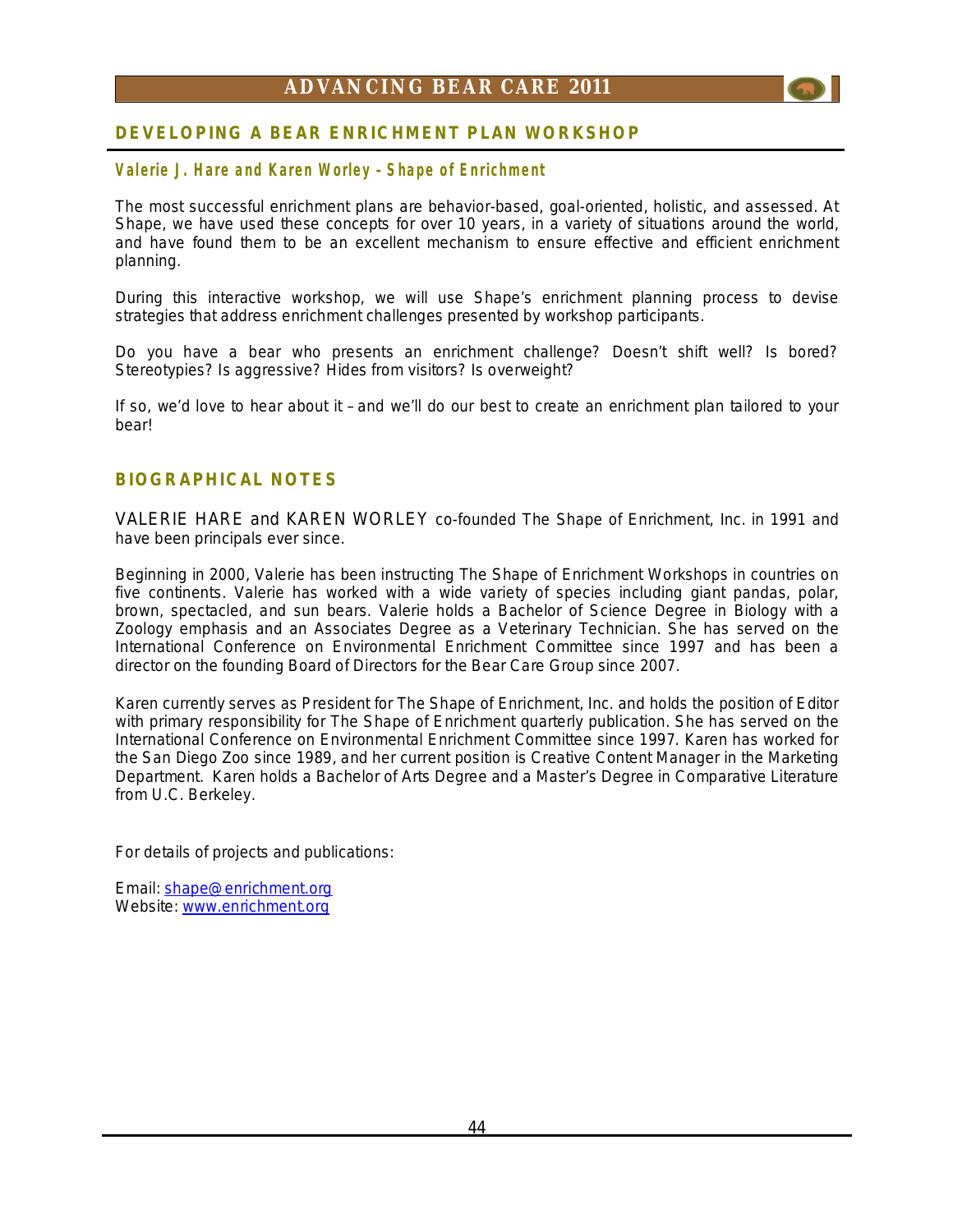

### **J ay Pratte**

These workshops are designed to help delegates develop bear training programs at their facilities. Program management will focus on goal setting, behavior management, and operant conditioning techniques. Delegates will be provided ample time to ask questions about materials presented, and specific issues that were submitted for this workshop will be addressed. Focus of the workshops will be to allow delegates to appropriately manage their own programs, while providing materials, resources and contacts to assist with their efforts.

Training logs, sample cue lists, and published papers relevant to training program development and management will be made available to delegates. Training presentations and discussions will cover all extant bear species. By popular demand, a specific discussion on training bears for voluntary blood collection will be presented.

### **BIOGRAPHICAL NOTES**

JASON PRATTE 'Jay' is internationally known for his training and enrichment work excellence with large carnivores. He has been an animal caregiver for almost two decades, and feels privileged during his tenure to have worked with all eight extant bear species. His primary focus is the training of both the animals in his care, as well as of their caregivers. Behavioral husbandry training of bears and carnivores is his specialty, focusing on complex medical behaviors. The past several years has seen Jay involved with training animal keepers and caregivers around the world in operant conditioning techniques, with one of these adventures showcased on Animal Planet's "Growing Up Panda". Jay is on the AAZK National Behavioral Management Committee and the AAZK Grants Committee. He has been a founding director on the Bear Care Group Board of Directors since 2007. Jay is the Behavioral Husbandry Manager for Omaha's Henry Doorly Zoo. In April 2011 he earned his Master's degree in Zoo and Aquarium Management.

For details of projects and publications:

Mailing Address**:** Omaha's Henry Doorly Zoo, Omaha, NE Telephone: (404)788-4788 Email: [jayp@omahazoo.com](mailto:jayp@omahazoo.com)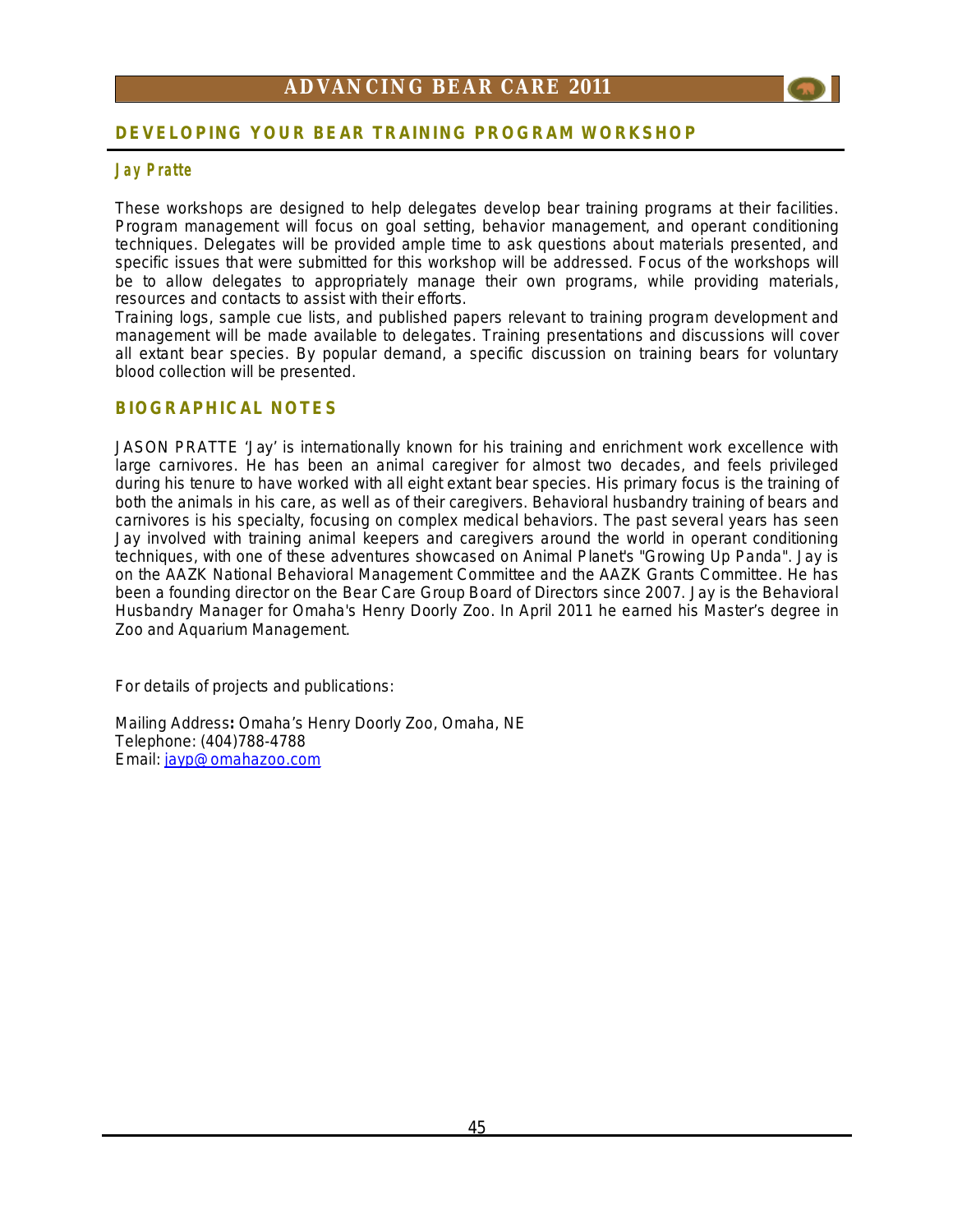

### **PROBLEM SOLVING WORKSHOP**

### **G ail Laule – Acti ve Env ironm ents**

These two hour sessions will provide the opportunity to practice the problem solving process. Real behavioral problems of bears from participants' facilities will be used for each session. Problems will be chosen that are representative of the issues most prevelent in the daily management and care of bears.

### **BIOGRAPHICAL NOTES**

GAIL LAULE has been an animal welfare advocate since she began her animal training career at Marineland in California. For the past 19 years, she has been an animal behavior consultant working with zoos, sanctuaries, and biomedical facilities, through her consulting company, Active Environments. Gail has focused on developing and teaching techniques to enhance the care and welfare of captive animals including; protected contact - a positive reinforcement based system for managing elephants, cooperative feeding - a technique for enhancing positive social interaction in groups of animals, and behavioral management - an integrated systems approach to optimal care for all captive species. Gail divides her time between consulting work, and Ocean Adventure, an open water marine park in the Philippines. Here she provides technical direction for the management, training, presentation, and welfare for all marine and terrestrial animals at the park. She also serves as President of Wildlife in Need, a U.S. nonprofit organization operating a rescue center for wildlife and conducting conservation and animal welfare projects in the Philippines. Gail has been an invited speaker at conferences and events including; the Scientists Center for Animal Welfare, the National Research Council, the American Association of Zoo Veterinarians, the American Veterinary Medical Association, and the International Society of Primatologists.

For details of projects and publications:

Mailing Address**:** Active Environments Telephone: (805) 737-3700, (805) 350-2655 Email: [moonshadowe@earthlink.net](mailto:moonshadowe@earthlink.net)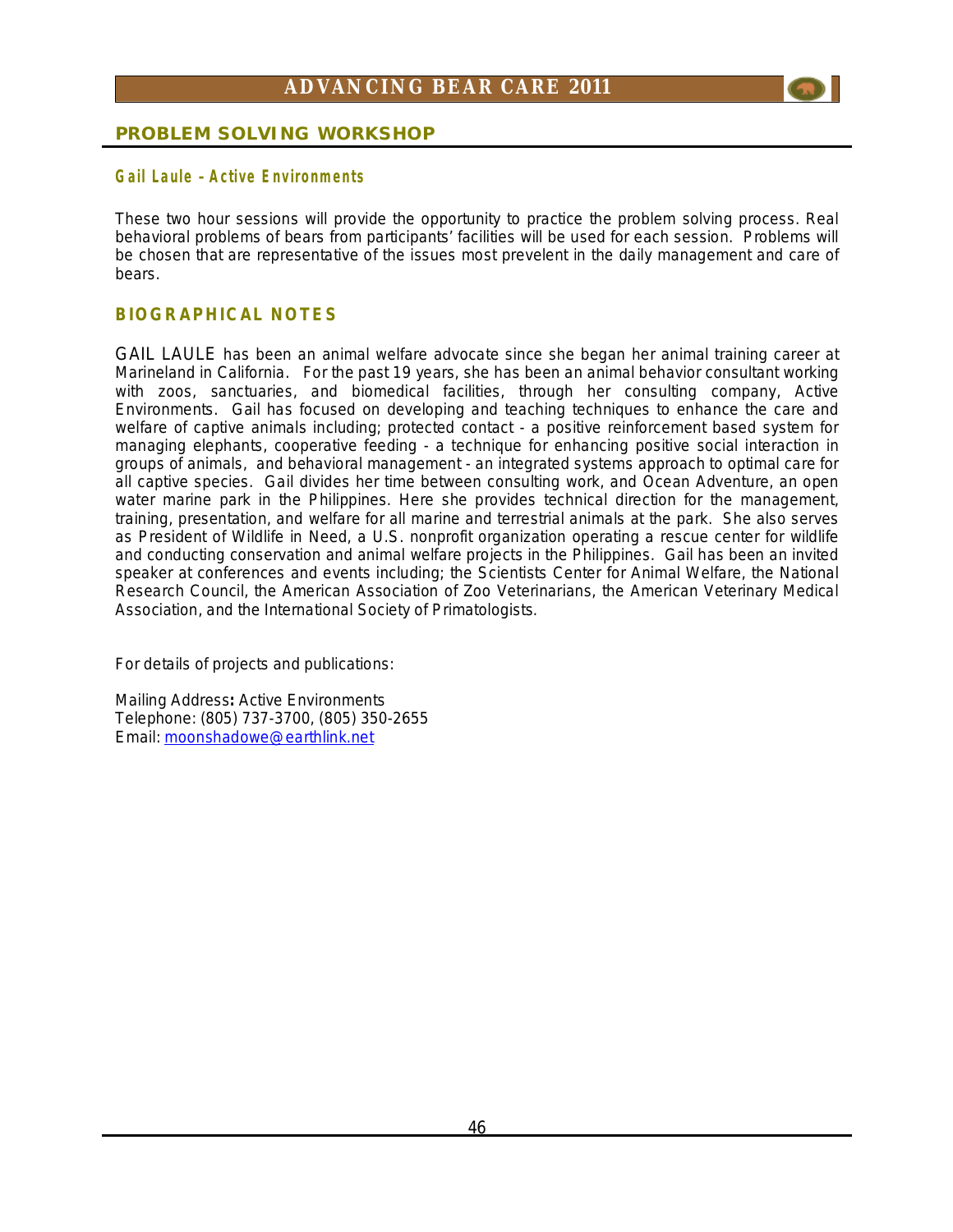### **PEOPLE SKILLS WORKSHOP**

### **J udy Wi llard**

This session will provide the opportunity to talk about current concerns when communicating with other professionals in the daily management and husbandry of bears in rehabilitation facilities, sanctuaries and zoos.

- Educating curators.
- Bear keepers that continue to tease bears, after they have been told that it is wrong.
- Building trust with Zoo nutritionist's and State Wildlife Agencies.
- Engaging and maintaining employees and volunteers in a nonprofit bear rehab setting.

### **BIOGRAPHICAL NOTES**

JUDY WILLARD volunteered to help Else Poulsen, Gail Hedberg and others in 2007 to create The Bear Care Group. As a founding board member of the BCG and secretary/treasurer, she has been instrumental in incorporating the BCG and securing its nonprofit status. Judy is a long time Detroit Zoo supporter, and AZA, AAZK and AZAD member. Her commitment to animal stewardship, conservation, and education took on new meaning when she joined the zoo's docent team. In addition to her regular docent duties, as a senior docent she mentors other aspiring docent students. She has been active in the zoo's Enrichment Workshop following its successful pilot program. Judy has traveled to Kenya, China, and within the United States to volunteer at various sanctuaries, and to expand her knowledge of animals, and the challenges they and their stewards face. She attended BIERZS 2007 The Symposium and spoke on Improving Bear Care through Employee Engagement. At Advancing Bear Care '09 in San Francisco, Judy acted as the resident human resources expert for an evening problem solving session.

As a business executive with extensive human resources expertise, Judy has a proven track record providing strategic H.R. solutions and coaching that promotes sustainable profitable growth for individuals and organizations of various industry types. In addition, Judy has held leadership positions in professional associations and the nonprofit sector. As mentor for TechTown, an entrepreneur business incubator organization located in Detroit, Michigan she conducted workshops and supported new entrepreneurs in launching their business. In addition, Judy, colead and coached a job search networking group in her community. Currently, she holds the position of Human Resources Director for Vista Maria and is a member of the Girls Scouts of Southeastern Michigan Board of Directors. Judy holds a Master's of Business Administration and a Bachelor's of Arts Degree magna cum laude, from the University of Detroit.

For details of projects and publications:

Mailing Address: Judy Willard, Secretary/Treasurer The Bear Care Group, P.O. Box 4394, Troy, MI 48099 Telephone: (248)705-0618 Email: [jwillard@yahoo.com](mailto:jwillard@yahoo.com)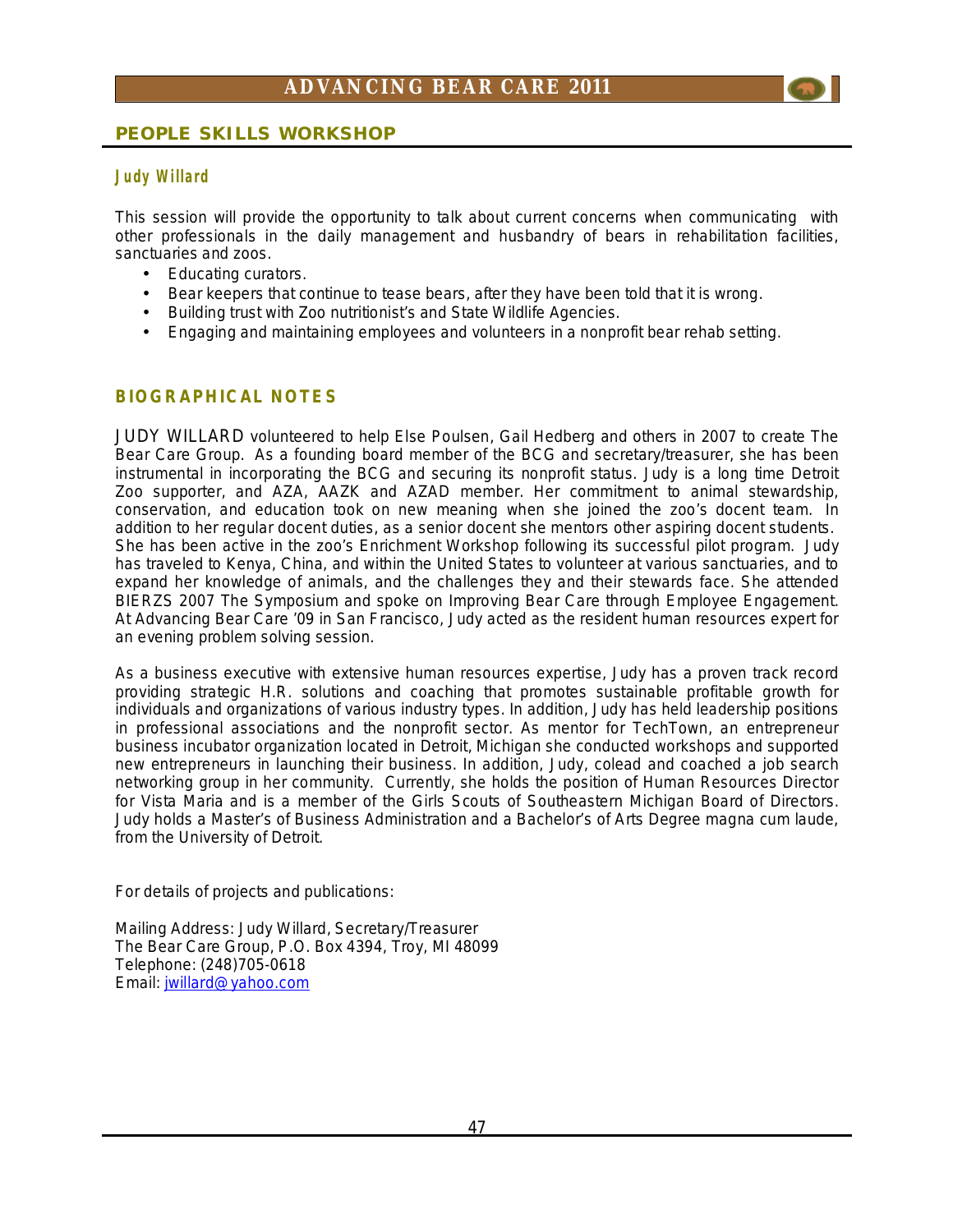

### **2011 Poster Presentations**

### **REGULATION OF AMERICAN BLACK BEAR** *(URSUS AMERICANUS)*  **REHABILITATION IN THE UNITED STATES**

### **Christine Fenwick**

State agencies are tasked with the regulation of wildlife rehabilitation, and regulations vary greatly among states. Black bear rehabilitation is restricted, and the regulations are variable. In order to address animal welfare concerns as well as public safety concerns associated with black bear rehabilitation, it is necessary to understand the state regulations that govern the process. State regulations, administrative codes, and management plans addressing wildlife rehabilitation and black bear rehabilitation were reviewed in order to identify; 1) How many states allow black bear rehabilitation, 2) how the stages of rehabilitation are regulated for black bears, 3) how states address safety concerns within regulations, and 4) the role of wildlife managers and rehabilitators as outlined in the regulations. Previous research pinpoints best practices to ensure successful rehabilitation, and state regulations should implement these practices within their bear rehabilitation programs and policies.

### **BIOGRAPHICAL NOTES**

CHRISTINE FENWICK has been a zoo keeper for the past 10 years, including eight years of captive bear experience with adult and juvenile brown bears and black bears. She worked as the bear point person and Bear TAG representative at Wildlife Safari in Winston, Oregon for two and a half years. She also worked as the Bear Manager at Fortress of the Bear in Sitka, Alaska for two years. Her current position is at the San Diego Zoo Safari Park working with lions and tigers, and other species (unfortunately no bears). Christine is actively involved in the local AAZK chapter. She is a student at American Military University, finishing a Master's in Environmental Management and Policy with a concentration in fish and wildlife management. Her Master's thesis is a qualitative case study of black bear rehabilitation regulations.

For details of projects and publications:

Mailing Address**:** 3020 Oceanside Blvd #47, Oceanside, CA 92054 Telephone: (541) 965-2180 Email: [Oso.ursa@yahoo.com](mailto:Oso.ursa@yahoo.com)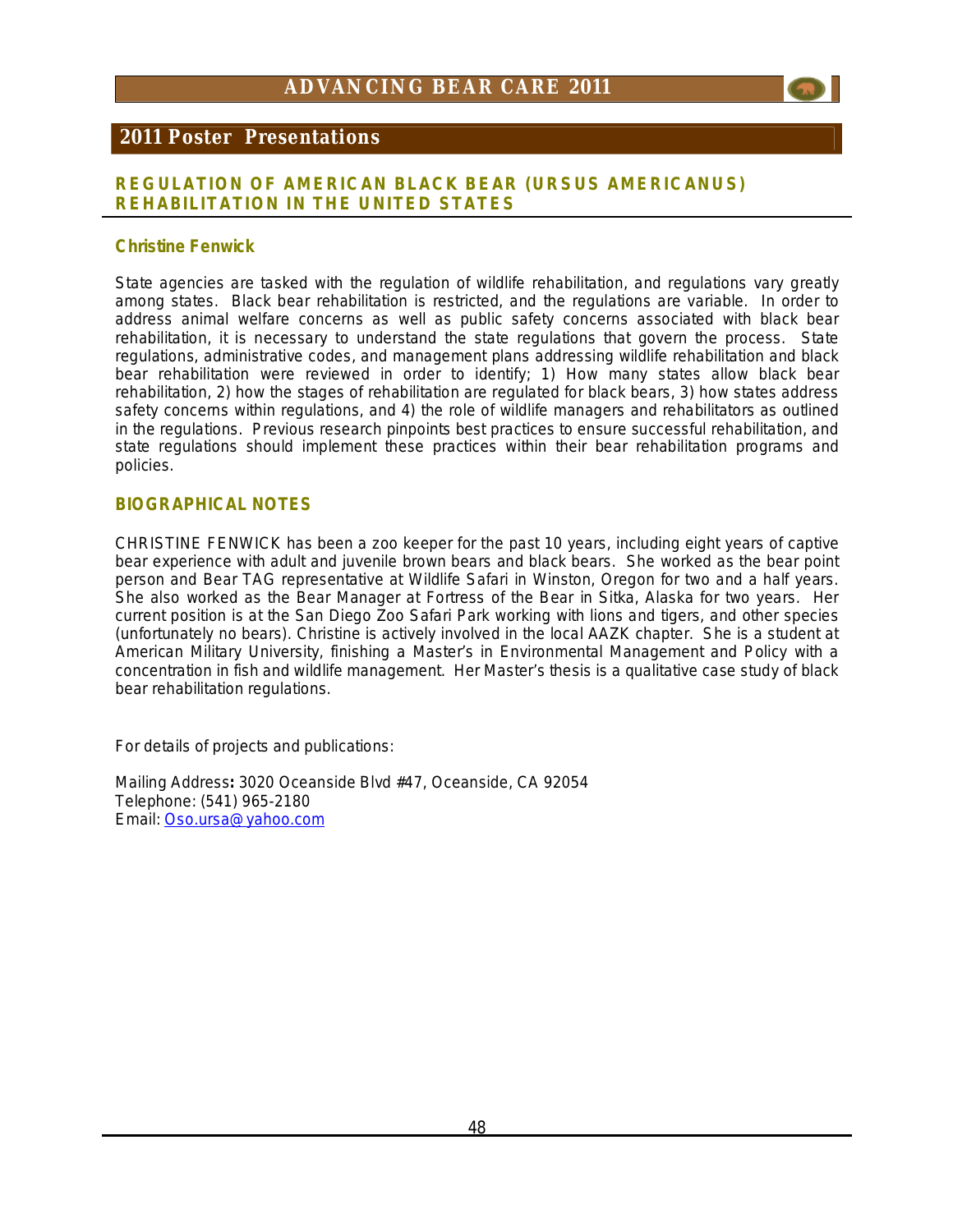

### **Christy Mazrimas-Ott, Marissa Krouse and Heather Kalka**

Acres for the Atmosphere is a roll-up-your-sleeves tree planting and educational effort involving chapters of the American Association of Zoo Keepers , zoos throughout North America, Polar Bears International (PBI) Arctic Ambassador Centers and leadership camp graduates. It was started by graduates of the 2009 PBI Zoo Keeper Leadership Camp. With a Do-It approach, we intend to offset the effects of climate change and help to save polar bears. Working together, we create carbon sinks by organizing tree planting events within our communities as well as carrying out energy conservation campaigns to help reduce carbon emissions. The community events focus on local environmental concerns, promoting respect for the global environment issues.

We are eager to help you start your own green initiative in your community or have you join one that may already be in place. For those unable to plan a community event, we are pleased to announce the opportunity for you to "Buy it" through a new collaboration with the program formerly known as Trees for You and Me. With our "Buy it or Do it!" approach we are certain that we can find the perfect fit for you within Acres for the Atmosphere!

Poster content provides an updated list of 2011 projects and sponsors within our 15 community branches as well as a recap of this year's Trees for You and Me program successes.

### **BIOGRAPHICAL NOTES**

CHRISTY MAZRIMAS-OTT is currently a Senior Zookeeper, who has been a keeper for 25 years, 20 of which were at the Brookfield Zoo. Over the last 18 years she has worked with five of the eight species of bears. In 2008 Christy became a volunteer for Polar Bears International as a Field Ambassador to help polar bears. In 2009 she launched the "Trees for You and Me" competition amongst AAZK chapters to donate money to plant trees to help polar bears. Currently Christy is working on a Master's of Arts degree in Zoology through Miami University.

For details of projects and publications:

Mailing Address**:** Brookfield Zoo, 3300 Golf Road, Brookfield, IL 60513 Telephone: 708-825-4163 Email: [christy.mazrimas-ott@czs.org](mailto:christy.mazrimas-ott@czs.org)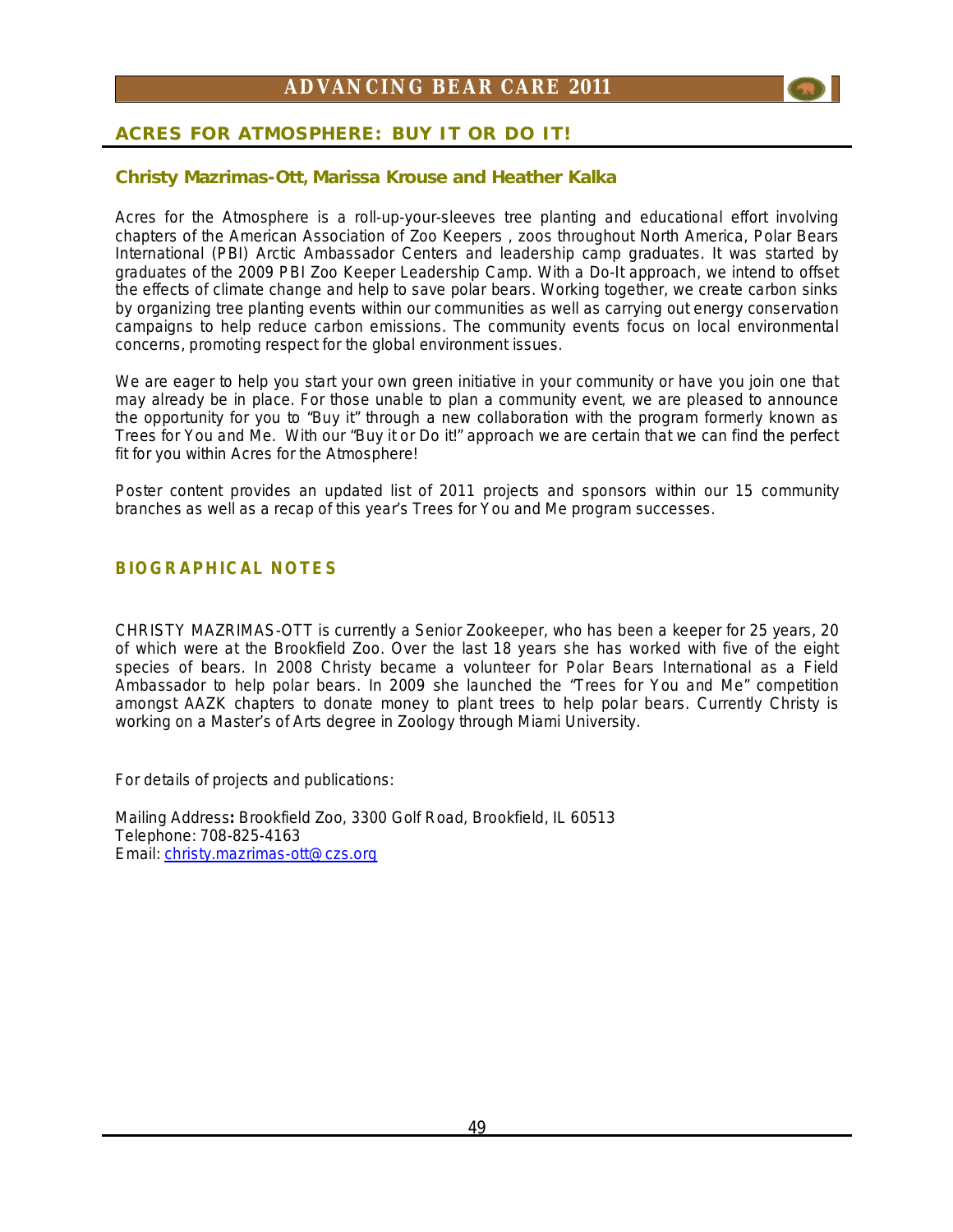### **TRYING TO REDUCE STEREOTYPIC PACING BEHAVIOR IN AN ADULT MALE SLOTH BEAR: AN ASSESSMENT OF ENRICHMENT STRATEGIES**

### **Erika Bauer and Heidi Hellmuth**

Once established, stereotypic behaviors such as pacing become more and more difficult to discourage or interrupt as time goes on. An adult male sloth bear (*Melursus ursinus*) at the Smithsonian's National Zoological Park exhibited stereotypic pacing behavior for many years in his original exhibit. After a move to a new and more complex habitat, with permanent enrichment features built into it, he continued to pace. To address this issue and attempt to reduce this unwanted behavior, staff developed a plan to implement new management strategies. A study was initiated to collect baseline data prior to intervention, and then assess the effect of each of five proposed enrichment strategies on the bear's pacing behavior. These five strategies were implemented in successive phases, for two weeks each. First, holes were drilled into logs within the exhibit and honey was inserted into these holes to elicit the natural suction-feeding behavior exhibited by sloth bears. Second, the bear was offered more choice and control over his environment, keepers let him decide which exhibit yard he would go into each day. Third, two extra training sessions were added to his daily routine. Fourth, feeder devices were provided on exhibit, which had to be manipulated to obtain the food within. Fifth, large mulch pits were installed in the exhibits and staked with food each day to promote digging, which is a typical behavior exhibited by this species. Staff and volunteers contributed over 500 hours of observations and data collection. Although none of the results were statistically significant, the strategy with the most promise in reducing pacing behavior was the mulch pits. We also investigated the effects of time of day, the exhibit yard (there were two options) and crowd density.

### **BIOGRAPHICAL NOTES**

ERIKA BAUER is a biologist and behavioral researcher at the Smithsonian's National Zoological Park in Washington, DC. Her current position at Asia Trail involves managing several species of Asian carnivores, including sloth bears and giant pandas, and she facilitates research throughout the zoo for all sorts of species from cuttlefish to great apes. She completed her BS at John Carroll University and her MS and PhD at the University of Michigan, where the focus of her research was social play behavior in dogs, chimpanzees and bonobos.

HEIDI HELLMUTH coordinates the zoo-wide training and enrichment programs, and manages the American Trail exhibits at Smithsonian's National Zoological Park. She has over 20 years of experience working with animals as a zoo keeper, marine mammal trainer, wildlife educator, and now curator. Heidi is also the current president of the Animal Behavior Management Alliance, of which she is also a founding director. She completed her BS at the University of Cincinnati.

For details of projects and publications:

Mailing Address**:** Smithsonian National Zoological Park, Washington, DC Telephone: (202) 633-4381 Email: [bauere@si.edu](mailto:bauere@si.edu), [hellmuthh@si.edu](mailto:hellmuthh@si.edu)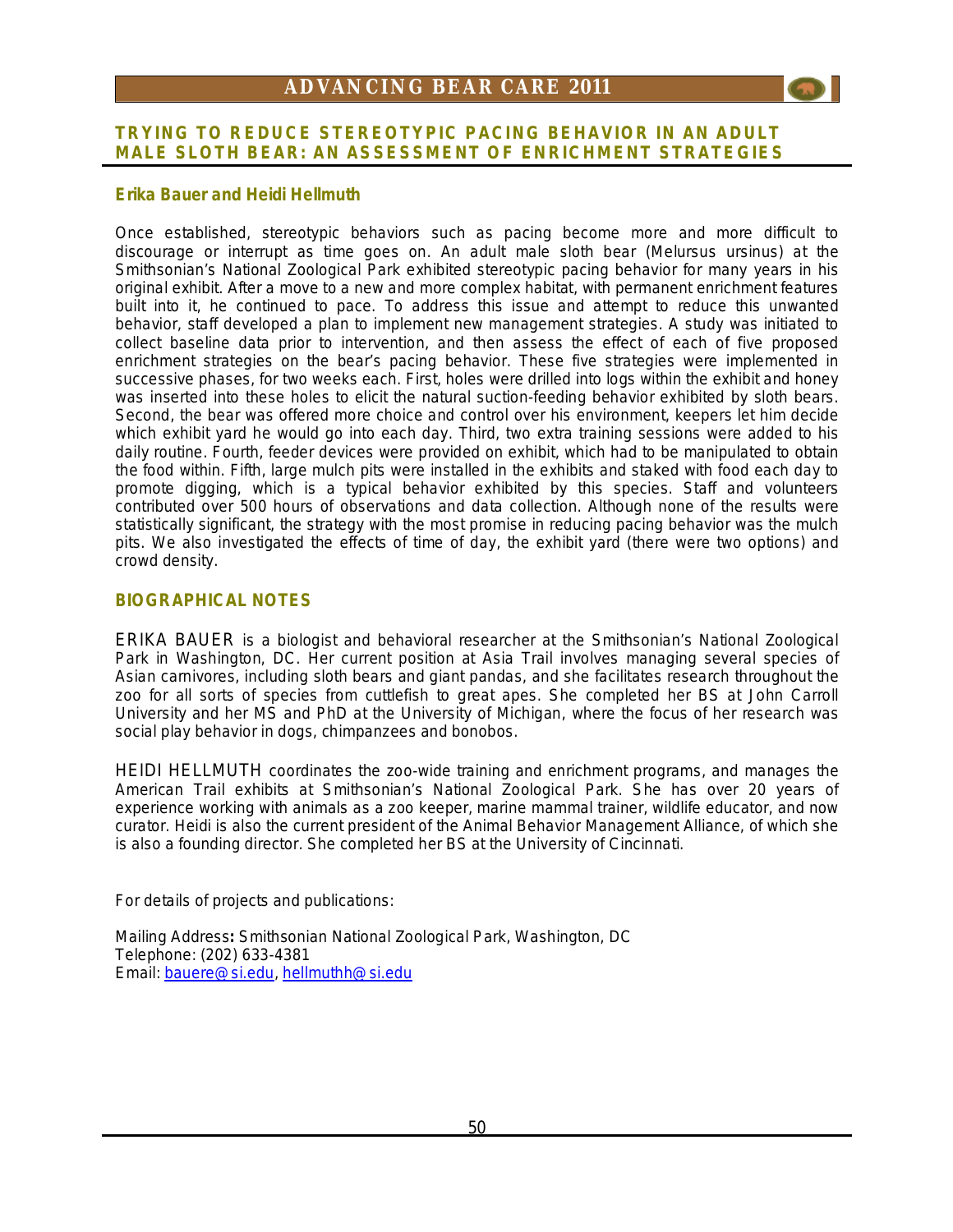

### **Erika Bauer and Mindy Babitz**

Animal care staff at the Smithsonian's National Zoo sought to develop appropriate strategies to reduce pacing behavior in an adult male sloth bear (*Melursus ursinus*) with an 18 year history of stereotypic pacing. The presence of an adult breeding female (14 years old), an adult female given contraception (10 years old), and a 2 year old male (the study subject's offspring) offered an opportunity to assess the effects of social companionship on the subject's pacing behavior. Behavioral observations of the focal male were conducted over the course of two years. Observations took place three days per week, twice per day in two hour sessions from 10:00 am to 2:00 pm and 1:00 pm to 3:00 pm. Data were recorded using the instantaneous time sampling technique at five minute intervals. This case study allowed us to assess the effects of social companionship in general, the effects of different types of social partners, and the seasonal fluctuations on this individual's pacing behavior. We found that independent of social companionship, the effect of breeding season on the pacing behavior was negligible, although the proportion of the subject's time spent resting decreased during the breeding season. This behavior was replaced by more active behaviors such as; i/ investigation/exploration, ii/ traveling, and iii/ being alert. Independent of breeding season, the pacing decreased significantly when he was housed with a social partner. The proportion of the subject's time spent pacing was lowest when he was housed with the female given contraception. Results offer valuable insights into potential strategies which could be applied in the management of sloth bears (and potentially other species of bears) which exhibit stereotypic pacing in captivity.

### **BIOGRAPHICAL NOTES**

ERIKA BAUER is a biologist and behavioral researcher at the Smithsonian's National Zoological Park in Washington, DC. Her current position at Asia Trail involves managing several species of Asian carnivores, including sloth bears and giant pandas, and she facilitates research throughout the zoo for all sorts of species from cuttlefish to great apes. She completed her BS at John Carroll University and her MS and PhD at the University of Michigan, where the focus of her research was social play behavior in dogs, chimpanzees and bonobos.

MINDY BABITZ is a senior animal keeper at the Smithsonian's National Zoological Park where she has worked since 1998. She has worked with primates, big cats, bears, hoofstock, and a variety of small carnivores. Since the opening of Asia Trial, Mindy has been primarily responsible for a variety of Asian carnivores including the sloth bears. She is currently the National Zoo's institutional representative to the Sloth Bear SSP. Mindy has a background in animal cognition, completing a BA from the University of Virginia and a PhD from the University of St. Andrews in Psychology.

For details of projects and publications:

Mailing Address**:** Smithsonian National Zoological Park, Washington, DC Telephone: (202) 633-4381 Email: [bauere@si.edu](mailto:bauere@si.edu)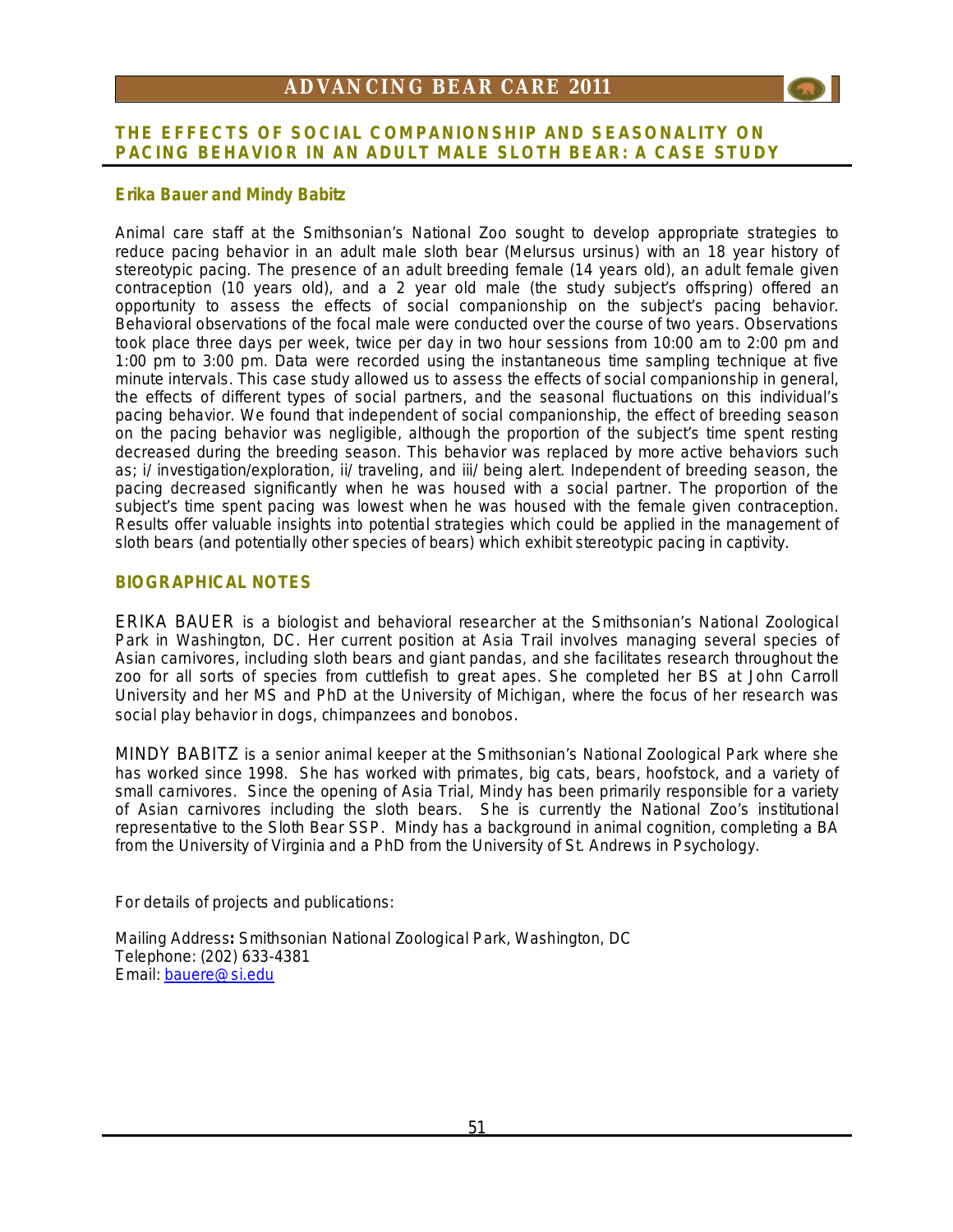

### **Kimberly Warren, Emily Davidson and Mary Gentile**

The Bronx Zoo currently maintains a collection of six brown bears ranging in age from 2.5 to18 years of age. Our main goal was to create a compatible group with our four orphaned cubs (three of which are siblings) as well as maintaining our two adult females as a second group. The husbandry management goals were outlined before implementing physical introductions, exhibit trials, and training sessions. The introduction trials were accomplished within a six month period. A basic training program had been established with the resident adult female which was extended to the four cubs. The older male cub was most eager to participate in training sessions, but the three sibling cubs proved to be more challenging to train. As we continue to expand our program we are in search of innovative ways to meet some of the challenges they present. We also want to explore other means of positive reinforcement in addition to varying food items.

### **BIOGRAPHICAL NOTES**

KIMBERLY WARREN graduated from the University of Connecticut with a degree in Animal Science. Working throughout her college years as an animal keeper at the Long Island Game Farm afforded the opportunity to have hands-on animal care experience, give daily educational presentations, and to develop educational programs for children. It is there that she had her first up close encounter with bears. Kimberly hand-reared two orphaned black bear cubs and presented public educational programs with the pair. After graduating college she moved to Virginia to work on a 180 acre park as a lead keeper and worked in a free contact setting with a large collection of exotic animals. Kimberly has been an Animal Keeper at the Bronx Zoo since 2008 working with a wide variety of species including carnivores and hoofstock. As a zookeeper at the Bronx zoo she continues to work on an array of training and enrichment projects while honing her animal husbandry skills.

EMILY DAVIDSON has been a mammal keeper for nine years at the Bronx Zoo. In the first four years, she worked mostly with primates and sea lions. In the past 5 years she has been working with polar and grizzly bears, snow leopards, tigers, and variety of hoofstock species. Emily's passion for nature and animals stems from growing up in the Adirondacks.

MARY GENTILE has been a zookeeper for eighteen years, working with a wide variety of animals in three different zoos. She has participated in various training and enrichment programs. For the last ten years Mary has been a zookeeper at the Bronx Zoo working with carnivores and hoofstock species. Currently she is involved with several training programs for grizzly and polar bears.

For details of projects and publications:

Mailing Address**:** WCS/Bronx Zoo, 2300 Southern Boulevard, Bronx, NY 10460 Telephone: (631) 664-4543 Email: [Kimminykricket@gmail.com](mailto:Kimminykricket@gmail.com)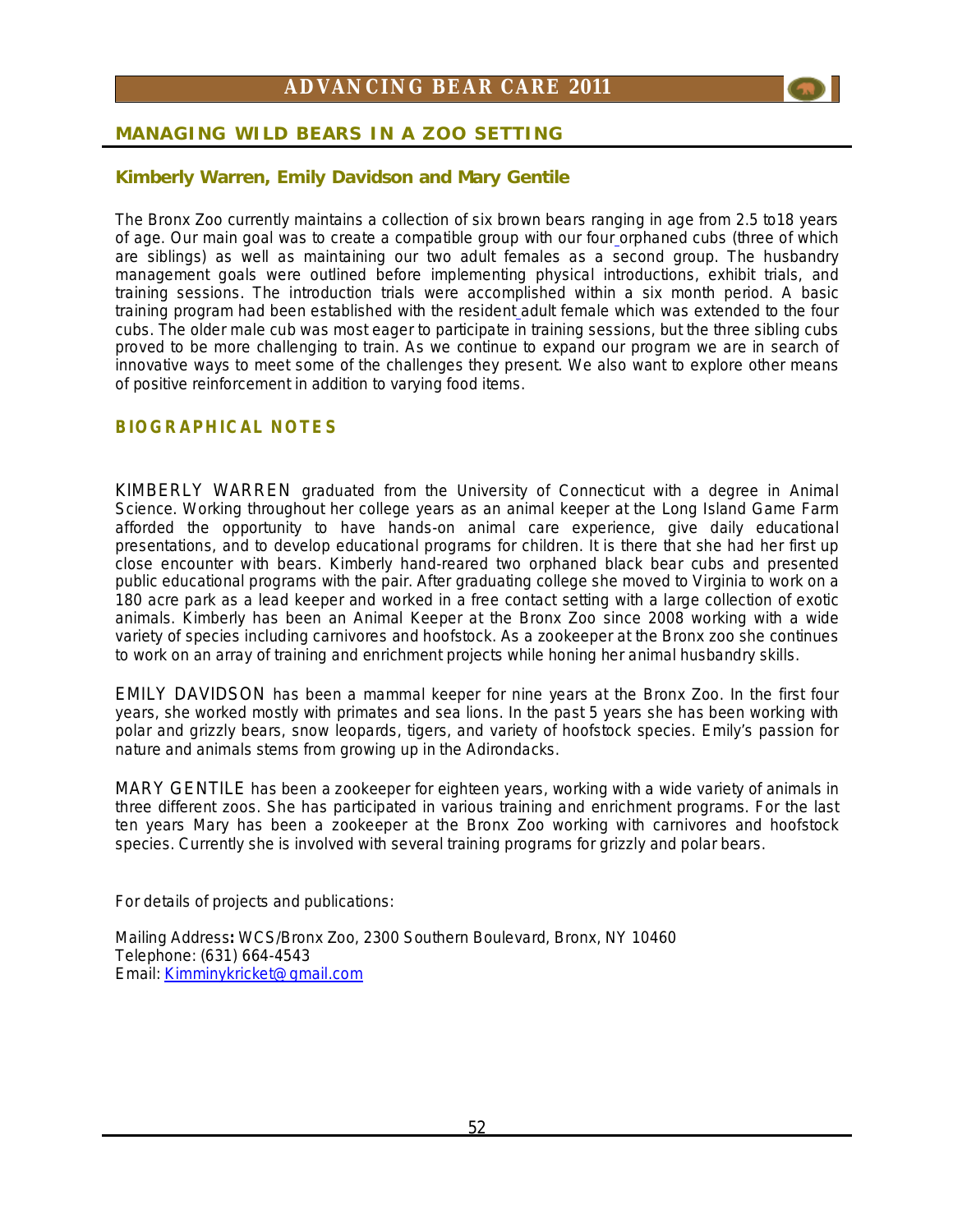### **USE OF FLUOXETINE TO TREAT STEREOTYPICAL PACING IN A CAPTIVE SLOTH BEAR** *(MELURSUS URSINUS)*

### **Mindy Babitz, Erika Bauer, and Nancy Boedeker**

One of the most common stereotypic behaviors exhibited by carnivores in captivity is pacing (Clubb & Mason 2003), which can be triggered by stressful events and sometimes appears to be an expression of anxiety or frustration (Mason 1991). A 19 year old, 130 kg male sloth bear (*Melursus ursinus)* with a chronic history of stereotypic pacing was transferred to the Smithsonian's National Zoological Park in early 2010 and exhibited intensified and excessive pacing behavior shortly after arrival. Management strategies (e.g. increased enrichment and training) were immediately employed with no effect. The stereotypic pacing exhibited by this sloth bear showed similarities to that of the polar bear described in Poulsen's case report (Poulsen *et al* 1996) – the pacing behavior included a motor tic (a huff at the end of each pacing cycle when changing direction), a glazed look in the eyes, an apparent inability to break from the behavior, as well as an apparent limit to the number of enrichment or training activities the bear would participate in before returning to the stereotypy. An extreme startle response to the movement of objects outside the enclosure was also noted. After a short oral course of the benzodiazepine midazolam, long term pharmacological treatment was initiated by zoo veterinarians in the form of fluoxetine, a selective serotonin re-uptake inhibitor (SSRI) which has been infrequently reported for treatment of this behavior in other species of bears (Poulsen et al.1996, Yalcin & Aytug 2007). To the authors' knowledge there are no previous published reports of the use of fluoxetine in sloth bears. This individual was observed closely for over a year as the drug dosage was adjusted based on clinical condition. Pacing status was recorded every 30 minutes for 12 hours per day from 06:30 – 18:30 and qualitative notes were recorded daily by keepers. While pacing was not entirely eliminated in this individual, the drug appeared to have significant dose-dependent effects on his pacing behavior. At the highest dose administered (120mg SID), the glazed look disappeared and the bear's ability to break from the pacing behavior increased. In addition, more time was spent on normal bear behaviors (resting, exploring, foraging) and engaging in enrichment activities. The startle response at the movement of inanimate objects also decreased. This study suggests that when no pharmacological behavioral strategies alone do not impact pacing behavior, fluoxetine may be an effective adjunct treatment option for management of this condition in sloth bears.

### **BIOGRAPHICAL NOTES**

MINDY BABITZ is a senior animal keeper at the Smithsonian's National Zoological Park. She is also the zoo's representative to the Sloth Bear SSP.

ERIKA BAUER is a biologist and behavioral researcher and NANCY BOEDEKER is a staff veterinarian, both with the Smithsonian's National Zoological Park.

For details of projects and publications:

Mailing Address**:** Smithsonian National Zoological Park, Washington, DC Telephone: (202) 633-4381 Email: [babitzm@si.edu](mailto:babitzm@si.edu)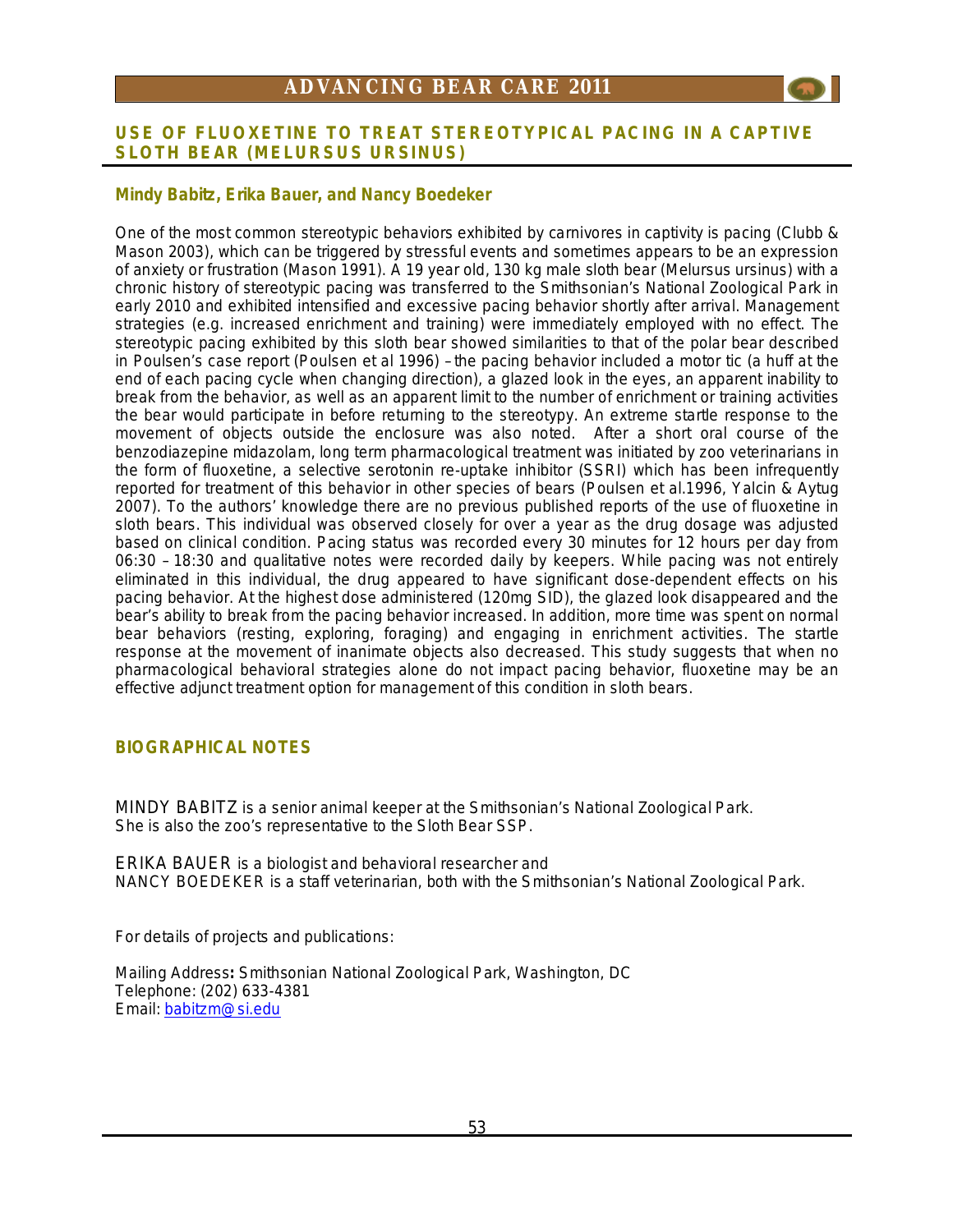### **A NATURAL FIT – INCORPORATING NATURAL BEHAVIORS INTO BEAR TRAINING DEMONSTRATIONS**

### **Rebecca Zwicker**

In the spring of 2008 Cheyenne Mountain Zoo partnered with Steve Martin from Natural Encounters Incorporated to develop new training programs that would exhibit cued species-appropriate natural behaviors as a part of our keeper talks and presentations. In the Rocky Mountain Wild exhibit our two wild-born grizzly bears; have been wowing guests daily with a combination of cooperative husbandry and natural behaviors demonstrated in various locations throughout the exhibit. Through the use of positive reinforcement our bears have blossomed in their training and behavior repertoires. We have seen an increase in exhibit use, activity, improved keeper/bear relationship and marked improvement in husbandry training. Instead of just standing next to an exhibit talking about what makes grizzly bears great, we can now show our guests. Emmett and Digger have been amazing ambassadors for their wild counterparts.

### **BIOGRAPHICAL NOTES**

REBECCA ZWICKER is the Zookeeper IV at the Rocky Mountain Wild and Asian Highlands in the Cheyenne Mountain Zoo in Colorado Springs, Colorado. Bears have been her favorite species for a very long time, but her love of bears increased dramatically three years ago when she started working with two male grizzly bears. During her eight years at the zoo she has had the pleasure of working with Asiatic black, Andean, and grizzly bears. Rebecca looks forward to many more years filled with bruins.

For details of projects and publications:

Mailing Address**:** Cheyenne Mountain Zoo, 4250 Cheyenne Mt Zoo Rd., Colorado Springs, CO 80906 Telephone: (719) 331-1724 Email: [rzwicker@cmzoo.org](mailto:rzwicker@cmzoo.org)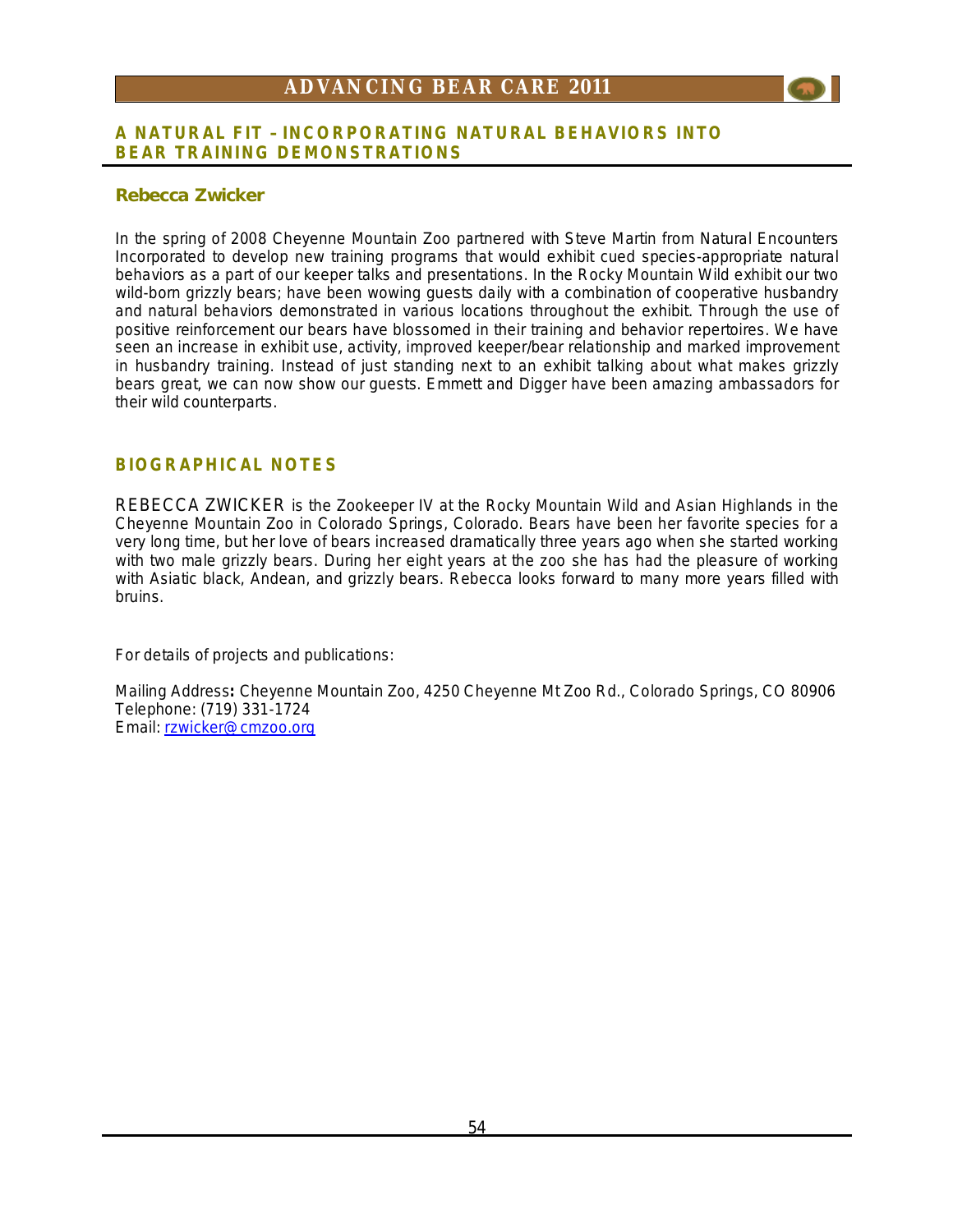

### **22 YEARS OF SUCCESSFUL AMERICAN BLACK BEAR REHABILITATION**

### **Valerie Stephan-LeBoeuf**

The American black bear can be successfully rehabilitated at facilities near urban areas. Essential to success is the opportunity to socialize with other cubs, good body weight and condition at time of release, release into sustainable bear habitat, and low potential for human interactions during the first thirty (30) days post-release.

At Idaho Black Bear Rehab, Inc. (IBBR), additional methods include a variety of enclosure designs, customization of dietary and medical protocols, remote observation tools, and cub-appropriate caregiver techniques.

Over the past 22 years, radio collar tracking and post-mortem retrieval of ear tags have shown that few IBBR bears (< .022) have become involved in nuisance situations within one year of release, and most bears (> .96) are considered successfully released. Based on recovered data, IBBR bears have survived, on average, more than 10 months (> 10.94) post release.

Despite release success, differing ideas in wildlife agency policy often impede the effectiveness of black bear rehabilitation. Ethical and science-based protocols for rehabilitation need to be incorporated into regulations and management plans. Agencies should integrate the fluid nature and adaptive needs of rehabilitation when drafting policies and procedures. Black bear rehabilitators should be a major contributor to black bear management policies as they affect black bear rehabilitation.

### **BIOGRAPHICAL NOTES**

VALERIE STEPHAN-LEBOEUF, began working with wildlife as a zookeeper. She spent ten years as a wildlife rehabilitator, during which time she also designed and implemented a humane population control program for beavers living in an urban area. Valerie continues to advocate for wildlife, including her work as an active board member of Idaho Black Bear Rehab, Inc.

For details of projects and publications:

Mailing Address**:** Idaho Black Bear Rehab, Inc. (IBBR) 4097 Arney Lane, Garden City, Idaho, 83714, USA Telephone: (208) 859-0648 Email: [info@bearrehab.org](mailto:info@bearrehab.org)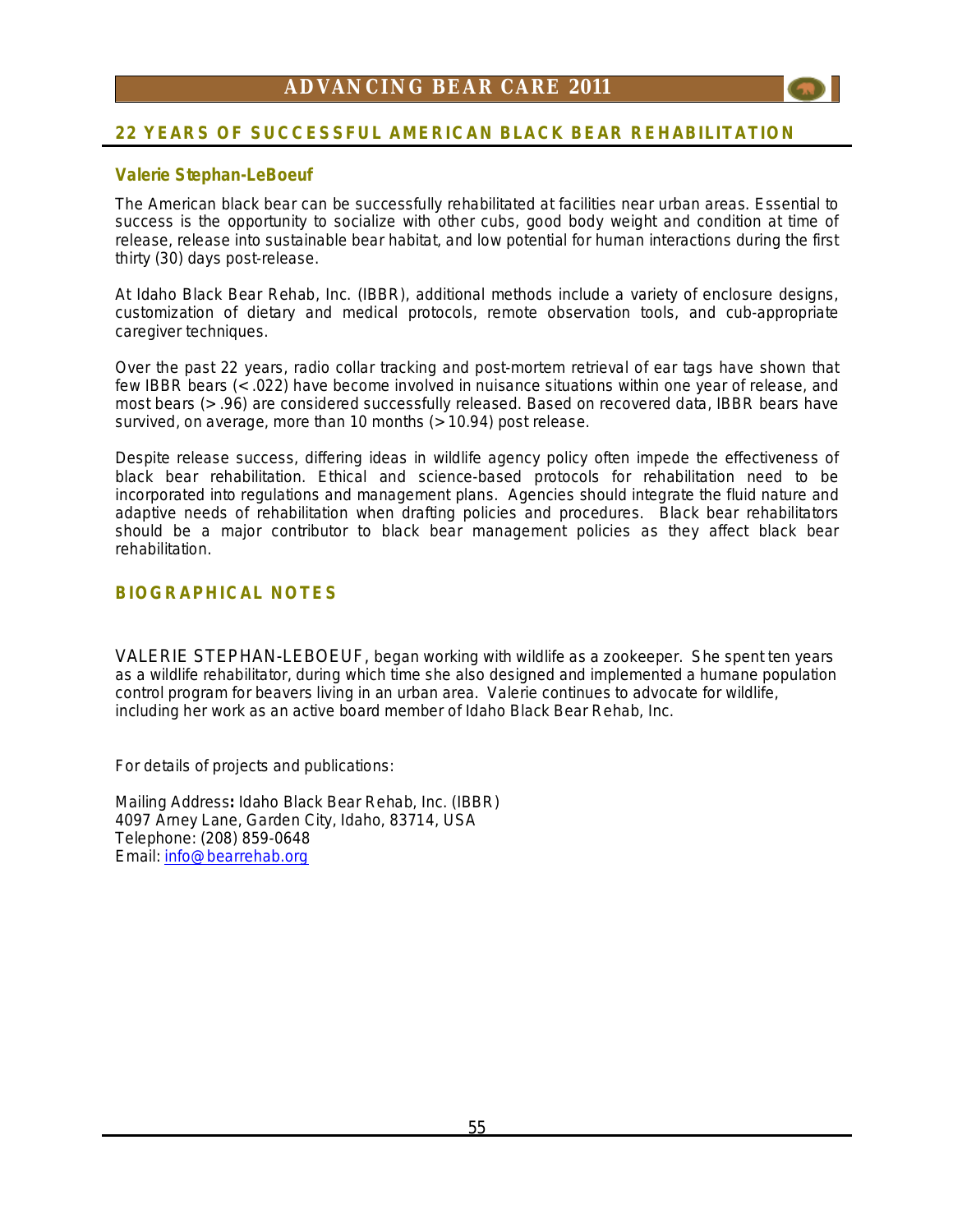### **2011 CONFERENCE EVALUATION FORM**

 $\left( \mathcal{L}_{\mathbf{M}}\right)$ 

Thank you for your attendance. Your feedback is extremely important. Please complete this evaluation form by circling your response and return it to a conference staff member.

| Scale<br>1) Strongly Disagree or Poor<br>4) Agree or Good                                                                                                                                                   | 2) Disagree or Fair<br>5) Strongly Agree or Excellent |                                              |                                                              | 3) Neutral                                         |                            |                                            |
|-------------------------------------------------------------------------------------------------------------------------------------------------------------------------------------------------------------|-------------------------------------------------------|----------------------------------------------|--------------------------------------------------------------|----------------------------------------------------|----------------------------|--------------------------------------------|
| Pre-Arrival                                                                                                                                                                                                 |                                                       |                                              |                                                              |                                                    |                            |                                            |
| Registration was simple, fast and efficient<br>Payment options/policies were clear and fair<br>Advertising/on-line information was adequate<br>Responsiveness of conference staff to questions<br>Comments: |                                                       | 1<br>$\mathbf{1}$<br>$\mathbf{1}$<br>1       | $2^{\circ}$<br>$2^{\circ}$<br>$2^{\circ}$<br>$\overline{2}$  | 3<br>3 <sup>7</sup><br>$\overline{3}$              | 4<br>4<br>$3 \quad 4$<br>4 | 5<br>$\overline{5}$<br>$\overline{5}$<br>5 |
| Arrival                                                                                                                                                                                                     |                                                       |                                              |                                                              |                                                    |                            |                                            |
| Check-in procedure was simple, fast and efficient<br>Registration materials were informative<br>Opportunity to connect with colleagues & friends<br>Comments:                                               |                                                       | $\mathbf{1}$<br>$\mathbf{1}$<br>$\mathbf{1}$ | $2^{\circ}$<br>$2^{\circ}$<br>$\overline{2}$                 | 3<br>$\mathbf{3}$<br>3                             | 4<br>4<br>4                | 5<br>5<br>5                                |
| <b>Conference Location/Facility</b>                                                                                                                                                                         |                                                       |                                              |                                                              |                                                    |                            |                                            |
| Accessibility of location<br>Size of facility was suitable<br>Hotel accommodations/guest rooms<br>Cost of the lodging was reasonable<br>Comments:                                                           |                                                       | 1<br>$\mathbf{1}$<br>1<br>$\mathbf{1}$       | $\mathbf{2}$<br>$2^{\circ}$<br>$2^{\circ}$<br>$\overline{2}$ | 3<br>$3^{\circ}$<br>$\mathbf{3}$<br>$\overline{3}$ | 4<br>4<br>4<br>4           | 5<br>5<br>$\overline{5}$<br>5              |
| <b>Poster Presentations</b>                                                                                                                                                                                 |                                                       |                                              |                                                              |                                                    |                            |                                            |
| <b>Educational content</b><br>Handouts/take home materials<br>I learned something new/helpful/useful<br>Comments:                                                                                           |                                                       | 1<br>$\mathbf{1}$<br>1                       | $2 \overline{ }$<br>$2^{\circ}$<br>$\overline{2}$            | 3<br>3 <sup>7</sup><br>$\overline{3}$              | 4<br>4<br>4                | 5<br>$\sqrt{5}$<br>5                       |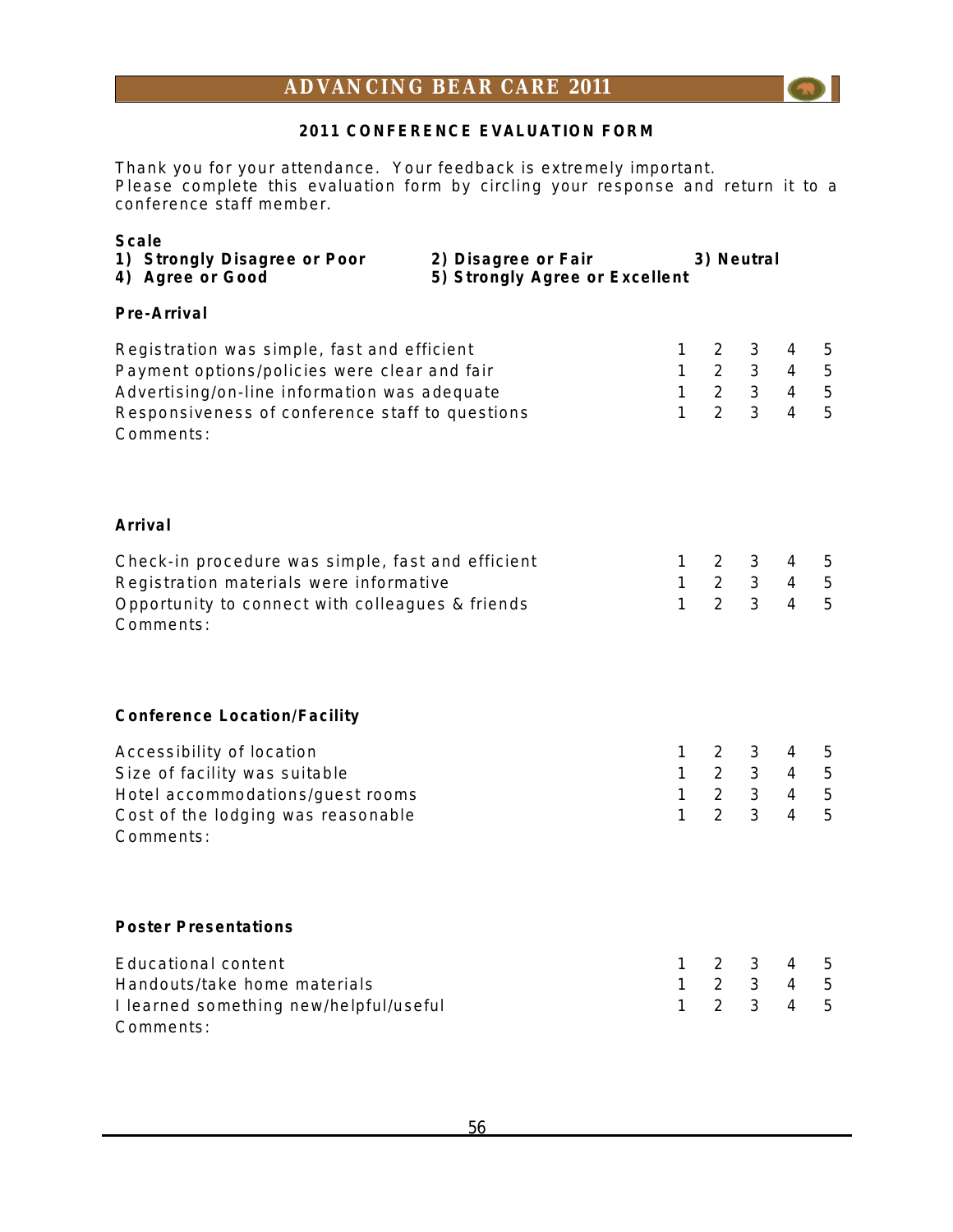$\odot$ 

### **Speakers**

| Knowledge of subject matter      | 1 2 3 4 5 |  |  |
|----------------------------------|-----------|--|--|
| Quality of presentation/delivery | 1 2 3 4 5 |  |  |
| Use of audio/visual equipment    | 1 2 3 4 5 |  |  |
| Comments:                        |           |  |  |

### **Workshops**

| Sessions met my expectations<br>(If No; Please comment below) |   |                |   |                |     |
|---------------------------------------------------------------|---|----------------|---|----------------|-----|
|                                                               |   | YES            |   |                | NO. |
| Please evaluate each session that you attended                |   |                |   |                |     |
| American Black Bear Workshop                                  |   | 2              | 3 | 4              | 5   |
| Andean Bear Workshop                                          | 1 | $\overline{2}$ | 3 | $\overline{4}$ | 5   |
| Asian Black Bear Workshop                                     | 1 | $\overline{2}$ | 3 | $\overline{4}$ | 5   |
| Brown Bear Workshop                                           | 1 | $\overline{2}$ | 3 | $\overline{4}$ | 5   |
| Giant Panda Workshop                                          | 1 | $\overline{2}$ | 3 | 4              | 5   |
| Polar Bear Workshop                                           | 1 | $\overline{2}$ | 3 | $\overline{4}$ | 5   |
| Sloth Bear Workshop                                           | 1 | $\overline{2}$ | 3 | 4              | 5   |
| Sun Bear Workshop                                             | 1 | $\overline{2}$ | 3 | 4              | 5   |
| Raising Neonates Workshop                                     | 1 | $\overline{2}$ | 3 | 4              | 5   |
| Bear Rescue, Rehabilitation and Release Workshop              | 1 | $\overline{2}$ | 3 | $\overline{4}$ | 5   |
| Developing a Bear Enrichment Workshop                         | 1 | $\overline{2}$ | 3 | $\overline{4}$ | 5   |
| Developing Your Problem Solving Workshop                      | 1 | $\overline{2}$ | 3 | $\overline{4}$ | 5   |
| People Skills Workshop                                        | 1 | $\overline{2}$ | 3 | 4              | 5   |
| Comments:                                                     |   |                |   |                |     |

### **Social Activities**

| There was sufficient time to meet other delegates on trails, in $1 \quad 2 \quad 3 \quad 4 \quad 5$ |  |           |  |
|-----------------------------------------------------------------------------------------------------|--|-----------|--|
| workshops, at mealtimes?                                                                            |  |           |  |
| Conference encouraged social interaction/networking                                                 |  | 1 2 3 4 5 |  |
| Friday morning opening "Egg Breaker" yielded new friends                                            |  | 1 2 3 4 5 |  |
| Comments:                                                                                           |  |           |  |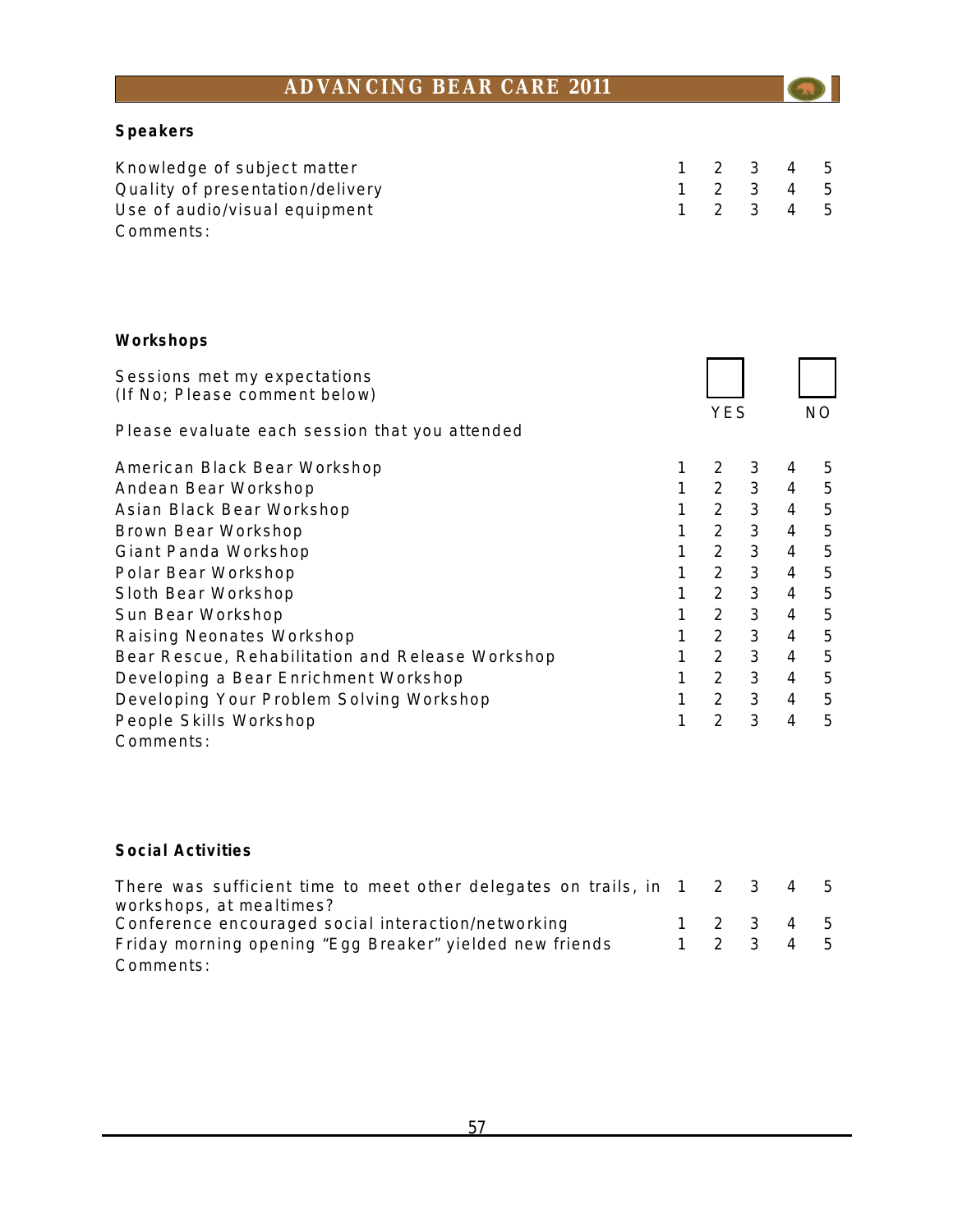| Food<br>Snack Breaks (Thursday, Friday, Saturday, Sunday)<br><b>Meals Provided</b><br>Comments: | 1<br>1              | $2 \overline{ }$<br>2 <sup>1</sup> | 3<br>$\overline{3}$ | 4<br>$\overline{4}$ | 5<br>5         |
|-------------------------------------------------------------------------------------------------|---------------------|------------------------------------|---------------------|---------------------|----------------|
| Interpretive Hikes                                                                              |                     |                                    |                     |                     |                |
| Hikes were informative<br>Transportation to the hiking trails<br>Comments:                      | 1<br>$\overline{1}$ | $\frac{2}{2}$                      | $\frac{3}{3}$       | $\frac{4}{4}$       | $\frac{5}{5}$  |
| <b>Overall Conference</b>                                                                       |                     |                                    |                     |                     |                |
| The schedule was full and there was plenty to do                                                | 1                   | 2                                  | 3                   | 4                   | 5              |
| There was ample downtime/breaks                                                                 | $\mathbf{1}$        | $2^{\circ}$                        | 3                   | $\overline{4}$      | $\overline{5}$ |
| Conference staff was helpful and responsive                                                     | $\mathbf{1}$        | $\overline{2}$                     | $\mathbf{3}$        | $\overline{4}$      | 5              |
| The cost with respect to the experience was worth it                                            | 1                   | 2 <sup>1</sup>                     | 3                   | $\overline{4}$      | 5              |
| I feel my attendance was worthwhile                                                             | 1                   | $\overline{2}$                     | $\mathfrak{Z}$      | $\overline{4}$      | 5              |
| I would attend future conferences                                                               | 1                   | $2^{\circ}$                        | 3                   | $\overline{4}$      | 5              |
| I would recommend future conferences to others                                                  | 1                   | $\overline{2}$                     | 3                   | $\overline{4}$      | 5              |
| Comments:                                                                                       |                     |                                    |                     |                     |                |

Is there anything you would like to see at future conference that was not included in this year's conference? Please list.

How much extra might you be willing to spend on registration fees?

Any additional comments/suggestions/constructive criticisms? Please let us know.

If you would like to volunteer and help at the next conference- Please mark

Name:

Please mail completed form to: Bear Care Group, c/o Gail Hedberg, 1448 Gilbert Ave., Fremont, CA 94536